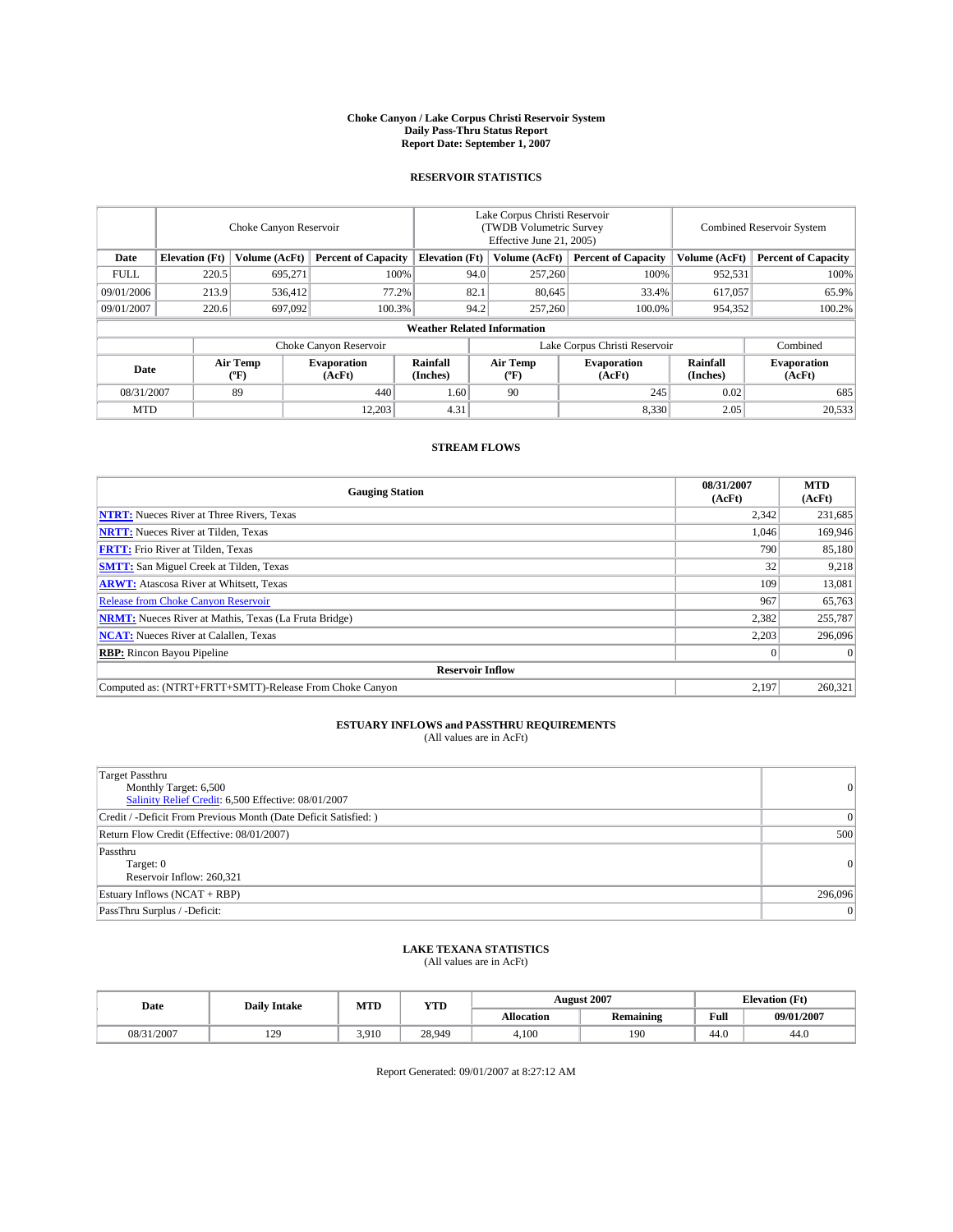#### **Choke Canyon / Lake Corpus Christi Reservoir System Daily Pass-Thru Status Report Report Date: September 2, 2007**

### **RESERVOIR STATISTICS**

|             | Choke Canyon Reservoir |                  |                              |                                    | Lake Corpus Christi Reservoir<br>(TWDB Volumetric Survey<br>Effective June 21, 2005) |                  |                               | <b>Combined Reservoir System</b> |                              |  |
|-------------|------------------------|------------------|------------------------------|------------------------------------|--------------------------------------------------------------------------------------|------------------|-------------------------------|----------------------------------|------------------------------|--|
| Date        | <b>Elevation</b> (Ft)  | Volume (AcFt)    | <b>Percent of Capacity</b>   | <b>Elevation</b> (Ft)              |                                                                                      | Volume (AcFt)    | <b>Percent of Capacity</b>    | Volume (AcFt)                    | <b>Percent of Capacity</b>   |  |
| <b>FULL</b> | 220.5                  | 695.271          |                              | 100%                               | 94.0                                                                                 | 257,260          | 100%                          | 952,531                          | 100%                         |  |
| 09/02/2006  | 213.9                  | 536,189          |                              | 82.1<br>77.1%                      |                                                                                      | 80,036           | 33.2%                         | 616,225                          | 65.8%                        |  |
| 09/02/2007  | 220.6                  | 697,092          | 100.3%                       |                                    | 94.3                                                                                 | 257,260          | 100.0%                        | 954,352                          | 100.2%                       |  |
|             |                        |                  |                              | <b>Weather Related Information</b> |                                                                                      |                  |                               |                                  |                              |  |
|             |                        |                  | Choke Canyon Reservoir       |                                    |                                                                                      |                  | Lake Corpus Christi Reservoir |                                  | Combined                     |  |
| Date        |                        | Air Temp<br>(°F) | <b>Evaporation</b><br>(AcFt) | Rainfall<br>(Inches)               |                                                                                      | Air Temp<br>("F) | <b>Evaporation</b><br>(AcFt)  | Rainfall<br>(Inches)             | <b>Evaporation</b><br>(AcFt) |  |
| 09/01/2007  |                        | 87               | 182                          | 1.00                               |                                                                                      | 87               | 223                           | 0.56                             | 405                          |  |
| <b>MTD</b>  |                        |                  | 182                          | 1.00                               |                                                                                      |                  | 223                           | 0.56                             | 405                          |  |

### **STREAM FLOWS**

| <b>Gauging Station</b>                                       | 09/01/2007<br>(AcFt) | <b>MTD</b><br>(AcFt) |
|--------------------------------------------------------------|----------------------|----------------------|
| <b>NTRT:</b> Nueces River at Three Rivers, Texas             | 2,084                | 2,084                |
| <b>NRTT:</b> Nueces River at Tilden, Texas                   | 973                  | 973                  |
| <b>FRTT:</b> Frio River at Tilden, Texas                     | 814                  | 814                  |
| <b>SMTT:</b> San Miguel Creek at Tilden, Texas               | 66                   | 66                   |
| <b>ARWT:</b> Atascosa River at Whitsett, Texas               | 236                  | 236                  |
| <b>Release from Choke Canyon Reservoir</b>                   | 596                  | 596                  |
| <b>NRMT:</b> Nueces River at Mathis, Texas (La Fruta Bridge) | 2,442                | 2,442                |
| <b>NCAT:</b> Nueces River at Calallen, Texas                 | 2,283                | 2,283                |
| <b>RBP:</b> Rincon Bayou Pipeline                            |                      | $\Omega$             |
| <b>Reservoir Inflow</b>                                      |                      |                      |
| Computed as: (NTRT+FRTT+SMTT)-Release From Choke Canyon      | 2,368                | 2,368                |

## **ESTUARY INFLOWS and PASSTHRU REQUIREMENTS**<br>(All values are in AcFt)

| Target Passthru<br>Monthly Target: 28,500<br>Salinity Relief Credit: 28,500 Effective: 09/01/2007 | 0     |
|---------------------------------------------------------------------------------------------------|-------|
| Credit / -Deficit From Previous Month (Date Deficit Satisfied: )                                  | 0     |
| Return Flow Credit (Effective: 09/01/2007)                                                        | 500   |
| Passthru<br>Target: 0<br>Reservoir Inflow: 2,368                                                  | 0     |
| Estuary Inflows (NCAT + RBP)                                                                      | 2,283 |
| PassThru Surplus / -Deficit:                                                                      | 0     |

# **LAKE TEXANA STATISTICS** (All values are in AcFt)

| Date       | <b>Daily Intake</b> | MTD                   | <b>YTD</b> |                   | September 2007   | <b>Elevation (Ft)</b> |            |
|------------|---------------------|-----------------------|------------|-------------------|------------------|-----------------------|------------|
|            |                     |                       |            | <b>Allocation</b> | <b>Remaining</b> | Full                  | 09/02/2007 |
| 09/01/2007 | 120<br>142          | 120<br>$\overline{1}$ | 29,079     | 4.100             | 3.971            | 44.0                  | 44.0       |

Report Generated: 09/02/2007 at 8:21:59 AM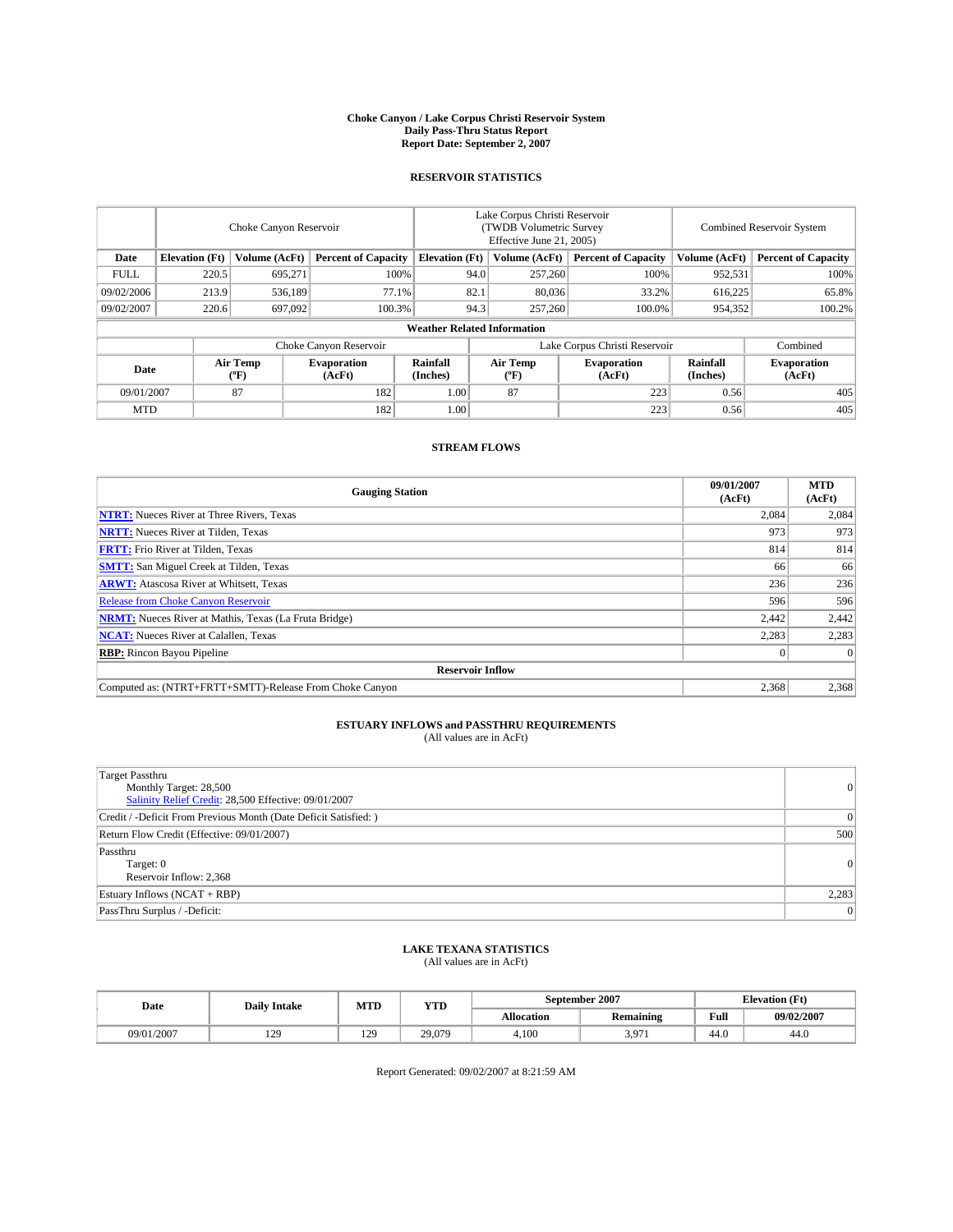#### **Choke Canyon / Lake Corpus Christi Reservoir System Daily Pass-Thru Status Report Report Date: September 3, 2007**

### **RESERVOIR STATISTICS**

|             | Choke Canyon Reservoir             |                  |                              |                                                     | Lake Corpus Christi Reservoir<br>(TWDB Volumetric Survey<br>Effective June 21, 2005) |                              |                              | Combined Reservoir System |                              |  |
|-------------|------------------------------------|------------------|------------------------------|-----------------------------------------------------|--------------------------------------------------------------------------------------|------------------------------|------------------------------|---------------------------|------------------------------|--|
| Date        | <b>Elevation</b> (Ft)              | Volume (AcFt)    |                              | <b>Percent of Capacity</b><br><b>Elevation</b> (Ft) |                                                                                      | Volume (AcFt)                | <b>Percent of Capacity</b>   | Volume (AcFt)             | <b>Percent of Capacity</b>   |  |
| <b>FULL</b> | 220.5                              | 695.271          |                              | 100%                                                | 94.0                                                                                 | 257,260                      | 100%                         | 952,531                   | 100%                         |  |
| 09/03/2006  | 213.9                              | 535.744          | 77.1%                        |                                                     | 82.0                                                                                 | 79,834                       | 33.1%                        | 615,578                   | 65.7%                        |  |
| 09/03/2007  | 220.6                              | 697,092          | 100.3%                       |                                                     | 94.2                                                                                 | 257,260                      | 100.0%                       | 954,352                   | 100.2%                       |  |
|             | <b>Weather Related Information</b> |                  |                              |                                                     |                                                                                      |                              |                              |                           |                              |  |
|             |                                    |                  | Choke Canyon Reservoir       |                                                     | Lake Corpus Christi Reservoir                                                        |                              |                              |                           | Combined                     |  |
| Date        |                                    | Air Temp<br>(°F) | <b>Evaporation</b><br>(AcFt) | Rainfall<br>(Inches)                                |                                                                                      | Air Temp<br>$(^{o}\text{F})$ | <b>Evaporation</b><br>(AcFt) | Rainfall<br>(Inches)      | <b>Evaporation</b><br>(AcFt) |  |
| 09/02/2007  |                                    | 85               | 152                          | 0.24                                                |                                                                                      | 82                           | 64                           | 0.03                      | 216                          |  |
| <b>MTD</b>  |                                    |                  | 334                          | 1.24                                                |                                                                                      |                              | 287                          | 0.59                      | 621                          |  |

### **STREAM FLOWS**

| <b>Gauging Station</b>                                       | 09/02/2007<br>(AcFt) | <b>MTD</b><br>(AcFt) |
|--------------------------------------------------------------|----------------------|----------------------|
| <b>NTRT:</b> Nueces River at Three Rivers, Texas             | 2,025                | 4,109                |
| <b>NRTT:</b> Nueces River at Tilden, Texas                   | 959                  | 1,931                |
| <b>FRTT:</b> Frio River at Tilden, Texas                     | 754                  | 1,568                |
| <b>SMTT:</b> San Miguel Creek at Tilden, Texas               | 32                   | 97                   |
| <b>ARWT:</b> Atascosa River at Whitsett, Texas               | 137                  | 373                  |
| <b>Release from Choke Canyon Reservoir</b>                   | 596                  | 1,191                |
| <b>NRMT:</b> Nueces River at Mathis, Texas (La Fruta Bridge) | 3,494                | 5,935                |
| <b>NCAT:</b> Nueces River at Calallen, Texas                 | 2,481                | 4,764                |
| <b>RBP:</b> Rincon Bayou Pipeline                            |                      | $\Omega$             |
| <b>Reservoir Inflow</b>                                      |                      |                      |
| Computed as: (NTRT+FRTT+SMTT)-Release From Choke Canyon      | 2,215                | 4,583                |

## **ESTUARY INFLOWS and PASSTHRU REQUIREMENTS**<br>(All values are in AcFt)

| Target Passthru<br>Monthly Target: 28,500<br>Salinity Relief Credit: 28,500 Effective: 09/01/2007 | 0     |
|---------------------------------------------------------------------------------------------------|-------|
| Credit / -Deficit From Previous Month (Date Deficit Satisfied: )                                  | 0     |
| Return Flow Credit (Effective: 09/01/2007)                                                        | 500   |
| Passthru<br>Target: 0<br>Reservoir Inflow: 4,583                                                  | 0     |
| Estuary Inflows (NCAT + RBP)                                                                      | 4,764 |
| PassThru Surplus / -Deficit:                                                                      | 0     |

## **LAKE TEXANA STATISTICS** (All values are in AcFt)

| Date       | <b>Daily Intake</b> | MTD | <b>YTD</b> |                   | September 2007   | <b>Elevation (Ft)</b> |            |
|------------|---------------------|-----|------------|-------------------|------------------|-----------------------|------------|
|            |                     |     |            | <b>Allocation</b> | <b>Remaining</b> | Full                  | 09/03/2007 |
| 09/02/2007 | 129                 | 259 | 29.208     | 4.100             | 3.841            | 44.0                  | 44.0       |

Report Generated: 09/03/2007 at 8:14:11 AM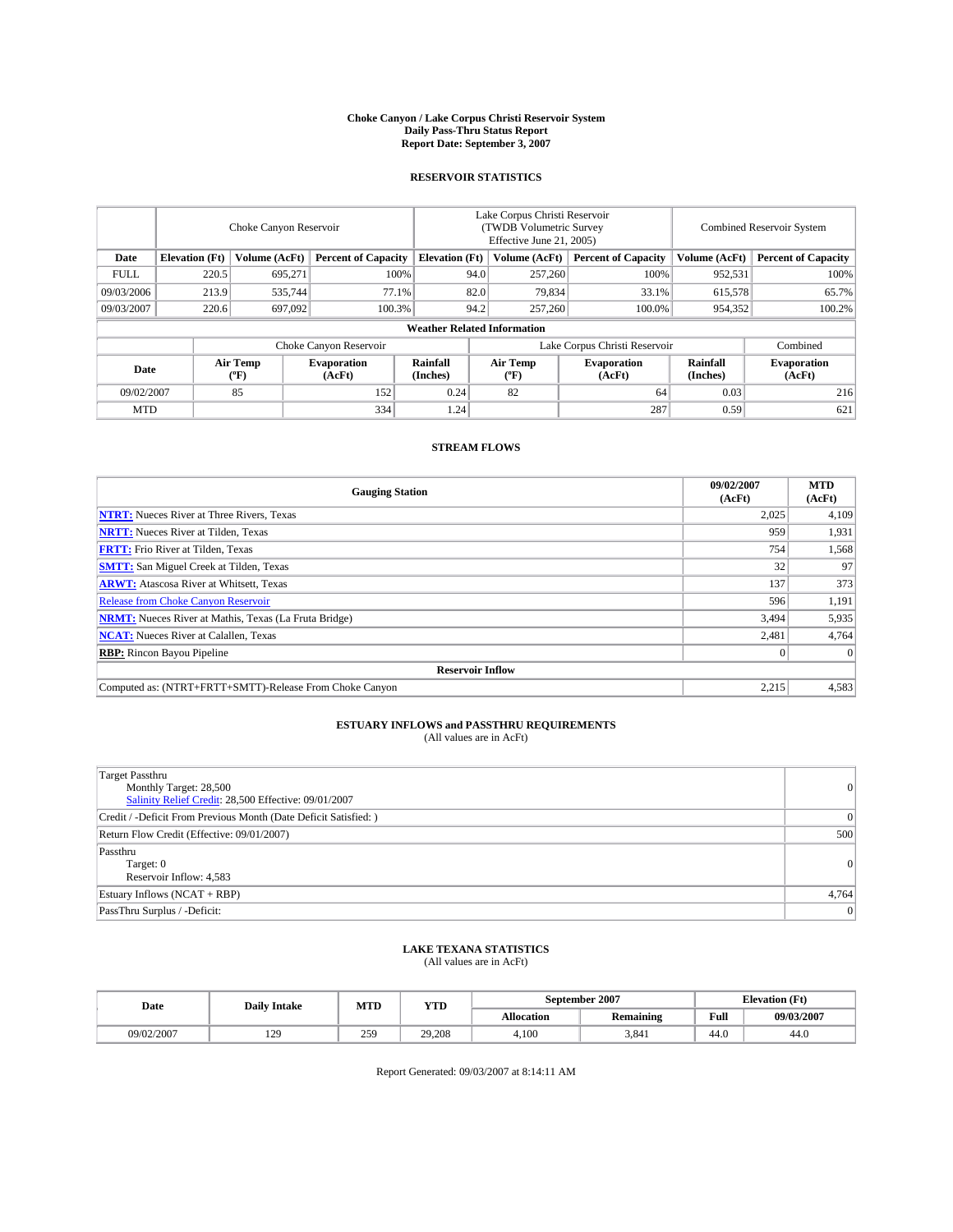#### **Choke Canyon / Lake Corpus Christi Reservoir System Daily Pass-Thru Status Report Report Date: September 4, 2007**

### **RESERVOIR STATISTICS**

|             | Choke Canyon Reservoir             |                  |                              |                       | Lake Corpus Christi Reservoir<br>(TWDB Volumetric Survey<br>Effective June 21, 2005) |                              |                              | Combined Reservoir System |                              |  |
|-------------|------------------------------------|------------------|------------------------------|-----------------------|--------------------------------------------------------------------------------------|------------------------------|------------------------------|---------------------------|------------------------------|--|
| Date        | <b>Elevation</b> (Ft)              | Volume (AcFt)    | <b>Percent of Capacity</b>   | <b>Elevation</b> (Ft) |                                                                                      | Volume (AcFt)                | <b>Percent of Capacity</b>   | Volume (AcFt)             | <b>Percent of Capacity</b>   |  |
| <b>FULL</b> | 220.5                              | 695.271          | 100%                         |                       | 94.0                                                                                 | 257,260                      | 100%                         | 952,531                   | 100%                         |  |
| 09/04/2006  | 213.9                              | 534,853          | 76.9%                        |                       | 82.0                                                                                 | 79,531                       | 33.0%                        | 614,384                   | 65.6%                        |  |
| 09/04/2007  | 220.6                              | 698,395          | 100.4%                       | 94.3                  |                                                                                      | 257,260                      | 100.0%                       | 955,655                   | 100.3%                       |  |
|             | <b>Weather Related Information</b> |                  |                              |                       |                                                                                      |                              |                              |                           |                              |  |
|             |                                    |                  | Choke Canyon Reservoir       |                       | Lake Corpus Christi Reservoir                                                        |                              |                              |                           | Combined                     |  |
| Date        |                                    | Air Temp<br>(°F) | <b>Evaporation</b><br>(AcFt) | Rainfall<br>(Inches)  |                                                                                      | Air Temp<br>$(^{o}\text{F})$ | <b>Evaporation</b><br>(AcFt) | Rainfall<br>(Inches)      | <b>Evaporation</b><br>(AcFt) |  |
| 09/03/2007  |                                    | 78               | 197                          | 0.75                  |                                                                                      | 82                           | 96                           | 0.25                      | 293                          |  |
| <b>MTD</b>  |                                    |                  | 531                          | 1.99                  |                                                                                      |                              | 383                          | 0.84                      | 914                          |  |

### **STREAM FLOWS**

| <b>Gauging Station</b>                                       | 09/03/2007<br>(AcFt) | <b>MTD</b><br>(AcFt) |
|--------------------------------------------------------------|----------------------|----------------------|
| <b>NTRT:</b> Nueces River at Three Rivers, Texas             | 1,985                | 6,094                |
| <b>NRTT:</b> Nueces River at Tilden, Texas                   | 1.088                | 3,019                |
| <b>FRTT:</b> Frio River at Tilden, Texas                     | 909                  | 2,477                |
| <b>SMTT:</b> San Miguel Creek at Tilden, Texas               | 28                   | 125                  |
| <b>ARWT:</b> Atascosa River at Whitsett, Texas               | 111                  | 484                  |
| <b>Release from Choke Canyon Reservoir</b>                   | 596                  | 1,787                |
| <b>NRMT:</b> Nueces River at Mathis, Texas (La Fruta Bridge) | 2,660                | 8,595                |
| <b>NCAT:</b> Nueces River at Calallen, Texas                 | 2,997                | 7,761                |
| <b>RBP:</b> Rincon Bayou Pipeline                            |                      | $\Omega$             |
| <b>Reservoir Inflow</b>                                      |                      |                      |
| Computed as: (NTRT+FRTT+SMTT)-Release From Choke Canyon      | 2,326                | 6.910                |

## **ESTUARY INFLOWS and PASSTHRU REQUIREMENTS**<br>(All values are in AcFt)

| Target Passthru<br>Monthly Target: 28,500<br>Salinity Relief Credit: 28,500 Effective: 09/01/2007 | 0     |
|---------------------------------------------------------------------------------------------------|-------|
| Credit / -Deficit From Previous Month (Date Deficit Satisfied: )                                  | 0     |
| Return Flow Credit (Effective: 09/01/2007)                                                        | 500   |
| Passthru<br>Target: 0<br>Reservoir Inflow: 6,910                                                  | 0     |
| Estuary Inflows (NCAT + RBP)                                                                      | 7,761 |
| PassThru Surplus / -Deficit:                                                                      | 0     |

## **LAKE TEXANA STATISTICS** (All values are in AcFt)

| Date       | <b>Daily Intake</b> | MTD | <b>YTD</b> | September 2007    |                               | <b>Elevation (Ft)</b> |            |
|------------|---------------------|-----|------------|-------------------|-------------------------------|-----------------------|------------|
|            |                     |     |            | <b>Allocation</b> | <b>Remaining</b>              | Full                  | 09/04/2007 |
| 09/03/2007 | 130                 | 388 | 29,338     | 4.100             | $\sim$ $\sim$<br>ى د<br>1 T L | 44.0                  | 44.0       |

Report Generated: 09/04/2007 at 9:58:54 AM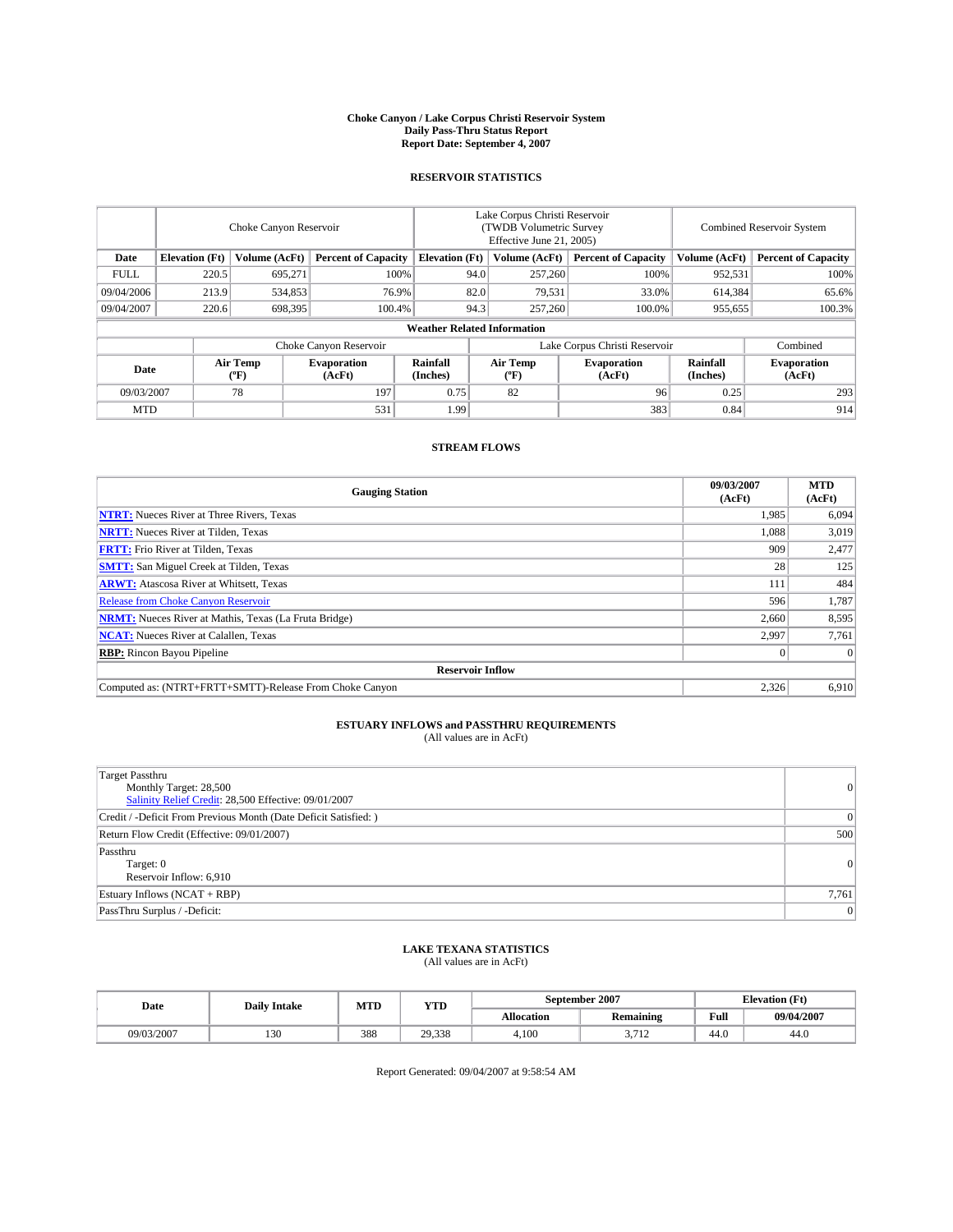#### **Choke Canyon / Lake Corpus Christi Reservoir System Daily Pass-Thru Status Report Report Date: September 5, 2007**

### **RESERVOIR STATISTICS**

|             | Choke Canyon Reservoir |                  |                              |                                                     | Lake Corpus Christi Reservoir<br>(TWDB Volumetric Survey<br>Effective June 21, 2005) |                  |                              | <b>Combined Reservoir System</b> |                              |  |
|-------------|------------------------|------------------|------------------------------|-----------------------------------------------------|--------------------------------------------------------------------------------------|------------------|------------------------------|----------------------------------|------------------------------|--|
| Date        | <b>Elevation</b> (Ft)  | Volume (AcFt)    |                              | <b>Percent of Capacity</b><br><b>Elevation</b> (Ft) |                                                                                      | Volume (AcFt)    | <b>Percent of Capacity</b>   | Volume (AcFt)                    | <b>Percent of Capacity</b>   |  |
| <b>FULL</b> | 220.5                  | 695.271          |                              | 100%                                                | 94.0                                                                                 | 257,260          | 100%                         | 952,531                          | 100%                         |  |
| 09/05/2006  | 213.9                  | 534,631          |                              | 76.9%                                               | 82.0                                                                                 | 79.029           | 32.8%                        | 613,660                          | 65.5%                        |  |
| 09/05/2007  | 220.6                  | 696,572          | 100.2%                       |                                                     | 94.3                                                                                 | 257,260          | 100.0%                       | 953,832                          | $100.1\%$                    |  |
|             |                        |                  |                              | <b>Weather Related Information</b>                  |                                                                                      |                  |                              |                                  |                              |  |
|             |                        |                  | Choke Canyon Reservoir       |                                                     | Lake Corpus Christi Reservoir                                                        |                  |                              |                                  | Combined                     |  |
| Date        |                        | Air Temp<br>(°F) | <b>Evaporation</b><br>(AcFt) | Rainfall<br>(Inches)                                |                                                                                      | Air Temp<br>("F) | <b>Evaporation</b><br>(AcFt) | Rainfall<br>(Inches)             | <b>Evaporation</b><br>(AcFt) |  |
| 09/04/2007  |                        | 85               | 152                          | 0.01                                                |                                                                                      | 88               | 138                          | 0.23                             | 290                          |  |
| <b>MTD</b>  |                        |                  | 683                          | 2.00                                                |                                                                                      |                  | 521                          | 1.07                             | 1,204                        |  |

### **STREAM FLOWS**

| <b>Gauging Station</b>                                       | 09/04/2007<br>(AcFt) | <b>MTD</b><br>(AcFt) |
|--------------------------------------------------------------|----------------------|----------------------|
| <b>NTRT:</b> Nueces River at Three Rivers, Texas             | 2,184                | 8,277                |
| <b>NRTT:</b> Nueces River at Tilden, Texas                   | 1,215                | 4,234                |
| <b>FRTT:</b> Frio River at Tilden, Texas                     | 863                  | 3,341                |
| <b>SMTT:</b> San Miguel Creek at Tilden, Texas               | 34                   | 159                  |
| <b>ARWT:</b> Atascosa River at Whitsett, Texas               | 286                  | 770                  |
| <b>Release from Choke Canyon Reservoir</b>                   | 1,116                | 2,902                |
| <b>NRMT:</b> Nueces River at Mathis, Texas (La Fruta Bridge) | 2.700                | 11,295               |
| <b>NCAT:</b> Nueces River at Calallen, Texas                 | 2,938                | 10.699               |
| <b>RBP:</b> Rincon Bayou Pipeline                            |                      | $\Omega$             |
| <b>Reservoir Inflow</b>                                      |                      |                      |
| Computed as: (NTRT+FRTT+SMTT)-Release From Choke Canyon      | 1,965                | 8,875                |

## **ESTUARY INFLOWS and PASSTHRU REQUIREMENTS**<br>(All values are in AcFt)

| <b>Target Passthru</b><br>Monthly Target: 28,500<br>Salinity Relief Credit: 28,500 Effective: 09/01/2007 | $\Omega$        |
|----------------------------------------------------------------------------------------------------------|-----------------|
| Credit / -Deficit From Previous Month (Date Deficit Satisfied: )                                         | $\vert 0 \vert$ |
| Return Flow Credit (Effective: 09/01/2007)                                                               | 500             |
| Passthru<br>Target: 0<br>Reservoir Inflow: 8,875                                                         | $\Omega$        |
| Estuary Inflows (NCAT + RBP)                                                                             | 10,699          |
| PassThru Surplus / -Deficit:                                                                             | $\Omega$        |

## **LAKE TEXANA STATISTICS** (All values are in AcFt)

| Date       | <b>Daily Intake</b> | MTD | <b>YTD</b> |            | September 2007   | <b>Elevation</b> (Ft) |            |
|------------|---------------------|-----|------------|------------|------------------|-----------------------|------------|
|            |                     |     |            | Allocation | <b>Remaining</b> | Full                  | 09/05/2007 |
| 09/04/2007 | 130                 | 518 | 29.467     | 4.100      | 3.582            | 44.0                  | 44.0       |

Report Generated: 09/05/2007 at 1:49:00 PM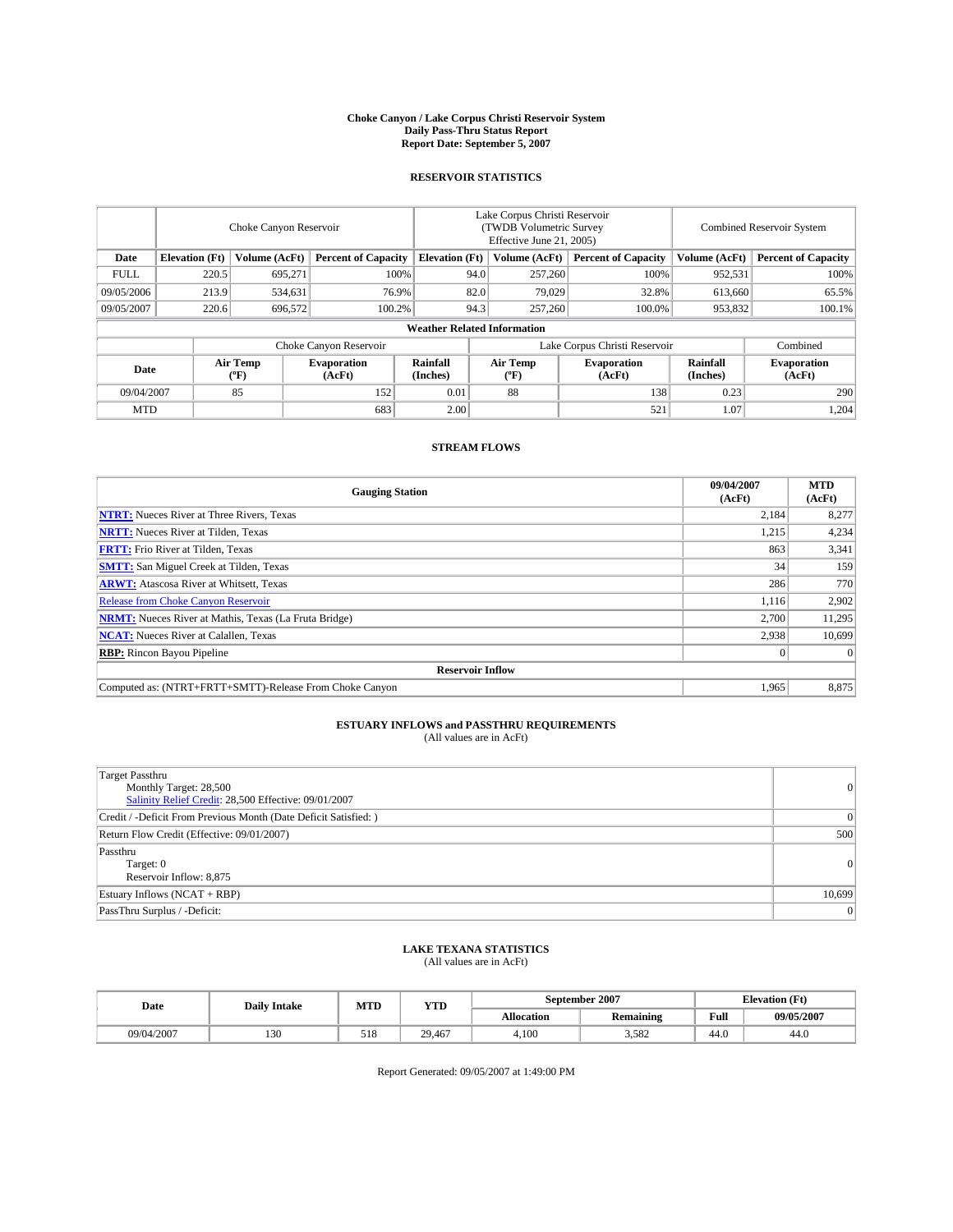#### **Choke Canyon / Lake Corpus Christi Reservoir System Daily Pass-Thru Status Report Report Date: September 6, 2007**

### **RESERVOIR STATISTICS**

|             | Choke Canyon Reservoir             |                               |                              |                                                     | Lake Corpus Christi Reservoir<br>(TWDB Volumetric Survey<br>Effective June 21, 2005) |                           |                              |                      | Combined Reservoir System    |  |  |
|-------------|------------------------------------|-------------------------------|------------------------------|-----------------------------------------------------|--------------------------------------------------------------------------------------|---------------------------|------------------------------|----------------------|------------------------------|--|--|
| Date        | <b>Elevation</b> (Ft)              | Volume (AcFt)                 |                              | <b>Percent of Capacity</b><br><b>Elevation</b> (Ft) |                                                                                      | Volume (AcFt)             | <b>Percent of Capacity</b>   | Volume (AcFt)        | <b>Percent of Capacity</b>   |  |  |
| <b>FULL</b> | 220.5                              | 695.271                       |                              | 100%                                                | 94.0                                                                                 | 257,260                   | 100%                         | 952,531              | 100%                         |  |  |
| 09/06/2006  | 213.8                              | 533,517                       | 76.7%                        |                                                     | 81.9                                                                                 | 78,229                    | 32.4%                        | 611,746              | 65.3%                        |  |  |
| 09/06/2007  | 220.6                              | 697,092                       | 100.3%                       |                                                     | 94.3                                                                                 | 257,260                   | 100.0%                       | 954,352              | 100.2%                       |  |  |
|             | <b>Weather Related Information</b> |                               |                              |                                                     |                                                                                      |                           |                              |                      |                              |  |  |
|             |                                    | Lake Corpus Christi Reservoir |                              |                                                     |                                                                                      | Combined                  |                              |                      |                              |  |  |
| Date        |                                    | Air Temp<br>(°F)              | <b>Evaporation</b><br>(AcFt) | Rainfall<br>(Inches)                                |                                                                                      | Air Temp<br>$^{\circ}$ F) | <b>Evaporation</b><br>(AcFt) | Rainfall<br>(Inches) | <b>Evaporation</b><br>(AcFt) |  |  |
| 09/05/2007  |                                    | 89                            | 318                          | 0.00                                                |                                                                                      | 90                        | 234                          | 0.00                 | 552                          |  |  |
| <b>MTD</b>  |                                    |                               | 1,001                        | 2.00                                                |                                                                                      |                           | 755                          | 1.07                 | 1,756                        |  |  |

### **STREAM FLOWS**

| <b>Gauging Station</b>                                       | 09/05/2007<br>(AcFt) | <b>MTD</b><br>(AcFt) |
|--------------------------------------------------------------|----------------------|----------------------|
| <b>NTRT:</b> Nueces River at Three Rivers, Texas             | 2,819                | 11,096               |
| <b>NRTT:</b> Nueces River at Tilden, Texas                   | 1,338                | 5,572                |
| <b>FRTT:</b> Frio River at Tilden, Texas                     | 806                  | 4,147                |
| <b>SMTT:</b> San Miguel Creek at Tilden, Texas               | 67                   | 226                  |
| <b>ARWT:</b> Atascosa River at Whitsett, Texas               | 272                  | 1,042                |
| <b>Release from Choke Canyon Reservoir</b>                   | 1,080                | 3,982                |
| <b>NRMT:</b> Nueces River at Mathis, Texas (La Fruta Bridge) | 3,236                | 14,530               |
| <b>NCAT:</b> Nueces River at Calallen, Texas                 | 2,799                | 13,498               |
| <b>RBP:</b> Rincon Bayou Pipeline                            |                      | $\Omega$             |
| <b>Reservoir Inflow</b>                                      |                      |                      |
| Computed as: (NTRT+FRTT+SMTT)-Release From Choke Canyon      | 2,612                | 11.487               |

## **ESTUARY INFLOWS and PASSTHRU REQUIREMENTS**<br>(All values are in AcFt)

| <b>Target Passthru</b><br>Monthly Target: 28,500<br>Salinity Relief Credit: 28,500 Effective: 09/01/2007 | $\Omega$ |
|----------------------------------------------------------------------------------------------------------|----------|
| Credit / -Deficit From Previous Month (Date Deficit Satisfied: )                                         | $\Omega$ |
| Return Flow Credit (Effective: 09/01/2007)                                                               | 500      |
| Passthru<br>Target: 0<br>Reservoir Inflow: 11,487                                                        | $\Omega$ |
| Estuary Inflows (NCAT + RBP)                                                                             | 13,498   |
| PassThru Surplus / -Deficit:                                                                             | 0        |

## **LAKE TEXANA STATISTICS** (All values are in AcFt)

| Date       | <b>Daily Intake</b> | MTD | <b>YTD</b>            |            | September 2007 | <b>Elevation</b> (Ft) |            |
|------------|---------------------|-----|-----------------------|------------|----------------|-----------------------|------------|
|            |                     |     |                       | Allocation | Remaining      | Full                  | 09/06/2007 |
| 09/05/2007 | 130                 | 648 | 29.597<br><i>_,.,</i> | 4.100      | 3.452          | 44.0                  | 44.0       |

Report Generated: 09/06/2007 at 8:21:02 AM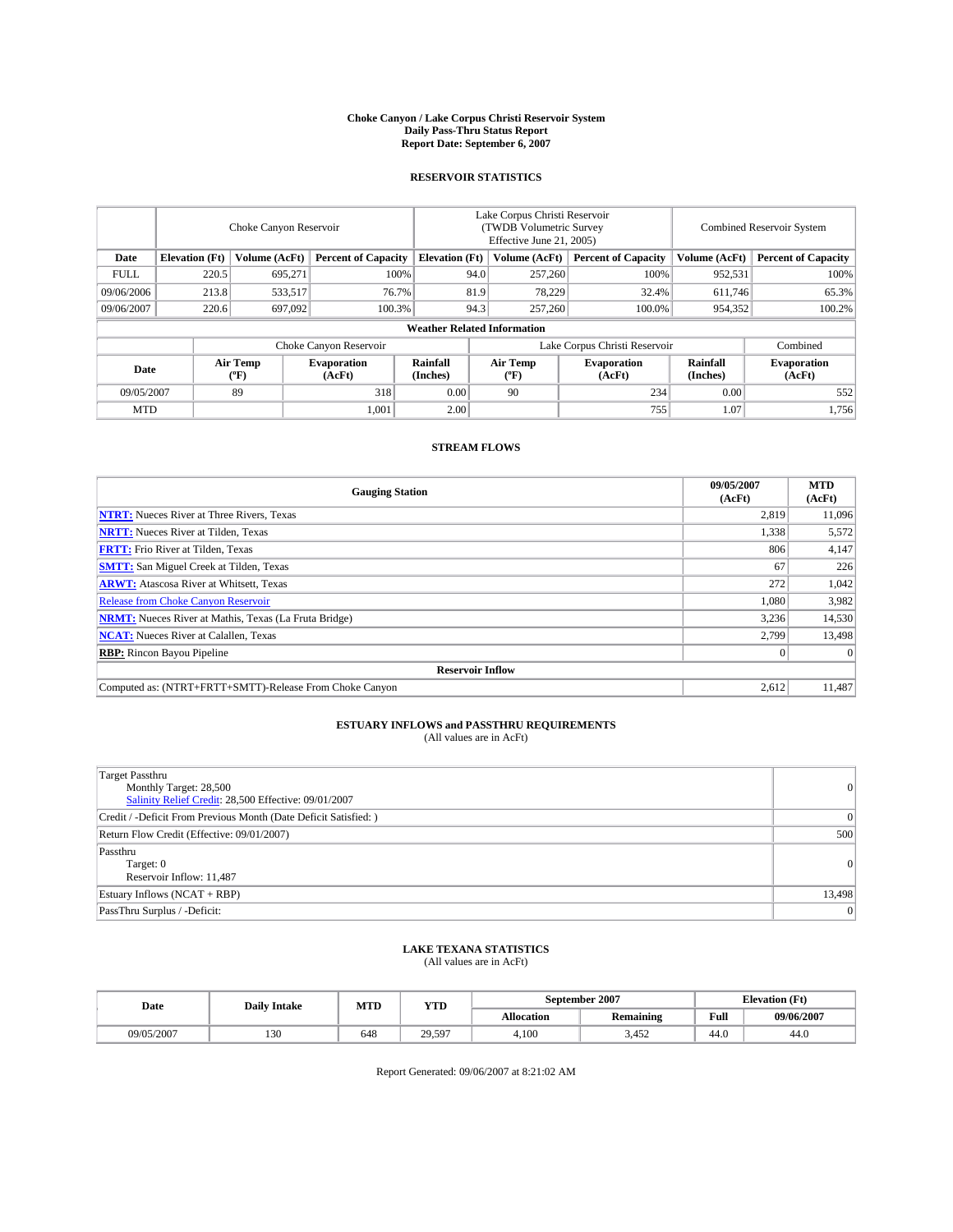#### **Choke Canyon / Lake Corpus Christi Reservoir System Daily Pass-Thru Status Report Report Date: September 7, 2007**

### **RESERVOIR STATISTICS**

|             | Choke Canyon Reservoir             |                  |                              |                                                     | Lake Corpus Christi Reservoir<br>(TWDB Volumetric Survey<br>Effective June 21, 2005) |                           |                               |                      | Combined Reservoir System    |  |  |
|-------------|------------------------------------|------------------|------------------------------|-----------------------------------------------------|--------------------------------------------------------------------------------------|---------------------------|-------------------------------|----------------------|------------------------------|--|--|
| Date        | <b>Elevation</b> (Ft)              | Volume (AcFt)    |                              | <b>Percent of Capacity</b><br><b>Elevation</b> (Ft) |                                                                                      | Volume (AcFt)             | <b>Percent of Capacity</b>    | Volume (AcFt)        | <b>Percent of Capacity</b>   |  |  |
| <b>FULL</b> | 220.5                              | 695.271          |                              | 100%                                                | 94.0                                                                                 | 257,260                   | 100%                          | 952,531              | 100%                         |  |  |
| 09/07/2006  | 213.8                              | 533,294          | 76.7%                        |                                                     | 81.9                                                                                 | 78,229                    | 32.4%                         | 611,523              | 65.3%                        |  |  |
| 09/07/2007  | 220.6                              | 697,353          | 100.3%                       |                                                     | 94.2                                                                                 | 257,260                   | 100.0%                        | 954,613              | 100.2%                       |  |  |
|             | <b>Weather Related Information</b> |                  |                              |                                                     |                                                                                      |                           |                               |                      |                              |  |  |
|             |                                    |                  | Choke Canyon Reservoir       |                                                     |                                                                                      |                           | Lake Corpus Christi Reservoir |                      | Combined                     |  |  |
| Date        |                                    | Air Temp<br>(°F) | <b>Evaporation</b><br>(AcFt) | Rainfall<br>(Inches)                                |                                                                                      | Air Temp<br>$^{\circ}$ F) | <b>Evaporation</b><br>(AcFt)  | Rainfall<br>(Inches) | <b>Evaporation</b><br>(AcFt) |  |  |
| 09/06/2007  |                                    | 91               | 394                          | 0.00                                                |                                                                                      | 91                        | 351                           | 0.00                 | 745                          |  |  |
| <b>MTD</b>  |                                    |                  | 1,395                        | 2.00                                                |                                                                                      |                           | 1.106                         | 1.07                 | 2,501                        |  |  |

### **STREAM FLOWS**

| <b>Gauging Station</b>                                       | 09/06/2007<br>(AcFt) | <b>MTD</b><br>(AcFt) |
|--------------------------------------------------------------|----------------------|----------------------|
| <b>NTRT:</b> Nueces River at Three Rivers, Texas             | 2,025                | 13,121               |
| <b>NRTT:</b> Nueces River at Tilden, Texas                   | 1,437                | 7.009                |
| <b>FRTT:</b> Frio River at Tilden, Texas                     | 842                  | 4,988                |
| <b>SMTT:</b> San Miguel Creek at Tilden, Texas               | 524                  | 750                  |
| <b>ARWT:</b> Atascosa River at Whitsett, Texas               | 181                  | 1,223                |
| <b>Release from Choke Canyon Reservoir</b>                   | 397                  | 4,379                |
| <b>NRMT:</b> Nueces River at Mathis, Texas (La Fruta Bridge) | 3,057                | 17,587               |
| <b>NCAT:</b> Nueces River at Calallen, Texas                 | 2,958                | 16,456               |
| <b>RBP:</b> Rincon Bayou Pipeline                            |                      | $\Omega$             |
| <b>Reservoir Inflow</b>                                      |                      |                      |
| Computed as: (NTRT+FRTT+SMTT)-Release From Choke Canyon      | 2,993                | 14,481               |

## **ESTUARY INFLOWS and PASSTHRU REQUIREMENTS**<br>(All values are in AcFt)

| <b>Target Passthru</b><br>Monthly Target: 28,500<br>Salinity Relief Credit: 28,500 Effective: 09/01/2007 | 0      |
|----------------------------------------------------------------------------------------------------------|--------|
| Credit / -Deficit From Previous Month (Date Deficit Satisfied: )                                         | 0      |
| Return Flow Credit (Effective: 09/01/2007)                                                               | 500    |
| Passthru<br>Target: 0<br>Reservoir Inflow: 14,481                                                        | 0      |
| Estuary Inflows (NCAT + RBP)                                                                             | 16,456 |
| PassThru Surplus / -Deficit:                                                                             | 0      |

## **LAKE TEXANA STATISTICS** (All values are in AcFt)

| Date       | <b>Daily Intake</b> | MTD | <b>YTD</b> |                   | September 2007   | <b>Elevation (Ft)</b> |            |
|------------|---------------------|-----|------------|-------------------|------------------|-----------------------|------------|
|            |                     |     |            | <b>Allocation</b> | <b>Remaining</b> | Full                  | 09/07/2007 |
| 09/06/2007 | 130                 | 77  | 29.728     | 4.100             | 0.222<br>ے بے د  | 44.0                  | 44.0       |

Report Generated: 09/07/2007 at 8:26:58 AM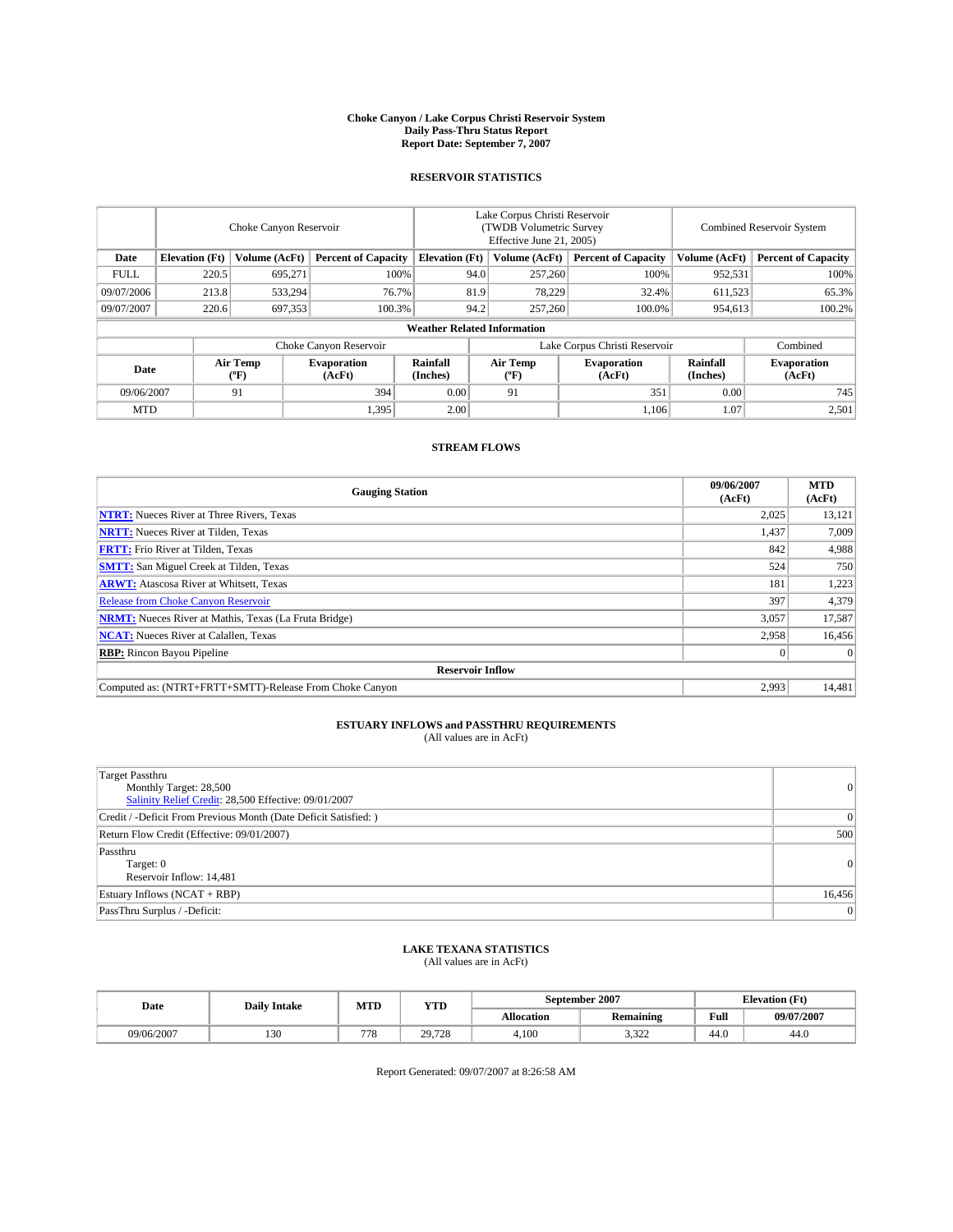#### **Choke Canyon / Lake Corpus Christi Reservoir System Daily Pass-Thru Status Report Report Date: September 8, 2007**

### **RESERVOIR STATISTICS**

|                        | Choke Canyon Reservoir             |                  |                              |                                                     | Lake Corpus Christi Reservoir<br>(TWDB Volumetric Survey<br>Effective June 21, 2005) |                              |                               |                      | Combined Reservoir System    |  |  |
|------------------------|------------------------------------|------------------|------------------------------|-----------------------------------------------------|--------------------------------------------------------------------------------------|------------------------------|-------------------------------|----------------------|------------------------------|--|--|
| Date                   | <b>Elevation</b> (Ft)              | Volume (AcFt)    |                              | <b>Percent of Capacity</b><br><b>Elevation</b> (Ft) |                                                                                      | Volume (AcFt)                | <b>Percent of Capacity</b>    | Volume (AcFt)        | <b>Percent of Capacity</b>   |  |  |
| <b>FULL</b>            | 220.5                              | 695.271          |                              | 100%                                                | 94.0                                                                                 | 257,260                      | 100%                          | 952,531              | 100%                         |  |  |
| 09/08/2006             | 213.8                              | 532,404          | 76.6%                        |                                                     | 81.8                                                                                 | 77,732                       | 32.2%                         | 610,136              | 65.1%                        |  |  |
| 09/08/2007             | 220.6                              | 698,134          | 100.4%                       |                                                     | 94.2                                                                                 | 257,260                      | 100.0%                        | 955,394              | 100.3%                       |  |  |
|                        | <b>Weather Related Information</b> |                  |                              |                                                     |                                                                                      |                              |                               |                      |                              |  |  |
| Choke Canyon Reservoir |                                    |                  |                              |                                                     |                                                                                      |                              | Lake Corpus Christi Reservoir |                      | Combined                     |  |  |
| Date                   |                                    | Air Temp<br>(°F) | <b>Evaporation</b><br>(AcFt) | Rainfall<br>(Inches)                                |                                                                                      | Air Temp<br>$(^{o}\text{F})$ | <b>Evaporation</b><br>(AcFt)  | Rainfall<br>(Inches) | <b>Evaporation</b><br>(AcFt) |  |  |
| 09/07/2007             |                                    | 93               | 440                          | 0.00                                                |                                                                                      | 92                           | 277                           | 0.00                 | 717                          |  |  |
| <b>MTD</b>             |                                    |                  | 1,835                        | 2.00                                                |                                                                                      |                              | 1,383                         | 1.07                 | 3,218                        |  |  |

### **STREAM FLOWS**

| <b>Gauging Station</b>                                       | 09/07/2007<br>(AcFt) | <b>MTD</b><br>(AcFt) |
|--------------------------------------------------------------|----------------------|----------------------|
| <b>NTRT:</b> Nueces River at Three Rivers, Texas             | 1,925                | 15,046               |
| <b>NRTT:</b> Nueces River at Tilden, Texas                   | 1,544                | 8,553                |
| <b>FRTT:</b> Frio River at Tilden, Texas                     | 860                  | 5,848                |
| <b>SMTT:</b> San Miguel Creek at Tilden, Texas               | 455                  | 1,205                |
| <b>ARWT:</b> Atascosa River at Whitsett, Texas               | 169                  | 1,391                |
| <b>Release from Choke Canyon Reservoir</b>                   | 435                  | 4,814                |
| <b>NRMT:</b> Nueces River at Mathis, Texas (La Fruta Bridge) | 2,362                | 19,949               |
| <b>NCAT:</b> Nueces River at Calallen, Texas                 | 2,898                | 19,354               |
| <b>RBP:</b> Rincon Bayou Pipeline                            |                      | $\Omega$             |
| <b>Reservoir Inflow</b>                                      |                      |                      |
| Computed as: (NTRT+FRTT+SMTT)-Release From Choke Canyon      | 2,805                | 17,285               |

## **ESTUARY INFLOWS and PASSTHRU REQUIREMENTS**<br>(All values are in AcFt)

| <b>Target Passthru</b><br>Monthly Target: 28,500<br>Salinity Relief Credit: 28,500 Effective: 09/01/2007 | 0      |
|----------------------------------------------------------------------------------------------------------|--------|
| Credit / -Deficit From Previous Month (Date Deficit Satisfied: )                                         | 0      |
| Return Flow Credit (Effective: 09/01/2007)                                                               | 500    |
| Passthru<br>Target: 0<br>Reservoir Inflow: 17,285                                                        | 0      |
| Estuary Inflows (NCAT + RBP)                                                                             | 19,354 |
| PassThru Surplus / -Deficit:                                                                             | 0      |

## **LAKE TEXANA STATISTICS** (All values are in AcFt)

| Date       | <b>Daily Intake</b> | MTD | <b>YTD</b> |            | September 2007 | <b>Elevation</b> (Ft) |            |
|------------|---------------------|-----|------------|------------|----------------|-----------------------|------------|
|            |                     |     |            | Allocation | Remaining      | Full                  | 09/08/2007 |
| 09/07/2007 | 130                 | 909 | 29.858     | 4.100      | 3.19<br>3,1/2  | 44.0                  | 44.0       |

Report Generated: 09/08/2007 at 8:48:13 AM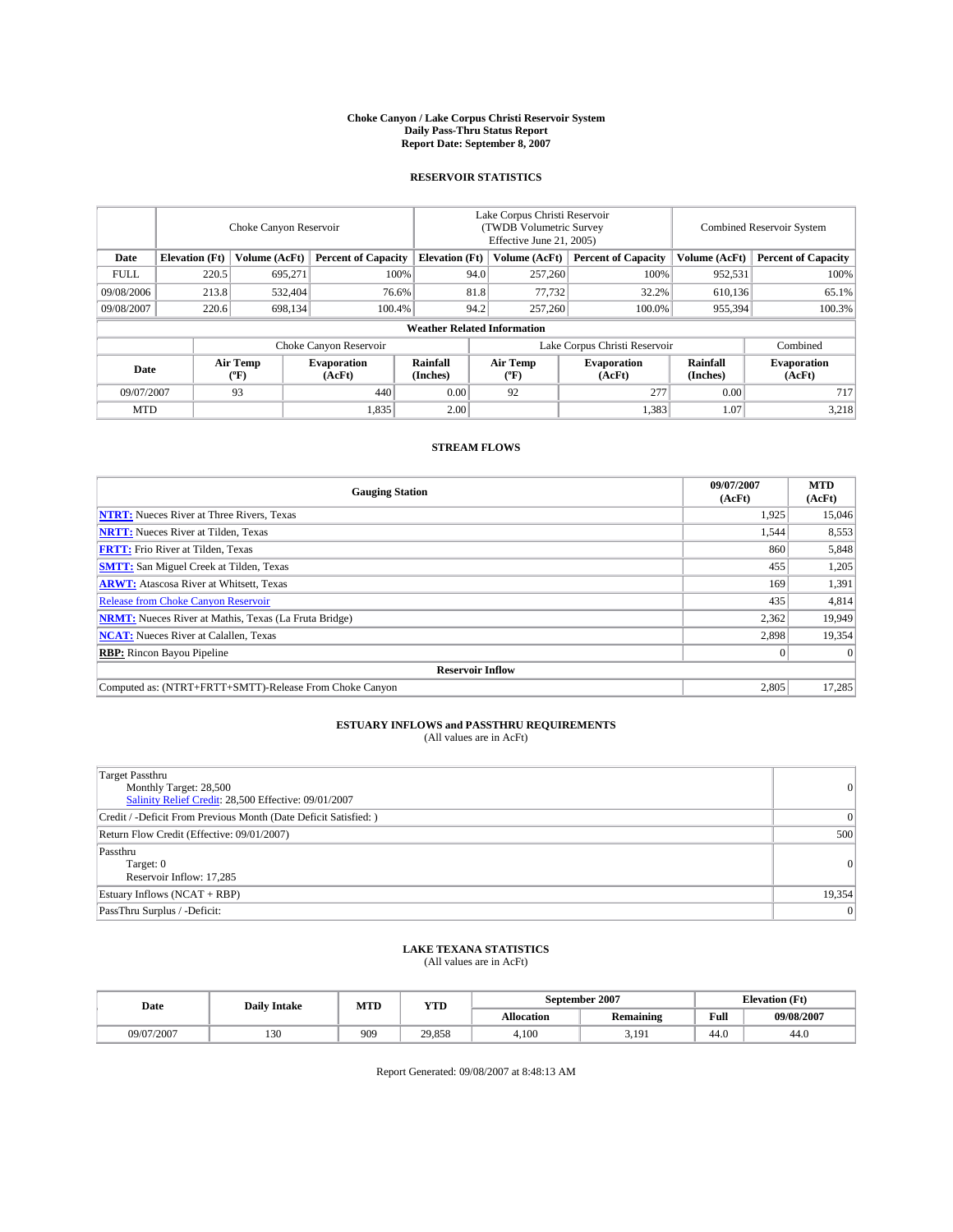#### **Choke Canyon / Lake Corpus Christi Reservoir System Daily Pass-Thru Status Report Report Date: September 9, 2007**

### **RESERVOIR STATISTICS**

|             | Choke Canyon Reservoir |                  |                              |                                                     | Lake Corpus Christi Reservoir<br>(TWDB Volumetric Survey<br>Effective June 21, 2005) |                              |                              |                      | Combined Reservoir System    |  |  |
|-------------|------------------------|------------------|------------------------------|-----------------------------------------------------|--------------------------------------------------------------------------------------|------------------------------|------------------------------|----------------------|------------------------------|--|--|
| Date        | <b>Elevation</b> (Ft)  | Volume (AcFt)    |                              | <b>Percent of Capacity</b><br><b>Elevation</b> (Ft) |                                                                                      | Volume (AcFt)                | <b>Percent of Capacity</b>   | Volume (AcFt)        | <b>Percent of Capacity</b>   |  |  |
| <b>FULL</b> | 220.5                  | 695.271          |                              | 100%                                                | 94.0                                                                                 | 257,260                      | 100%                         | 952,531              | 100%                         |  |  |
| 09/09/2006  | 213.7                  | 531,958          | 76.5%                        |                                                     | 81.8                                                                                 | 77,633                       | 32.2%                        | 609,591              | 65.1%                        |  |  |
| 09/09/2007  | 220.6                  | 698,395          | 100.4%                       |                                                     | 94.2                                                                                 | 257,260                      | 100.0%                       | 955,655              | 100.3%                       |  |  |
|             |                        |                  |                              | <b>Weather Related Information</b>                  |                                                                                      |                              |                              |                      |                              |  |  |
|             |                        |                  | Choke Canyon Reservoir       |                                                     | Lake Corpus Christi Reservoir                                                        |                              |                              |                      | Combined                     |  |  |
| Date        |                        | Air Temp<br>(°F) | <b>Evaporation</b><br>(AcFt) | Rainfall<br>(Inches)                                |                                                                                      | Air Temp<br>$(^{o}\text{F})$ | <b>Evaporation</b><br>(AcFt) | Rainfall<br>(Inches) | <b>Evaporation</b><br>(AcFt) |  |  |
| 09/08/2007  |                        | 92               | 319                          | 0.00                                                |                                                                                      | 94                           | 308                          | 0.00                 | 627                          |  |  |
| <b>MTD</b>  |                        |                  | 2,154                        | 2.00                                                |                                                                                      |                              | 1,691                        | 1.07                 | 3,845                        |  |  |

### **STREAM FLOWS**

| <b>Gauging Station</b>                                       | 09/08/2007<br>(AcFt) | <b>MTD</b><br>(AcFt) |
|--------------------------------------------------------------|----------------------|----------------------|
| <b>NTRT:</b> Nueces River at Three Rivers, Texas             | 2,144                | 17,190               |
| <b>NRTT:</b> Nueces River at Tilden, Texas                   | 1.570                | 10,124               |
| <b>FRTT:</b> Frio River at Tilden, Texas                     | 873                  | 6,721                |
| <b>SMTT:</b> San Miguel Creek at Tilden, Texas               | 274                  | 1,479                |
| <b>ARWT:</b> Atascosa River at Whitsett, Texas               | 187                  | 1,578                |
| <b>Release from Choke Canyon Reservoir</b>                   | 496                  | 5,310                |
| <b>NRMT:</b> Nueces River at Mathis, Texas (La Fruta Bridge) | 2,322                | 22,272               |
| <b>NCAT:</b> Nueces River at Calallen, Texas                 | 2,581                | 21,934               |
| <b>RBP:</b> Rincon Bayou Pipeline                            |                      | $\Omega$             |
| <b>Reservoir Inflow</b>                                      |                      |                      |
| Computed as: (NTRT+FRTT+SMTT)-Release From Choke Canyon      | 2,795                | 20,080               |

## **ESTUARY INFLOWS and PASSTHRU REQUIREMENTS**<br>(All values are in AcFt)

| <b>Target Passthru</b><br>Monthly Target: 28,500<br>Salinity Relief Credit: 28,500 Effective: 09/01/2007 | 0      |
|----------------------------------------------------------------------------------------------------------|--------|
| Credit / -Deficit From Previous Month (Date Deficit Satisfied: )                                         | 0      |
| Return Flow Credit (Effective: 09/01/2007)                                                               | 500    |
| Passthru<br>Target: 0<br>Reservoir Inflow: 20,080                                                        | 0      |
| Estuary Inflows (NCAT + RBP)                                                                             | 21,934 |
| PassThru Surplus / -Deficit:                                                                             | 0      |

## **LAKE TEXANA STATISTICS** (All values are in AcFt)

| Date       | <b>Daily Intake</b> | MTD   | <b>YTD</b> |            | September 2007   | <b>Elevation</b> (Ft) |            |
|------------|---------------------|-------|------------|------------|------------------|-----------------------|------------|
|            |                     |       |            | Allocation | <b>Remaining</b> | Full                  | 09/09/2007 |
| 09/08/2007 | 130                 | 1.039 | 29.988     | 4.100      | 3.061            | 44.0                  | 44.0       |

Report Generated: 09/09/2007 at 8:45:29 AM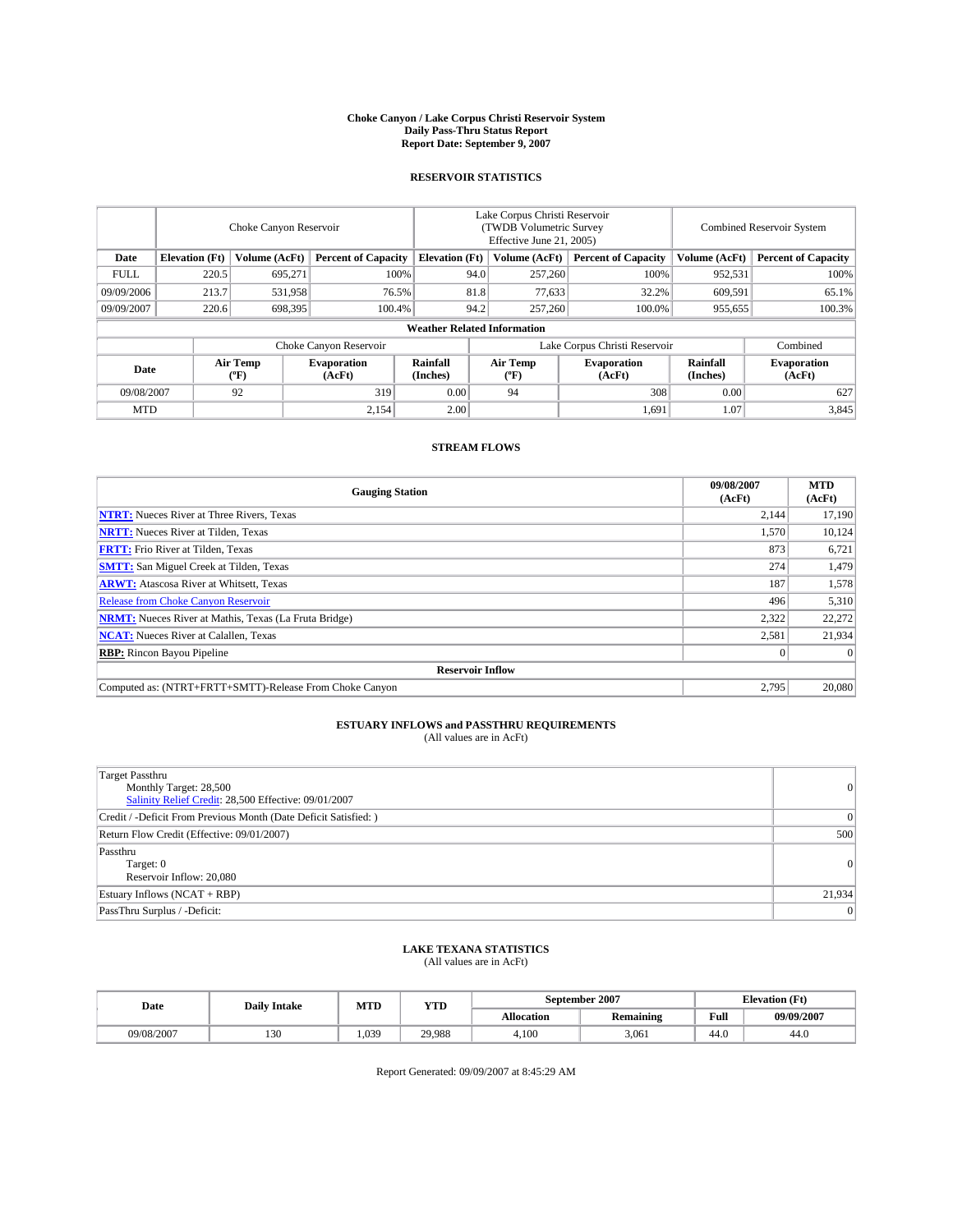#### **Choke Canyon / Lake Corpus Christi Reservoir System Daily Pass-Thru Status Report Report Date: September 10, 2007**

### **RESERVOIR STATISTICS**

|             | Choke Canyon Reservoir             |                  |                              |                       | Lake Corpus Christi Reservoir<br>(TWDB Volumetric Survey<br>Effective June 21, 2005) |                  |                               | <b>Combined Reservoir System</b> |                              |  |
|-------------|------------------------------------|------------------|------------------------------|-----------------------|--------------------------------------------------------------------------------------|------------------|-------------------------------|----------------------------------|------------------------------|--|
| Date        | <b>Elevation</b> (Ft)              | Volume (AcFt)    | <b>Percent of Capacity</b>   | <b>Elevation</b> (Ft) |                                                                                      | Volume (AcFt)    | <b>Percent of Capacity</b>    | Volume (AcFt)                    | <b>Percent of Capacity</b>   |  |
| <b>FULL</b> | 220.5                              | 695.271          |                              | 100%                  | 94.0                                                                                 | 257,260          | 100%                          | 952,531                          | 100%                         |  |
| 09/10/2006  | 213.7                              | 531,513          |                              | 76.4%                 | 81.8                                                                                 | 77,435           | 32.1%                         | 608,948                          | 65.0%                        |  |
| 09/10/2007  | 220.6                              | 698,656          | 100.5%                       |                       | 94.2                                                                                 | 257,260          | 100.0%                        | 955,916                          | 100.4%                       |  |
|             | <b>Weather Related Information</b> |                  |                              |                       |                                                                                      |                  |                               |                                  |                              |  |
|             |                                    |                  | Choke Canyon Reservoir       |                       |                                                                                      |                  | Lake Corpus Christi Reservoir |                                  | Combined                     |  |
| Date        |                                    | Air Temp<br>(°F) | <b>Evaporation</b><br>(AcFt) | Rainfall<br>(Inches)  |                                                                                      | Air Temp<br>("F) | <b>Evaporation</b><br>(AcFt)  | Rainfall<br>(Inches)             | <b>Evaporation</b><br>(AcFt) |  |
| 09/09/2007  |                                    | 90               | 258                          | 0.00                  |                                                                                      | 90               | 170                           | 0.00                             | 428                          |  |
| <b>MTD</b>  |                                    |                  | 2,412                        | 2.00                  |                                                                                      |                  | 1,861                         | 1.07                             | 4,273                        |  |

### **STREAM FLOWS**

| <b>Gauging Station</b>                                       | 09/09/2007<br>(AcFt) | <b>MTD</b><br>(AcFt) |
|--------------------------------------------------------------|----------------------|----------------------|
| <b>NTRT:</b> Nueces River at Three Rivers, Texas             | 2,243                | 19,433               |
| <b>NRTT:</b> Nueces River at Tilden, Texas                   | 1,417                | 11,541               |
| <b>FRTT:</b> Frio River at Tilden, Texas                     | 1,203                | 7,924                |
| <b>SMTT:</b> San Miguel Creek at Tilden, Texas               | 141                  | 1,620                |
| <b>ARWT:</b> Atascosa River at Whitsett, Texas               | 125                  | 1,703                |
| <b>Release from Choke Canyon Reservoir</b>                   | 786                  | 6,096                |
| <b>NRMT:</b> Nueces River at Mathis, Texas (La Fruta Bridge) | 2,303                | 24,574               |
| <b>NCAT:</b> Nueces River at Calallen, Texas                 | 2,402                | 24,336               |
| <b>RBP:</b> Rincon Bayou Pipeline                            |                      | $\Omega$             |
| <b>Reservoir Inflow</b>                                      |                      |                      |
| Computed as: (NTRT+FRTT+SMTT)-Release From Choke Canyon      | 2,801                | 22,881               |

## **ESTUARY INFLOWS and PASSTHRU REQUIREMENTS**<br>(All values are in AcFt)

| <b>Target Passthru</b><br>Monthly Target: 28,500<br>Salinity Relief Credit: 28,500 Effective: 09/01/2007 | 0      |
|----------------------------------------------------------------------------------------------------------|--------|
| Credit / -Deficit From Previous Month (Date Deficit Satisfied: )                                         | 0      |
| Return Flow Credit (Effective: 09/01/2007)                                                               | 500    |
| Passthru<br>Target: 0<br>Reservoir Inflow: 22,881                                                        | 0      |
| Estuary Inflows (NCAT + RBP)                                                                             | 24,336 |
| PassThru Surplus / -Deficit:                                                                             | 0      |

## **LAKE TEXANA STATISTICS** (All values are in AcFt)

| Date       | <b>Daily Intake</b> | MTD  | <b>YTD</b> |                   | September 2007   | <b>Elevation (Ft)</b> |            |
|------------|---------------------|------|------------|-------------------|------------------|-----------------------|------------|
|            |                     |      |            | <b>Allocation</b> | <b>Remaining</b> | Full                  | 09/10/2007 |
| 09/09/2007 | 130                 | .169 | 30.118     | 4.100             | 2.931            | 44.0                  | 44.0       |

Report Generated: 09/10/2007 at 9:03:43 AM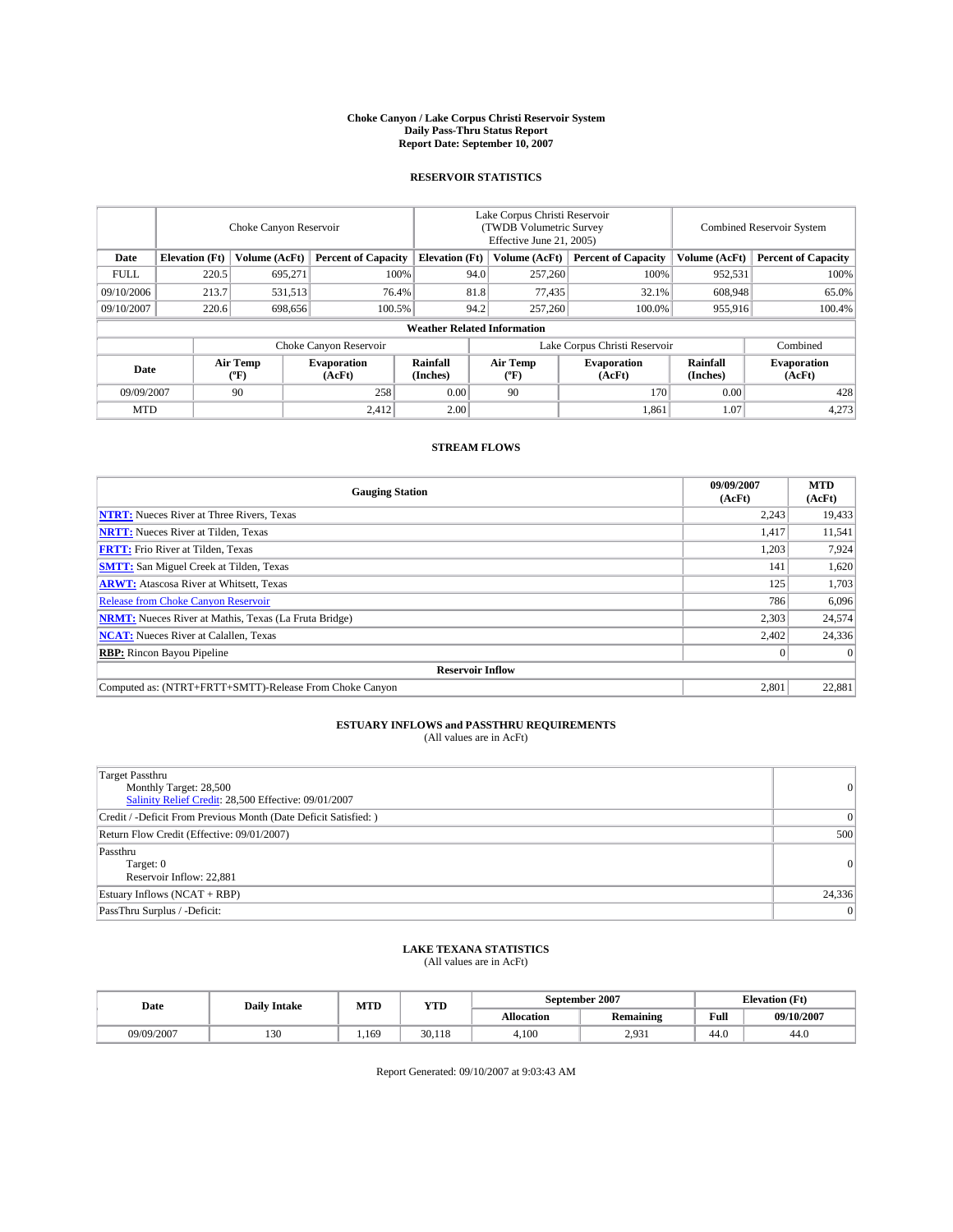#### **Choke Canyon / Lake Corpus Christi Reservoir System Daily Pass-Thru Status Report Report Date: September 11, 2007**

### **RESERVOIR STATISTICS**

|             | Choke Canyon Reservoir             |                  |                              |                                                     | Lake Corpus Christi Reservoir<br>(TWDB Volumetric Survey<br>Effective June 21, 2005) |                           |                               |                      | Combined Reservoir System    |  |  |
|-------------|------------------------------------|------------------|------------------------------|-----------------------------------------------------|--------------------------------------------------------------------------------------|---------------------------|-------------------------------|----------------------|------------------------------|--|--|
| Date        | <b>Elevation</b> (Ft)              | Volume (AcFt)    |                              | <b>Percent of Capacity</b><br><b>Elevation</b> (Ft) |                                                                                      | Volume (AcFt)             | <b>Percent of Capacity</b>    | Volume (AcFt)        | <b>Percent of Capacity</b>   |  |  |
| <b>FULL</b> | 220.5                              | 695.271          |                              | 100%                                                | 94.0                                                                                 | 257,260                   | 100%                          | 952,531              | 100%                         |  |  |
| 09/11/2006  | 213.7                              | 531,735          | 76.5%                        |                                                     | 81.8                                                                                 | 77,139                    | 32.0%                         | 608,874              | 65.0%                        |  |  |
| 09/11/2007  | 220.6                              | 698,134          | 100.4%                       |                                                     | 94.2                                                                                 | 257,260                   | 100.0%                        | 955,394              | 100.3%                       |  |  |
|             | <b>Weather Related Information</b> |                  |                              |                                                     |                                                                                      |                           |                               |                      |                              |  |  |
|             |                                    |                  | Choke Canyon Reservoir       |                                                     |                                                                                      |                           | Lake Corpus Christi Reservoir |                      | Combined                     |  |  |
| Date        |                                    | Air Temp<br>(°F) | <b>Evaporation</b><br>(AcFt) | Rainfall<br>(Inches)                                |                                                                                      | Air Temp<br>$^{\circ}$ F) | <b>Evaporation</b><br>(AcFt)  | Rainfall<br>(Inches) | <b>Evaporation</b><br>(AcFt) |  |  |
| 09/10/2007  |                                    | 92               | 319                          | 0.00                                                |                                                                                      | 92                        | 202                           | 0.00                 | 521                          |  |  |
| <b>MTD</b>  |                                    |                  | 2,731                        | 2.00                                                |                                                                                      |                           | 2,063                         | 1.07                 | 4,794                        |  |  |

### **STREAM FLOWS**

| <b>Gauging Station</b>                                       | 09/10/2007<br>(AcFt) | <b>MTD</b><br>(AcFt) |
|--------------------------------------------------------------|----------------------|----------------------|
| <b>NTRT:</b> Nueces River at Three Rivers, Texas             | 2,402                | 21,835               |
| <b>NRTT:</b> Nueces River at Tilden, Texas                   | 1.316                | 12,857               |
| <b>FRTT:</b> Frio River at Tilden, Texas                     | 1,739                | 9,663                |
| <b>SMTT:</b> San Miguel Creek at Tilden, Texas               | 81                   | 1,701                |
| <b>ARWT:</b> Atascosa River at Whitsett, Texas               | 99                   | 1,802                |
| <b>Release from Choke Canyon Reservoir</b>                   | 1,241                | 7,337                |
| <b>NRMT:</b> Nueces River at Mathis, Texas (La Fruta Bridge) | 2,283                | 26,857               |
| <b>NCAT:</b> Nueces River at Calallen, Texas                 | 2,283                | 26,619               |
| <b>RBP:</b> Rincon Bayou Pipeline                            |                      | $\Omega$             |
| <b>Reservoir Inflow</b>                                      |                      |                      |
| Computed as: (NTRT+FRTT+SMTT)-Release From Choke Canyon      | 2,981                | 25,863               |

## **ESTUARY INFLOWS and PASSTHRU REQUIREMENTS**<br>(All values are in AcFt)

| <b>Target Passthru</b><br>Monthly Target: 28,500<br>Salinity Relief Credit: 28,500 Effective: 09/01/2007 | $\Omega$ |
|----------------------------------------------------------------------------------------------------------|----------|
| Credit / -Deficit From Previous Month (Date Deficit Satisfied: )                                         | $\Omega$ |
| Return Flow Credit (Effective: 09/01/2007)                                                               | 500      |
| Passthru<br>Target: 0<br>Reservoir Inflow: 25,863                                                        | $\Omega$ |
| Estuary Inflows (NCAT + RBP)                                                                             | 26,619   |
| PassThru Surplus / -Deficit:                                                                             | 0        |

## **LAKE TEXANA STATISTICS** (All values are in AcFt)

| Date       | <b>Daily Intake</b> | MTD   | <b>YTD</b> |            | September 2007 | <b>Elevation (Ft)</b> |            |
|------------|---------------------|-------|------------|------------|----------------|-----------------------|------------|
|            |                     |       |            | Allocation | Remaining      | Full                  | 09/11/2007 |
| 09/10/2007 | $\sim$<br>121       | 1.300 | 30.249     | 4.100      | 2.800          | 44.0                  | 44.0       |

Report Generated: 09/11/2007 at 8:46:27 AM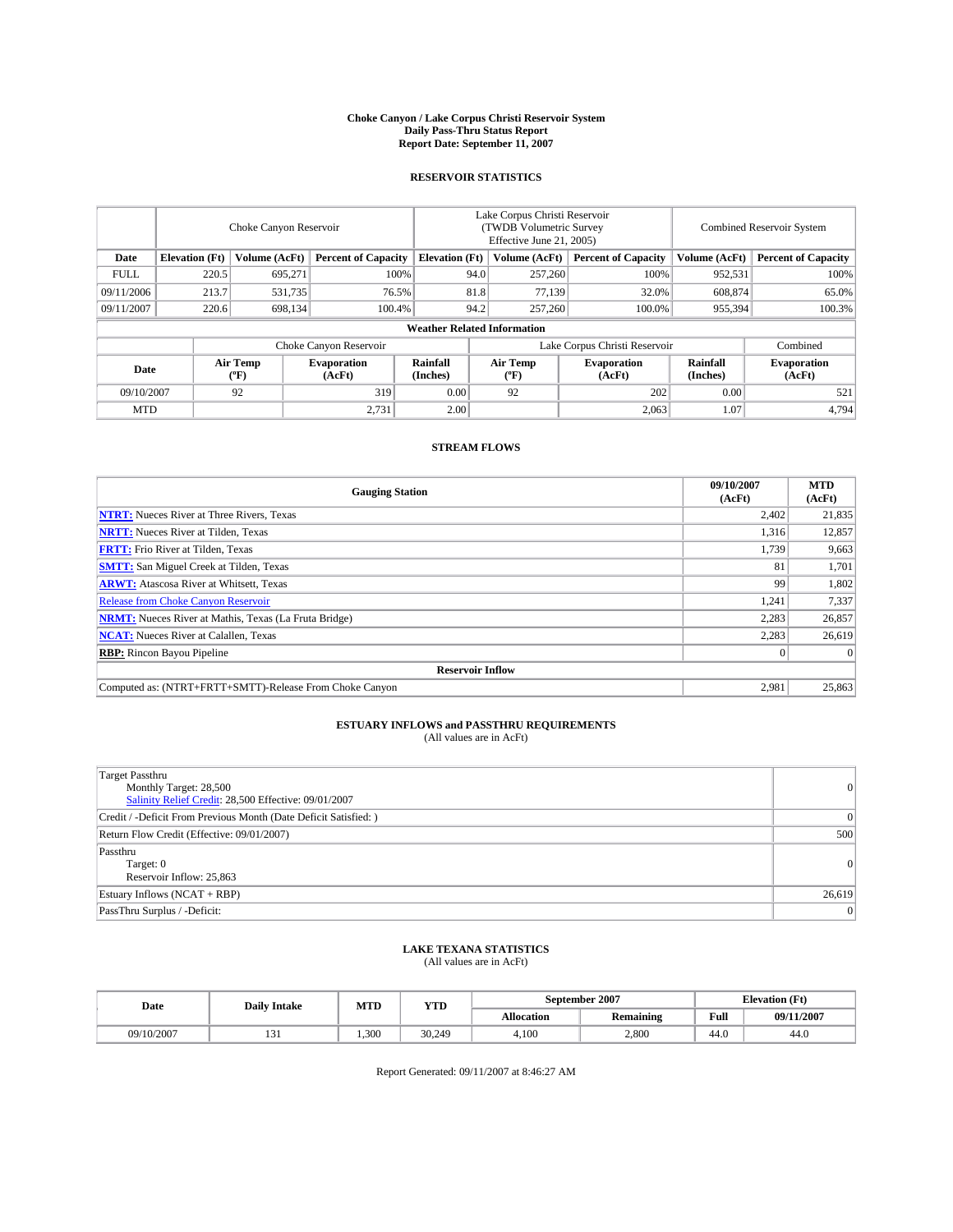#### **Choke Canyon / Lake Corpus Christi Reservoir System Daily Pass-Thru Status Report Report Date: September 12, 2007**

### **RESERVOIR STATISTICS**

|             | Choke Canyon Reservoir |                         |                              |                                    | Lake Corpus Christi Reservoir<br>(TWDB Volumetric Survey<br>Effective June 21, 2005) |                  |                               | Combined Reservoir System |                              |  |
|-------------|------------------------|-------------------------|------------------------------|------------------------------------|--------------------------------------------------------------------------------------|------------------|-------------------------------|---------------------------|------------------------------|--|
| Date        | <b>Elevation</b> (Ft)  | Volume (AcFt)           | <b>Percent of Capacity</b>   | <b>Elevation</b> (Ft)              |                                                                                      | Volume (AcFt)    | <b>Percent of Capacity</b>    | Volume (AcFt)             | <b>Percent of Capacity</b>   |  |
| <b>FULL</b> | 220.5                  | 695.271                 |                              | 100%                               | 94.0                                                                                 | 257,260          | 100%                          | 952,531                   | 100%                         |  |
| 09/12/2006  | 213.7                  | 531,958                 |                              | 81.9<br>76.5%                      |                                                                                      | 77,931           | 32.3%                         | 609,889                   | 65.1%                        |  |
| 09/12/2007  | 220.6                  | 697,353                 | 100.3%                       |                                    | 94.2                                                                                 | 257,260          | 100.0%                        | 954,613                   | 100.2%                       |  |
|             |                        |                         |                              | <b>Weather Related Information</b> |                                                                                      |                  |                               |                           |                              |  |
|             |                        |                         | Choke Canyon Reservoir       |                                    |                                                                                      |                  | Lake Corpus Christi Reservoir |                           | Combined                     |  |
| Date        |                        | <b>Air Temp</b><br>(°F) | <b>Evaporation</b><br>(AcFt) | Rainfall<br>(Inches)               |                                                                                      | Air Temp<br>("F) | <b>Evaporation</b><br>(AcFt)  | Rainfall<br>(Inches)      | <b>Evaporation</b><br>(AcFt) |  |
| 09/11/2007  |                        | 90                      | 440                          | 0.00                               |                                                                                      | 92               | 255                           | 0.00                      | 695                          |  |
| <b>MTD</b>  |                        |                         | 3,171                        | 2.00                               |                                                                                      |                  | 2,318                         | 1.07                      | 5,489                        |  |

### **STREAM FLOWS**

| <b>Gauging Station</b>                                       | 09/11/2007<br>(AcFt) | <b>MTD</b><br>(AcFt) |
|--------------------------------------------------------------|----------------------|----------------------|
| <b>NTRT:</b> Nueces River at Three Rivers, Texas             | 2,839                | 24,674               |
| <b>NRTT:</b> Nueces River at Tilden, Texas                   | 1,310                | 14,167               |
| <b>FRTT:</b> Frio River at Tilden, Texas                     | 2,104                | 11,767               |
| <b>SMTT:</b> San Miguel Creek at Tilden, Texas               | 54                   | 1,755                |
| <b>ARWT:</b> Atascosa River at Whitsett, Texas               | 83                   | 1,886                |
| <b>Release from Choke Canyon Reservoir</b>                   | 1,810                | 9,147                |
| <b>NRMT:</b> Nueces River at Mathis, Texas (La Fruta Bridge) | 2,640                | 29,497               |
| <b>NCAT:</b> Nueces River at Calallen, Texas                 | 2,223                | 28,842               |
| <b>RBP:</b> Rincon Bayou Pipeline                            |                      | $\Omega$             |
| <b>Reservoir Inflow</b>                                      |                      |                      |
| Computed as: (NTRT+FRTT+SMTT)-Release From Choke Canyon      | 3.186                | 29,048               |

# **ESTUARY INFLOWS and PASSTHRU REQUIREMENTS**<br>(All values are in AcFt)

| <b>Target Passthru</b><br>Monthly Target: 28,500<br>Salinity Relief Credit: 28,500 Effective: 09/01/2007 | $\overline{0}$  |
|----------------------------------------------------------------------------------------------------------|-----------------|
| Credit / -Deficit From Previous Month (Date Deficit Satisfied: )                                         | $\vert 0 \vert$ |
| Return Flow Credit (Effective: 09/01/2007)                                                               | 500             |
| Passthru<br>Target: 0<br>Reservoir Inflow: 29,048                                                        | 0               |
| Estuary Inflows (NCAT + RBP)                                                                             | 28,842          |
| PassThru Surplus / -Deficit:                                                                             | 0               |

### **LAKE TEXANA STATISTICS** (All values are in AcFt)

| Date       | <b>Daily Intake</b> | MTD  | <b>YTD</b> |                   | September 2007   | <b>Elevation (Ft)</b> |            |
|------------|---------------------|------|------------|-------------------|------------------|-----------------------|------------|
|            |                     |      |            | <b>Allocation</b> | <b>Remaining</b> | Full                  | 09/12/2007 |
| 09/11/2007 | 130                 | .430 | 30.379     | 4.100             | 2.670            | 44.0                  | 44.0       |

Report Generated: 09/12/2007 at 8:24:39 AM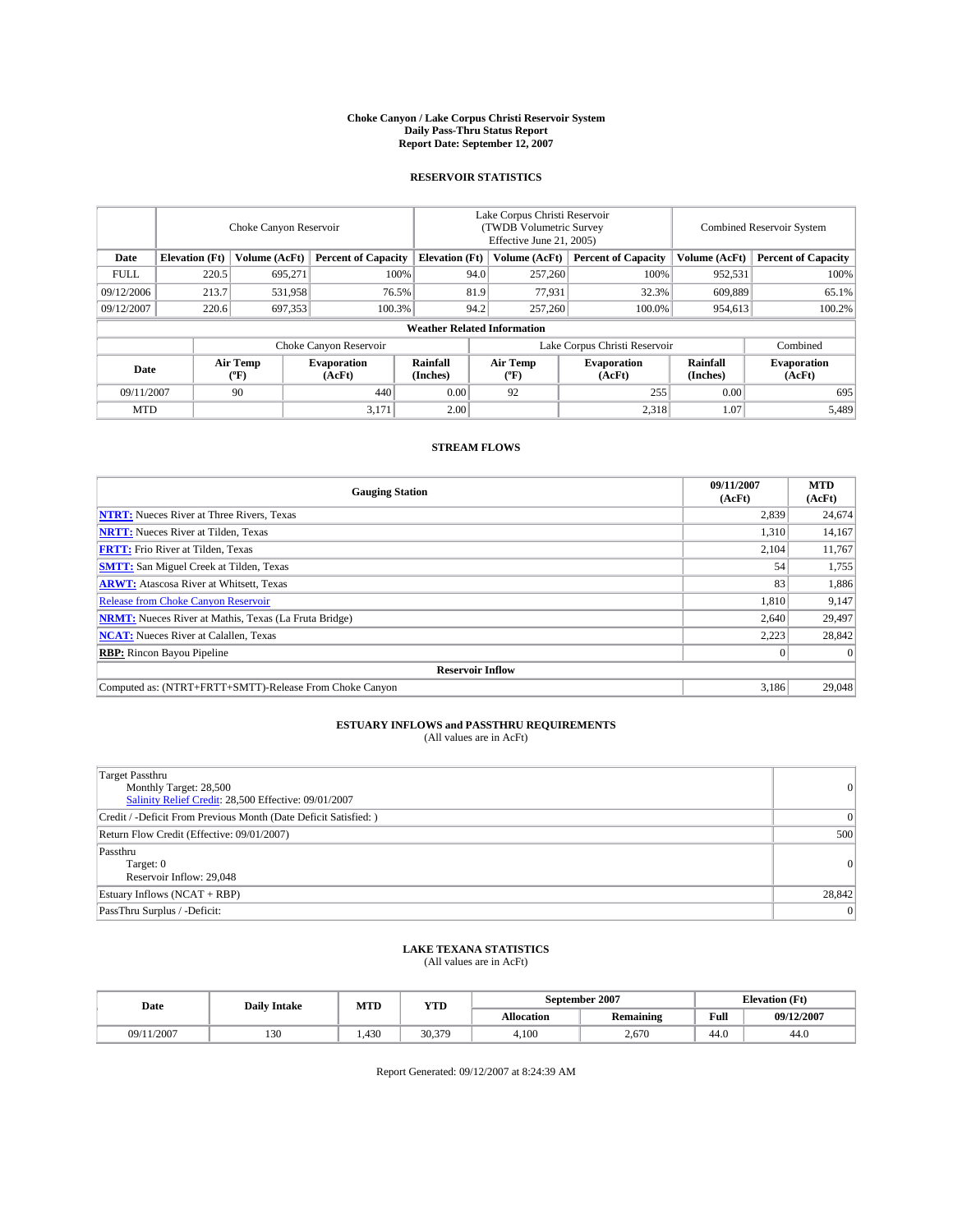#### **Choke Canyon / Lake Corpus Christi Reservoir System Daily Pass-Thru Status Report Report Date: September 13, 2007**

### **RESERVOIR STATISTICS**

|             | Choke Canyon Reservoir |                  |                              |                                    | Lake Corpus Christi Reservoir<br>(TWDB Volumetric Survey<br>Effective June 21, 2005) |                  |                               |                      | <b>Combined Reservoir System</b> |  |  |
|-------------|------------------------|------------------|------------------------------|------------------------------------|--------------------------------------------------------------------------------------|------------------|-------------------------------|----------------------|----------------------------------|--|--|
| Date        | <b>Elevation</b> (Ft)  | Volume (AcFt)    | <b>Percent of Capacity</b>   | <b>Elevation</b> (Ft)              |                                                                                      | Volume (AcFt)    | <b>Percent of Capacity</b>    | Volume (AcFt)        | <b>Percent of Capacity</b>       |  |  |
| <b>FULL</b> | 220.5                  | 695.271          |                              | 100%                               | 94.0                                                                                 | 257,260          | 100%                          | 952,531              | 100%                             |  |  |
| 09/13/2006  | 213.8                  | 532,849          | 76.6%                        |                                    | 81.9                                                                                 | 77,931           | 32.3%                         | 610,780              | 65.2%                            |  |  |
| 09/13/2007  | 220.6                  | 697,873          | 100.4%                       |                                    | 94.2                                                                                 | 257,260          | 100.0%                        | 955,133              | $100.3\%$                        |  |  |
|             |                        |                  |                              | <b>Weather Related Information</b> |                                                                                      |                  |                               |                      |                                  |  |  |
|             |                        |                  | Choke Canyon Reservoir       |                                    |                                                                                      |                  | Lake Corpus Christi Reservoir |                      | Combined                         |  |  |
| Date        |                        | Air Temp<br>(°F) | <b>Evaporation</b><br>(AcFt) | Rainfall<br>(Inches)               |                                                                                      | Air Temp<br>("F) | <b>Evaporation</b><br>(AcFt)  | Rainfall<br>(Inches) | <b>Evaporation</b><br>(AcFt)     |  |  |
| 09/12/2007  |                        | 89               | 379                          | 0.00                               |                                                                                      | 88               | 277                           | 0.00                 | 656                              |  |  |
| <b>MTD</b>  |                        |                  | 3,550                        | 2.00                               |                                                                                      |                  | 2,595                         | 1.07                 | 6,145                            |  |  |

### **STREAM FLOWS**

| <b>Gauging Station</b>                                       | 09/12/2007<br>(AcFt) | <b>MTD</b><br>(AcFt) |
|--------------------------------------------------------------|----------------------|----------------------|
| <b>NTRT:</b> Nueces River at Three Rivers, Texas             | 3,236                | 27,909               |
| <b>NRTT:</b> Nueces River at Tilden, Texas                   | 1,350                | 15,517               |
| <b>FRTT:</b> Frio River at Tilden, Texas                     | 1,862                | 13,629               |
| <b>SMTT:</b> San Miguel Creek at Tilden, Texas               | 38                   | 1,792                |
| <b>ARWT:</b> Atascosa River at Whitsett, Texas               | 73                   | 1,959                |
| <b>Release from Choke Canyon Reservoir</b>                   | 1,449                | 10,596               |
| <b>NRMT:</b> Nueces River at Mathis, Texas (La Fruta Bridge) | 3,176                | 32,673               |
| <b>NCAT:</b> Nueces River at Calallen, Texas                 | 2,501                | 31,343               |
| <b>RBP:</b> Rincon Bayou Pipeline                            |                      | $\Omega$             |
| <b>Reservoir Inflow</b>                                      |                      |                      |
| Computed as: (NTRT+FRTT+SMTT)-Release From Choke Canyon      | 3,686                | 32,735               |

# **ESTUARY INFLOWS and PASSTHRU REQUIREMENTS**<br>(All values are in AcFt)

| <b>Target Passthru</b><br>Monthly Target: 28,500<br>Salinity Relief Credit: 28,500 Effective: 09/01/2007 | 0               |
|----------------------------------------------------------------------------------------------------------|-----------------|
| Credit / -Deficit From Previous Month (Date Deficit Satisfied: )                                         | $\vert 0 \vert$ |
| Return Flow Credit (Effective: 09/01/2007)                                                               | 500             |
| Passthru<br>Target: 0<br>Reservoir Inflow: 32,735                                                        | 0               |
| Estuary Inflows (NCAT + RBP)                                                                             | 31,343          |
| PassThru Surplus / -Deficit:                                                                             | 0               |

## **LAKE TEXANA STATISTICS** (All values are in AcFt)

| Date       | <b>Daily Intake</b> | MTD  | <b>YTD</b> |                   | September 2007   | <b>Elevation (Ft)</b> |            |
|------------|---------------------|------|------------|-------------------|------------------|-----------------------|------------|
|            |                     |      |            | <b>Allocation</b> | <b>Remaining</b> | Full                  | 09/13/2007 |
| 09/12/2007 | 130                 | .560 | 30.509     | 4.100             | 2,540            | 44.0                  | 44.0       |

Report Generated: 09/13/2007 at 8:33:06 AM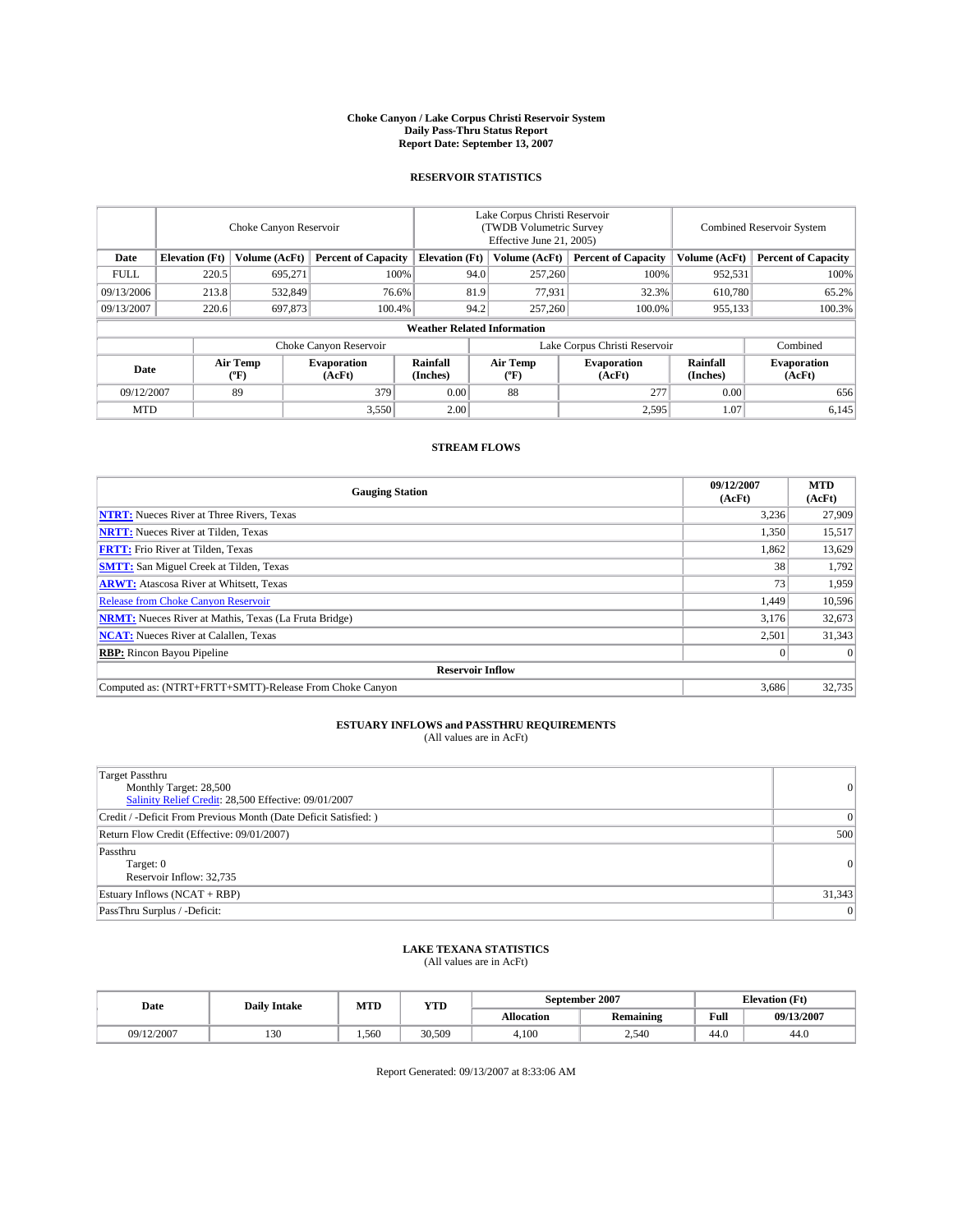#### **Choke Canyon / Lake Corpus Christi Reservoir System Daily Pass-Thru Status Report Report Date: September 14, 2007**

### **RESERVOIR STATISTICS**

|             | Choke Canyon Reservoir             |                  |                              |                       | Lake Corpus Christi Reservoir<br>(TWDB Volumetric Survey<br>Effective June 21, 2005) |                           |                              |                      | Combined Reservoir System    |  |  |
|-------------|------------------------------------|------------------|------------------------------|-----------------------|--------------------------------------------------------------------------------------|---------------------------|------------------------------|----------------------|------------------------------|--|--|
| Date        | <b>Elevation</b> (Ft)              | Volume (AcFt)    | <b>Percent of Capacity</b>   | <b>Elevation</b> (Ft) |                                                                                      | Volume (AcFt)             | <b>Percent of Capacity</b>   | Volume (AcFt)        | <b>Percent of Capacity</b>   |  |  |
| <b>FULL</b> | 220.5                              | 695.271          |                              | 100%                  | 94.0                                                                                 | 257,260                   | 100%                         | 952,531              | 100%                         |  |  |
| 09/14/2006  | 213.7                              | 531,958          | 76.5%                        |                       | 81.9                                                                                 | 78,229                    | 32.4%                        | 610,187              | 65.2%                        |  |  |
| 09/14/2007  | 220.6                              | 697,873          | 100.4%                       |                       | 94.2                                                                                 | 257,260                   | 100.0%                       | 955,133              | 100.3%                       |  |  |
|             | <b>Weather Related Information</b> |                  |                              |                       |                                                                                      |                           |                              |                      |                              |  |  |
|             |                                    |                  | Choke Canyon Reservoir       |                       | Lake Corpus Christi Reservoir                                                        |                           |                              |                      | Combined                     |  |  |
| Date        |                                    | Air Temp<br>(°F) | <b>Evaporation</b><br>(AcFt) | Rainfall<br>(Inches)  |                                                                                      | Air Temp<br>$^{\circ}$ F) | <b>Evaporation</b><br>(AcFt) | Rainfall<br>(Inches) | <b>Evaporation</b><br>(AcFt) |  |  |
| 09/13/2007  |                                    | 91               | 304                          | 0.00                  |                                                                                      | 92                        | 245                          | 0.00                 | 549                          |  |  |
| <b>MTD</b>  |                                    |                  | 3,854                        | 2.00                  |                                                                                      |                           | 2,840                        | 1.07                 | 6,694                        |  |  |

### **STREAM FLOWS**

| <b>Gauging Station</b>                                       | 09/13/2007<br>(AcFt) | <b>MTD</b><br>(AcFt) |
|--------------------------------------------------------------|----------------------|----------------------|
| <b>NTRT:</b> Nueces River at Three Rivers, Texas             | 2,164                | 30,073               |
| <b>NRTT:</b> Nueces River at Tilden, Texas                   | 1,431                | 16,948               |
| <b>FRTT:</b> Frio River at Tilden, Texas                     | 1,443                | 15,072               |
| <b>SMTT:</b> San Miguel Creek at Tilden, Texas               | 28                   | 1,820                |
| <b>ARWT:</b> Atascosa River at Whitsett, Texas               | 71                   | 2,031                |
| <b>Release from Choke Canyon Reservoir</b>                   | 645                  | 11,241               |
| <b>NRMT:</b> Nueces River at Mathis, Texas (La Fruta Bridge) | 2,164                | 34,837               |
| <b>NCAT:</b> Nueces River at Calallen, Texas                 | 2,759                | 34,102               |
| <b>RBP:</b> Rincon Bayou Pipeline                            |                      | $\Omega$             |
| <b>Reservoir Inflow</b>                                      |                      |                      |
| Computed as: (NTRT+FRTT+SMTT)-Release From Choke Canyon      | 2,989                | 35.724               |

## **ESTUARY INFLOWS and PASSTHRU REQUIREMENTS**<br>(All values are in AcFt)

| <b>Target Passthru</b><br>Monthly Target: 28,500<br>Salinity Relief Credit: 28,500 Effective: 09/01/2007 | $\Omega$ |
|----------------------------------------------------------------------------------------------------------|----------|
| Credit / -Deficit From Previous Month (Date Deficit Satisfied: )                                         | $\Omega$ |
| Return Flow Credit (Effective: 09/01/2007)                                                               | 500      |
| Passthru<br>Target: 0<br>Reservoir Inflow: 35,724                                                        | 0        |
| Estuary Inflows (NCAT + RBP)                                                                             | 34,102   |
| PassThru Surplus / -Deficit:                                                                             | 0        |

## **LAKE TEXANA STATISTICS** (All values are in AcFt)

| Date       | <b>Daily Intake</b> | MTD   | YTD    |            | September 2007   | $CT^*$<br><b>Elevation</b><br>u u |            |
|------------|---------------------|-------|--------|------------|------------------|-----------------------------------|------------|
|            |                     |       |        | Allocation | <b>Remaining</b> | Full                              | 09/14/2007 |
| 09/13/2007 | 130                 | 1.691 | 30.640 | 4.100      | 2.409            | 44.0                              | 44.0       |

Report Generated: 09/14/2007 at 8:19:47 AM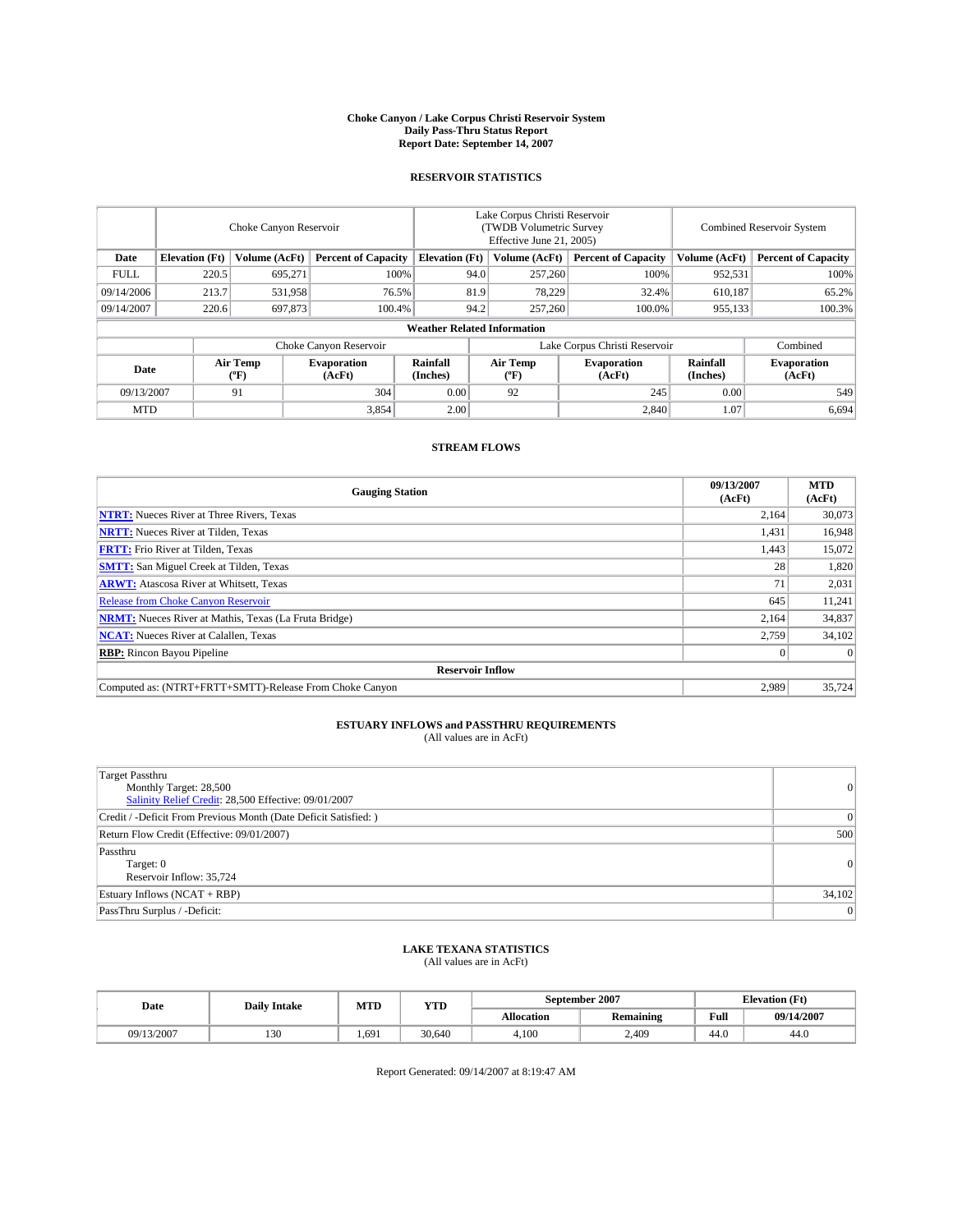#### **Choke Canyon / Lake Corpus Christi Reservoir System Daily Pass-Thru Status Report Report Date: September 15, 2007**

### **RESERVOIR STATISTICS**

|             | Choke Canyon Reservoir             |                  |                              |                       | Lake Corpus Christi Reservoir<br>(TWDB Volumetric Survey<br>Effective June 21, 2005) |                               |                              | <b>Combined Reservoir System</b> |                              |  |
|-------------|------------------------------------|------------------|------------------------------|-----------------------|--------------------------------------------------------------------------------------|-------------------------------|------------------------------|----------------------------------|------------------------------|--|
| Date        | <b>Elevation</b> (Ft)              | Volume (AcFt)    | <b>Percent of Capacity</b>   | <b>Elevation</b> (Ft) |                                                                                      | Volume (AcFt)                 | <b>Percent of Capacity</b>   | Volume (AcFt)                    | <b>Percent of Capacity</b>   |  |
| <b>FULL</b> | 220.5                              | 695.271          |                              | 100%                  | 94.0                                                                                 | 257,260                       | 100%                         | 952,531                          | 100%                         |  |
| 09/15/2006  | 213.7                              | 531,735          |                              | 76.5%                 | 81.9                                                                                 | 78,229                        | 32.4%                        | 609.964                          | 65.1%                        |  |
| 09/15/2007  | 220.6                              | 697,873          | 100.4%                       |                       | 94.1                                                                                 | 257,260                       | 100.0%                       | 955,133                          | 100.3%                       |  |
|             | <b>Weather Related Information</b> |                  |                              |                       |                                                                                      |                               |                              |                                  |                              |  |
|             |                                    |                  | Choke Canyon Reservoir       |                       |                                                                                      | Lake Corpus Christi Reservoir |                              |                                  | Combined                     |  |
| Date        |                                    | Air Temp<br>(°F) | <b>Evaporation</b><br>(AcFt) | Rainfall<br>(Inches)  |                                                                                      | Air Temp<br>("F)              | <b>Evaporation</b><br>(AcFt) | Rainfall<br>(Inches)             | <b>Evaporation</b><br>(AcFt) |  |
| 09/14/2007  |                                    | 93               | 410                          | 0.00                  |                                                                                      | 92                            | 223                          | 0.00                             | 633                          |  |
| <b>MTD</b>  |                                    |                  | 4,264                        | 2.00                  |                                                                                      |                               | 3,063                        | 1.07                             | 7,327                        |  |

### **STREAM FLOWS**

| <b>Gauging Station</b>                                       | 09/14/2007<br>(AcFt) | <b>MTD</b><br>(AcFt) |
|--------------------------------------------------------------|----------------------|----------------------|
| <b>NTRT:</b> Nueces River at Three Rivers, Texas             | 1,925                | 31,998               |
| <b>NRTT:</b> Nueces River at Tilden, Texas                   | 1,524                | 18,472               |
| <b>FRTT:</b> Frio River at Tilden, Texas                     | 1,165                | 16,237               |
| <b>SMTT:</b> San Miguel Creek at Tilden, Texas               | 20                   | 1,840                |
| <b>ARWT:</b> Atascosa River at Whitsett, Texas               | 66                   | 2,096                |
| <b>Release from Choke Canyon Reservoir</b>                   | 645                  | 11,886               |
| <b>NRMT:</b> Nueces River at Mathis, Texas (La Fruta Bridge) | 1,479                | 36,316               |
| <b>NCAT:</b> Nueces River at Calallen, Texas                 | 2,283                | 36,385               |
| <b>RBP:</b> Rincon Bayou Pipeline                            |                      | $\Omega$             |
| <b>Reservoir Inflow</b>                                      |                      |                      |
| Computed as: (NTRT+FRTT+SMTT)-Release From Choke Canyon      | 2.465                | 38,189               |

# **ESTUARY INFLOWS and PASSTHRU REQUIREMENTS**<br>(All values are in AcFt)

| <b>Target Passthru</b><br>Monthly Target: 28,500<br>Salinity Relief Credit: 28,500 Effective: 09/01/2007 | 0      |
|----------------------------------------------------------------------------------------------------------|--------|
| Credit / -Deficit From Previous Month (Date Deficit Satisfied: )                                         | 0      |
| Return Flow Credit (Effective: 09/01/2007)                                                               | 500    |
| Passthru<br>Target: 0<br>Reservoir Inflow: 38,189                                                        | 0      |
| Estuary Inflows (NCAT + RBP)                                                                             | 36,385 |
| PassThru Surplus / -Deficit:                                                                             | 0      |

## **LAKE TEXANA STATISTICS** (All values are in AcFt)

| Date       | <b>Daily Intake</b> | MTD   | <b>YTD</b> |            | September 2007   | <b>Elevation</b> (Ft) |            |
|------------|---------------------|-------|------------|------------|------------------|-----------------------|------------|
|            |                     |       |            | Allocation | Remaining        | Full                  | 09/15/2007 |
| 09/14/2007 | 130                 | 1.821 | 30,770     | 4.100      | 220<br><u>__</u> | 44.0                  | 44.0       |

Report Generated: 09/15/2007 at 8:08:46 AM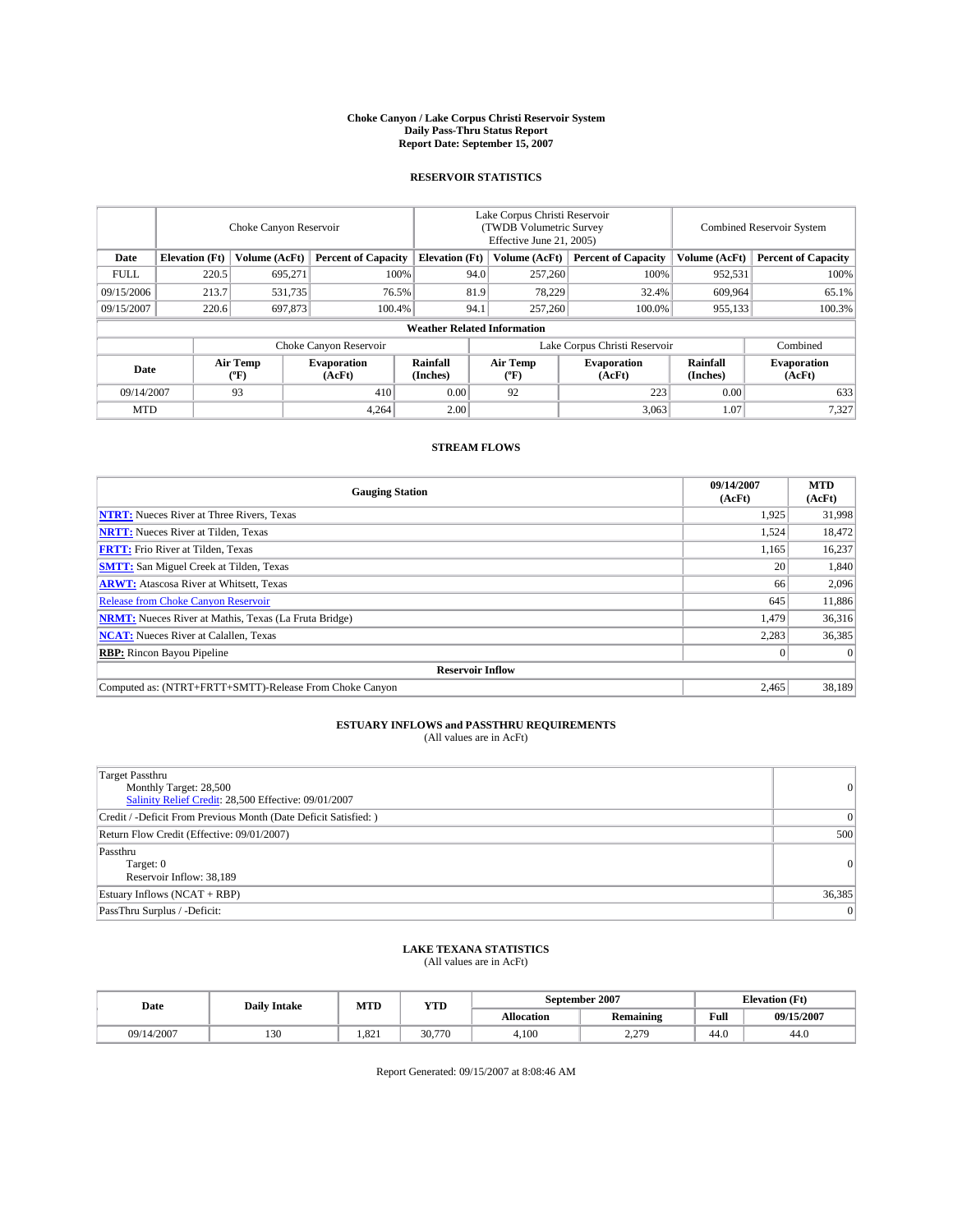#### **Choke Canyon / Lake Corpus Christi Reservoir System Daily Pass-Thru Status Report Report Date: September 16, 2007**

### **RESERVOIR STATISTICS**

|             | Choke Canyon Reservoir             |                               |                              |                                                     | Lake Corpus Christi Reservoir<br>(TWDB Volumetric Survey<br>Effective June 21, 2005) |                           |                              | Combined Reservoir System |                              |  |
|-------------|------------------------------------|-------------------------------|------------------------------|-----------------------------------------------------|--------------------------------------------------------------------------------------|---------------------------|------------------------------|---------------------------|------------------------------|--|
| Date        | <b>Elevation</b> (Ft)              | Volume (AcFt)                 |                              | <b>Percent of Capacity</b><br><b>Elevation</b> (Ft) |                                                                                      | Volume (AcFt)             | <b>Percent of Capacity</b>   | Volume (AcFt)             | <b>Percent of Capacity</b>   |  |
| <b>FULL</b> | 220.5                              | 695.271                       |                              | 100%                                                | 94.0                                                                                 | 257,260                   | 100%                         | 952,531                   | 100%                         |  |
| 09/16/2006  | 213.7                              | 531,290                       | 76.4%                        |                                                     | 81.9                                                                                 | 78,329                    | 32.5%                        | 609.619                   | 65.1%                        |  |
| 09/16/2007  | 220.6                              | 697,613                       | 100.3%                       |                                                     | 94.2                                                                                 | 257,260                   | 100.0%                       | 954,873                   | 100.2%                       |  |
|             | <b>Weather Related Information</b> |                               |                              |                                                     |                                                                                      |                           |                              |                           |                              |  |
|             |                                    | Lake Corpus Christi Reservoir |                              |                                                     |                                                                                      | Combined                  |                              |                           |                              |  |
| Date        |                                    | Air Temp<br>(°F)              | <b>Evaporation</b><br>(AcFt) | Rainfall<br>(Inches)                                |                                                                                      | Air Temp<br>$^{\circ}$ F) | <b>Evaporation</b><br>(AcFt) | Rainfall<br>(Inches)      | <b>Evaporation</b><br>(AcFt) |  |
| 09/15/2007  |                                    | 91                            | 425                          | 0.00                                                |                                                                                      | 91                        | 202                          | 0.05                      | 627                          |  |
| <b>MTD</b>  |                                    |                               | 4,689                        | 2.00                                                |                                                                                      |                           | 3,265                        | 1.12                      | 7,954                        |  |

### **STREAM FLOWS**

| <b>Gauging Station</b>                                       | 09/15/2007<br>(AcFt) | <b>MTD</b><br>(AcFt) |
|--------------------------------------------------------------|----------------------|----------------------|
| <b>NTRT:</b> Nueces River at Three Rivers, Texas             | 2,223                | 34,221               |
| <b>NRTT:</b> Nueces River at Tilden, Texas                   | 1.618                | 20,090               |
| <b>FRTT:</b> Frio River at Tilden, Texas                     | 1,024                | 17,262               |
| <b>SMTT:</b> San Miguel Creek at Tilden, Texas               | 40                   | 1,880                |
| <b>ARWT:</b> Atascosa River at Whitsett, Texas               | 64                   | 2,160                |
| <b>Release from Choke Canyon Reservoir</b>                   | 645                  | 12,531               |
| <b>NRMT:</b> Nueces River at Mathis, Texas (La Fruta Bridge) | 1,471                | 37,786               |
| <b>NCAT:</b> Nueces River at Calallen, Texas                 | 1,652                | 38,037               |
| <b>RBP:</b> Rincon Bayou Pipeline                            |                      | $\Omega$             |
| <b>Reservoir Inflow</b>                                      |                      |                      |
| Computed as: (NTRT+FRTT+SMTT)-Release From Choke Canyon      | 2.642                | 40,831               |

## **ESTUARY INFLOWS and PASSTHRU REQUIREMENTS**<br>(All values are in AcFt)

| <b>Target Passthru</b><br>Monthly Target: 28,500<br>Salinity Relief Credit: 28,500 Effective: 09/01/2007 | 0      |
|----------------------------------------------------------------------------------------------------------|--------|
| Credit / -Deficit From Previous Month (Date Deficit Satisfied: )                                         | 0      |
| Return Flow Credit (Effective: 09/01/2007)                                                               | 500    |
| Passthru<br>Target: 0<br>Reservoir Inflow: 40,831                                                        | 0      |
| Estuary Inflows (NCAT + RBP)                                                                             | 38,037 |
| PassThru Surplus / -Deficit:                                                                             | 0      |

## **LAKE TEXANA STATISTICS** (All values are in AcFt)

| Date       | <b>Daily Intake</b> | MTD   | <b>YTD</b> |                   | September 2007   | <b>Elevation (Ft)</b> |            |
|------------|---------------------|-------|------------|-------------------|------------------|-----------------------|------------|
|            |                     |       |            | <b>Allocation</b> | <b>Remaining</b> | Full                  | 09/16/2007 |
| 09/15/2007 | 130                 | 1.951 | 30,900     | 4.100             | 2.149            | 44.0                  | 44.0       |

Report Generated: 09/16/2007 at 8:14:48 AM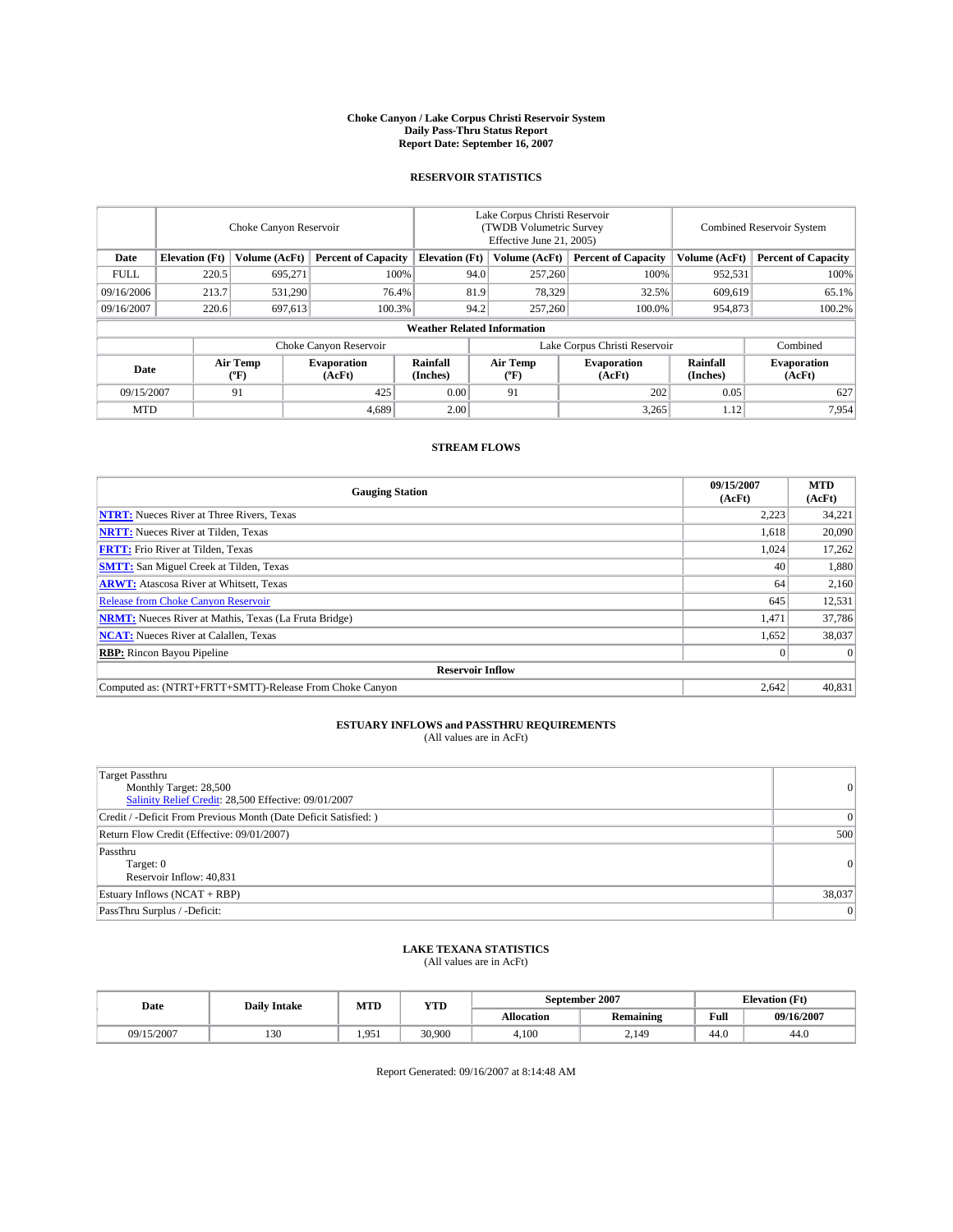#### **Choke Canyon / Lake Corpus Christi Reservoir System Daily Pass-Thru Status Report Report Date: September 17, 2007**

### **RESERVOIR STATISTICS**

|             | Choke Canyon Reservoir |                  |                              |                                    | Lake Corpus Christi Reservoir<br>(TWDB Volumetric Survey<br>Effective June 21, 2005) |                  |                               | <b>Combined Reservoir System</b> |                              |  |
|-------------|------------------------|------------------|------------------------------|------------------------------------|--------------------------------------------------------------------------------------|------------------|-------------------------------|----------------------------------|------------------------------|--|
| Date        | <b>Elevation</b> (Ft)  | Volume (AcFt)    | <b>Percent of Capacity</b>   | <b>Elevation</b> (Ft)              |                                                                                      | Volume (AcFt)    | <b>Percent of Capacity</b>    | Volume (AcFt)                    | <b>Percent of Capacity</b>   |  |
| <b>FULL</b> | 220.5                  | 695.271          |                              | 100%                               | 94.0                                                                                 | 257,260          | 100%                          | 952,531                          | 100%                         |  |
| 09/17/2006  | 213.7                  | 531,070          |                              | 76.4%                              | 81.9                                                                                 | 78,030           | 32.3%                         | 609,100                          | 65.0%                        |  |
| 09/17/2007  | 220.6                  | 697,092          | 100.3%                       |                                    | 94.2                                                                                 | 257,260          | 100.0%                        | 954,352                          | 100.2%                       |  |
|             |                        |                  |                              | <b>Weather Related Information</b> |                                                                                      |                  |                               |                                  |                              |  |
|             |                        |                  | Choke Canyon Reservoir       |                                    |                                                                                      |                  | Lake Corpus Christi Reservoir |                                  | Combined                     |  |
| Date        |                        | Air Temp<br>(°F) | <b>Evaporation</b><br>(AcFt) | Rainfall<br>(Inches)               |                                                                                      | Air Temp<br>("F) | <b>Evaporation</b><br>(AcFt)  | Rainfall<br>(Inches)             | <b>Evaporation</b><br>(AcFt) |  |
| 09/16/2007  |                        | 89               | 303                          | 0.00                               |                                                                                      | 92               | 53                            | 0.15                             | 356                          |  |
| <b>MTD</b>  |                        |                  | 4,992                        | 2.00                               |                                                                                      |                  | 3,318                         | 1.27                             | 8,310                        |  |

### **STREAM FLOWS**

| <b>Gauging Station</b>                                       | 09/16/2007<br>(AcFt) | <b>MTD</b><br>(AcFt) |
|--------------------------------------------------------------|----------------------|----------------------|
| <b>NTRT:</b> Nueces River at Three Rivers, Texas             | 2,362                | 36,584               |
| <b>NRTT:</b> Nueces River at Tilden, Texas                   | 1.697                | 21,787               |
| <b>FRTT:</b> Frio River at Tilden, Texas                     | 1,020                | 18,282               |
| <b>SMTT:</b> San Miguel Creek at Tilden, Texas               | 38                   | 1,918                |
| <b>ARWT:</b> Atascosa River at Whitsett, Texas               | 60                   | 2,219                |
| <b>Release from Choke Canyon Reservoir</b>                   | 645                  | 13,176               |
| <b>NRMT:</b> Nueces River at Mathis, Texas (La Fruta Bridge) | 1,886                | 39,672               |
| <b>NCAT:</b> Nueces River at Calallen, Texas                 | 1,538                | 39,575               |
| <b>RBP:</b> Rincon Bayou Pipeline                            |                      | $\Omega$             |
| <b>Reservoir Inflow</b>                                      |                      |                      |
| Computed as: (NTRT+FRTT+SMTT)-Release From Choke Canyon      | 2,775                | 43,606               |

## **ESTUARY INFLOWS and PASSTHRU REQUIREMENTS**<br>(All values are in AcFt)

| <b>Target Passthru</b><br>Monthly Target: 28,500<br>Salinity Relief Credit: 28,500 Effective: 09/01/2007 | 0      |
|----------------------------------------------------------------------------------------------------------|--------|
| Credit / -Deficit From Previous Month (Date Deficit Satisfied: )                                         | 0      |
| Return Flow Credit (Effective: 09/01/2007)                                                               | 500    |
| Passthru<br>Target: 0<br>Reservoir Inflow: 43,606                                                        | 0      |
| Estuary Inflows (NCAT + RBP)                                                                             | 39,575 |
| PassThru Surplus / -Deficit:                                                                             | 0      |

## **LAKE TEXANA STATISTICS** (All values are in AcFt)

| Date       | <b>Daily Intake</b> | MTD   | <b>YTD</b> |                   | September 2007   | <b>Elevation</b> (Ft) |            |
|------------|---------------------|-------|------------|-------------------|------------------|-----------------------|------------|
|            |                     |       |            | <b>Allocation</b> | <b>Remaining</b> | Full                  | 09/17/2007 |
| 09/16/2007 | 130                 | 2.081 | 31.030     | 4.100             | 2.019            | 44.0                  | 44.0       |

Report Generated: 09/17/2007 at 8:37:29 AM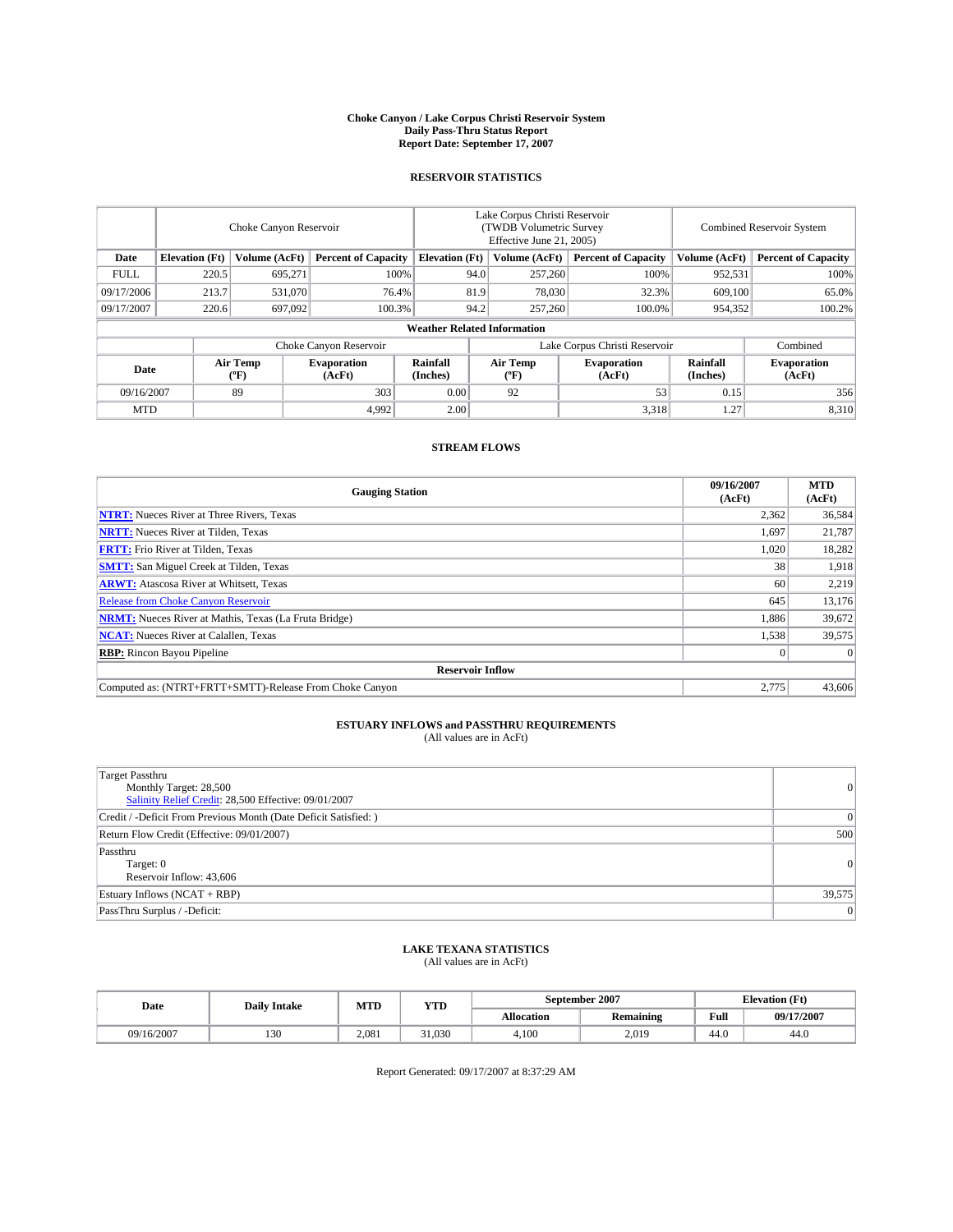#### **Choke Canyon / Lake Corpus Christi Reservoir System Daily Pass-Thru Status Report Report Date: September 18, 2007**

### **RESERVOIR STATISTICS**

|             | Choke Canyon Reservoir |                  |                              |                                                     | Lake Corpus Christi Reservoir<br>(TWDB Volumetric Survey<br>Effective June 21, 2005) |                           |                              |                      | Combined Reservoir System    |  |  |
|-------------|------------------------|------------------|------------------------------|-----------------------------------------------------|--------------------------------------------------------------------------------------|---------------------------|------------------------------|----------------------|------------------------------|--|--|
| Date        | <b>Elevation</b> (Ft)  | Volume (AcFt)    |                              | <b>Percent of Capacity</b><br><b>Elevation</b> (Ft) |                                                                                      | Volume (AcFt)             | <b>Percent of Capacity</b>   | Volume (AcFt)        | <b>Percent of Capacity</b>   |  |  |
| <b>FULL</b> | 220.5                  | 695.271          |                              | 100%                                                | 94.0                                                                                 | 257,260                   | 100%                         | 952,531              | 100%                         |  |  |
| 09/18/2006  | 214.0                  | 537.748          | 77.3%                        |                                                     | 82.1                                                                                 | 80,239                    | 33.3%                        | 617,987              | 66.0%                        |  |  |
| 09/18/2007  | 220.6                  | 697,353          | 100.3%                       |                                                     | 94.2                                                                                 | 257,260                   | 100.0%                       | 954,613              | 100.2%                       |  |  |
|             |                        |                  |                              | <b>Weather Related Information</b>                  |                                                                                      |                           |                              |                      |                              |  |  |
|             |                        |                  | Choke Canyon Reservoir       |                                                     | Lake Corpus Christi Reservoir                                                        |                           |                              |                      | Combined                     |  |  |
| Date        |                        | Air Temp<br>(°F) | <b>Evaporation</b><br>(AcFt) | Rainfall<br>(Inches)                                |                                                                                      | Air Temp<br>$^{\circ}$ F) | <b>Evaporation</b><br>(AcFt) | Rainfall<br>(Inches) | <b>Evaporation</b><br>(AcFt) |  |  |
| 09/17/2007  |                        | 90               | 288                          | 0.04                                                |                                                                                      | 92                        | 234                          | 0.17                 | 522                          |  |  |
| <b>MTD</b>  |                        |                  | 5,280                        | 2.04                                                |                                                                                      |                           | 3,552                        | 1.44                 | 8,832                        |  |  |

### **STREAM FLOWS**

| <b>Gauging Station</b>                                       | 09/17/2007<br>(AcFt) | <b>MTD</b><br>(AcFt) |
|--------------------------------------------------------------|----------------------|----------------------|
| <b>NTRT:</b> Nueces River at Three Rivers, Texas             | 2,442                | 39,025               |
| <b>NRTT:</b> Nueces River at Tilden, Texas                   | 1.763                | 23,550               |
| <b>FRTT:</b> Frio River at Tilden, Texas                     | 824                  | 19,106               |
| <b>SMTT:</b> San Miguel Creek at Tilden, Texas               | 28                   | 1,945                |
| <b>ARWT:</b> Atascosa River at Whitsett, Texas               | 56                   | 2,275                |
| <b>Release from Choke Canyon Reservoir</b>                   | 645                  | 13,822               |
| <b>NRMT:</b> Nueces River at Mathis, Texas (La Fruta Bridge) | 2,184                | 41,856               |
| <b>NCAT:</b> Nueces River at Calallen, Texas                 | 1,858                | 41,433               |
| <b>RBP:</b> Rincon Bayou Pipeline                            |                      | $\Omega$             |
| <b>Reservoir Inflow</b>                                      |                      |                      |
| Computed as: (NTRT+FRTT+SMTT)-Release From Choke Canyon      | 2,648                | 46,254               |

## **ESTUARY INFLOWS and PASSTHRU REQUIREMENTS**<br>(All values are in AcFt)

| <b>Target Passthru</b><br>Monthly Target: 28,500<br>Salinity Relief Credit: 28,500 Effective: 09/01/2007 | 0      |
|----------------------------------------------------------------------------------------------------------|--------|
| Credit / -Deficit From Previous Month (Date Deficit Satisfied: )                                         | 0      |
| Return Flow Credit (Effective: 09/01/2007)                                                               | 500    |
| Passthru<br>Target: 0<br>Reservoir Inflow: 46,254                                                        | 0      |
| Estuary Inflows (NCAT + RBP)                                                                             | 41,433 |
| PassThru Surplus / -Deficit:                                                                             | 0      |

## **LAKE TEXANA STATISTICS** (All values are in AcFt)

| Date       | <b>Daily Intake</b> | MTD   | <b>YTD</b> |                   | September 2007   | <b>Elevation (Ft)</b> |            |
|------------|---------------------|-------|------------|-------------------|------------------|-----------------------|------------|
|            |                     |       |            | <b>Allocation</b> | <b>Remaining</b> | Full                  | 09/18/2007 |
| 09/17/2007 | 130                 | 2.210 | 31.160     | 4.100             | .890             | 44.0                  | 43.9       |

Report Generated: 09/18/2007 at 9:06:41 AM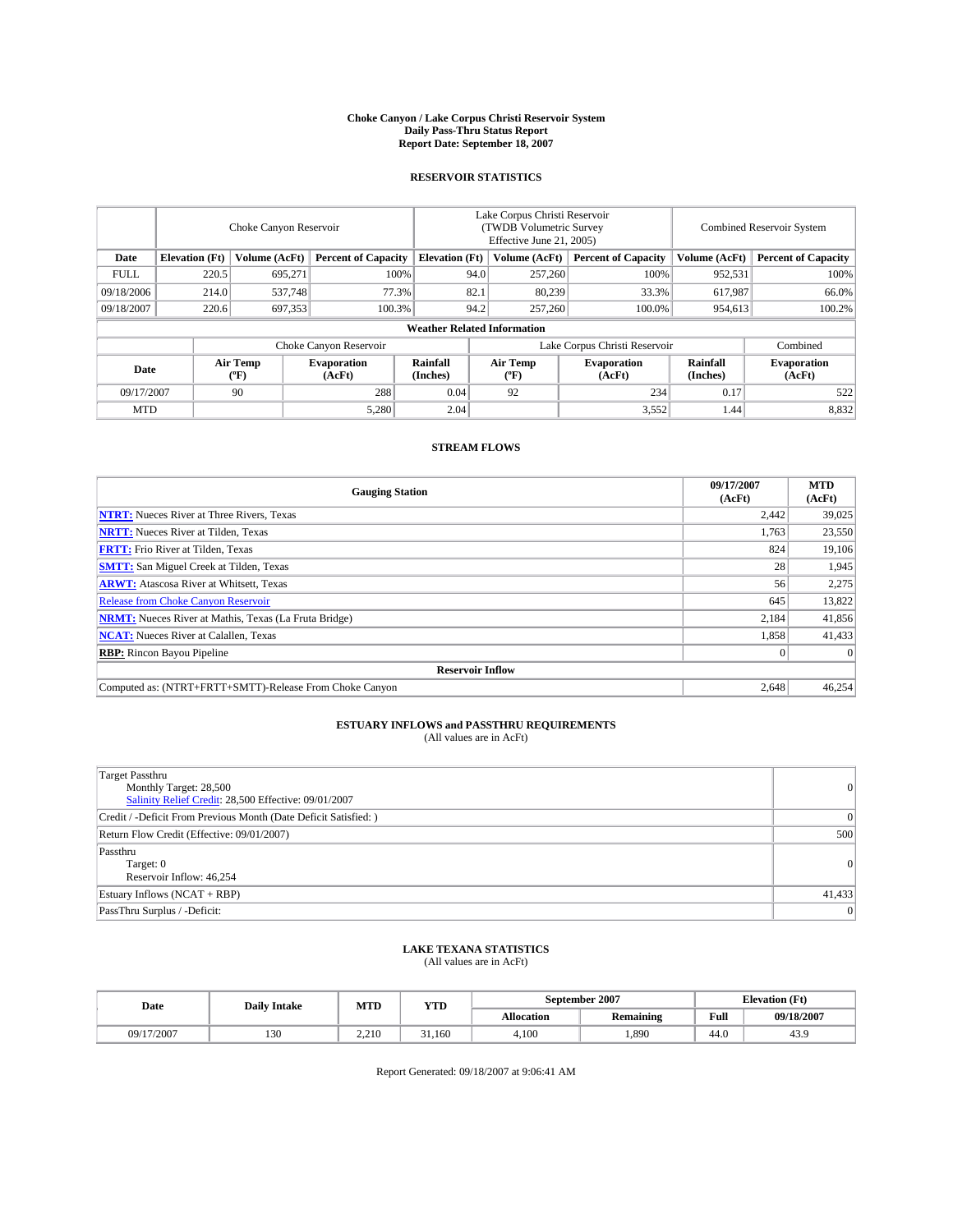#### **Choke Canyon / Lake Corpus Christi Reservoir System Daily Pass-Thru Status Report Report Date: September 19, 2007**

### **RESERVOIR STATISTICS**

|             | Choke Canyon Reservoir             |                  |                              |                       | Lake Corpus Christi Reservoir<br>(TWDB Volumetric Survey<br>Effective June 21, 2005) |                  |                               | <b>Combined Reservoir System</b> |                              |  |
|-------------|------------------------------------|------------------|------------------------------|-----------------------|--------------------------------------------------------------------------------------|------------------|-------------------------------|----------------------------------|------------------------------|--|
| Date        | <b>Elevation</b> (Ft)              | Volume (AcFt)    | <b>Percent of Capacity</b>   | <b>Elevation</b> (Ft) |                                                                                      | Volume (AcFt)    | <b>Percent of Capacity</b>    | Volume (AcFt)                    | <b>Percent of Capacity</b>   |  |
| <b>FULL</b> | 220.5                              | 695.271          |                              | 100%                  | 94.0                                                                                 | 257,260          | 100%                          | 952,531                          | 100%                         |  |
| 09/19/2006  | 214.0                              | 536,858          | 77.2%                        |                       | 82.8                                                                                 | 87.534           | 36.3%                         | 624,392                          | 66.7%                        |  |
| 09/19/2007  | 220.6                              | 696,572          | 100.2%                       |                       | 94.2                                                                                 | 257,260          | 100.0%                        | 953,832                          | $100.1\%$                    |  |
|             | <b>Weather Related Information</b> |                  |                              |                       |                                                                                      |                  |                               |                                  |                              |  |
|             |                                    |                  | Choke Canyon Reservoir       |                       |                                                                                      |                  | Lake Corpus Christi Reservoir |                                  | Combined                     |  |
| Date        |                                    | Air Temp<br>(°F) | <b>Evaporation</b><br>(AcFt) | Rainfall<br>(Inches)  |                                                                                      | Air Temp<br>("F) | <b>Evaporation</b><br>(AcFt)  | Rainfall<br>(Inches)             | <b>Evaporation</b><br>(AcFt) |  |
| 09/18/2007  |                                    | 91               | 349                          | 0.00                  |                                                                                      | 92               | 160                           | 0.00                             | 509                          |  |
| <b>MTD</b>  |                                    |                  | 5,629                        | 2.04                  |                                                                                      |                  | 3,712                         | 1.44                             | 9,341                        |  |

### **STREAM FLOWS**

| <b>Gauging Station</b>                                       | 09/18/2007<br>(AcFt) | <b>MTD</b><br>(AcFt) |
|--------------------------------------------------------------|----------------------|----------------------|
| <b>NTRT:</b> Nueces River at Three Rivers, Texas             | 2,521                | 41,546               |
| <b>NRTT:</b> Nueces River at Tilden, Texas                   | 1.806                | 25,356               |
| <b>FRTT:</b> Frio River at Tilden, Texas                     | 727                  | 19,832               |
| <b>SMTT:</b> San Miguel Creek at Tilden, Texas               | 24                   | 1,969                |
| <b>ARWT:</b> Atascosa River at Whitsett, Texas               | 56                   | 2,330                |
| <b>Release from Choke Canyon Reservoir</b>                   | 645                  | 14,467               |
| <b>NRMT:</b> Nueces River at Mathis, Texas (La Fruta Bridge) | 2,362                | 44,218               |
| <b>NCAT:</b> Nueces River at Calallen, Texas                 | 2,164                | 43,597               |
| <b>RBP:</b> Rincon Bayou Pipeline                            |                      | $\Omega$             |
| <b>Reservoir Inflow</b>                                      |                      |                      |
| Computed as: (NTRT+FRTT+SMTT)-Release From Choke Canyon      | 2,626                | 48,881               |

## **ESTUARY INFLOWS and PASSTHRU REQUIREMENTS**<br>(All values are in AcFt)

| <b>Target Passthru</b><br>Monthly Target: 28,500<br>Salinity Relief Credit: 28,500 Effective: 09/01/2007 | 0      |
|----------------------------------------------------------------------------------------------------------|--------|
| Credit / -Deficit From Previous Month (Date Deficit Satisfied: )                                         | 0      |
| Return Flow Credit (Effective: 09/01/2007)                                                               | 500    |
| Passthru<br>Target: 0<br>Reservoir Inflow: 48,881                                                        | 0      |
| Estuary Inflows (NCAT + RBP)                                                                             | 43,597 |
| PassThru Surplus / -Deficit:                                                                             | 0      |

### **LAKE TEXANA STATISTICS** (All values are in AcFt)

| Date       | <b>Daily Intake</b> | MTD   | YTD    |                   | September 2007   |      | <b>Elevation</b> (Ft) |
|------------|---------------------|-------|--------|-------------------|------------------|------|-----------------------|
|            |                     |       |        | <b>Allocation</b> | <b>Remaining</b> | Full | 09/19/2007            |
| 09/18/2007 | 130                 | 2.340 | 31.289 | 4.100             | .760             | 44.0 | 43.9                  |

Report Generated: 09/19/2007 at 8:08:33 AM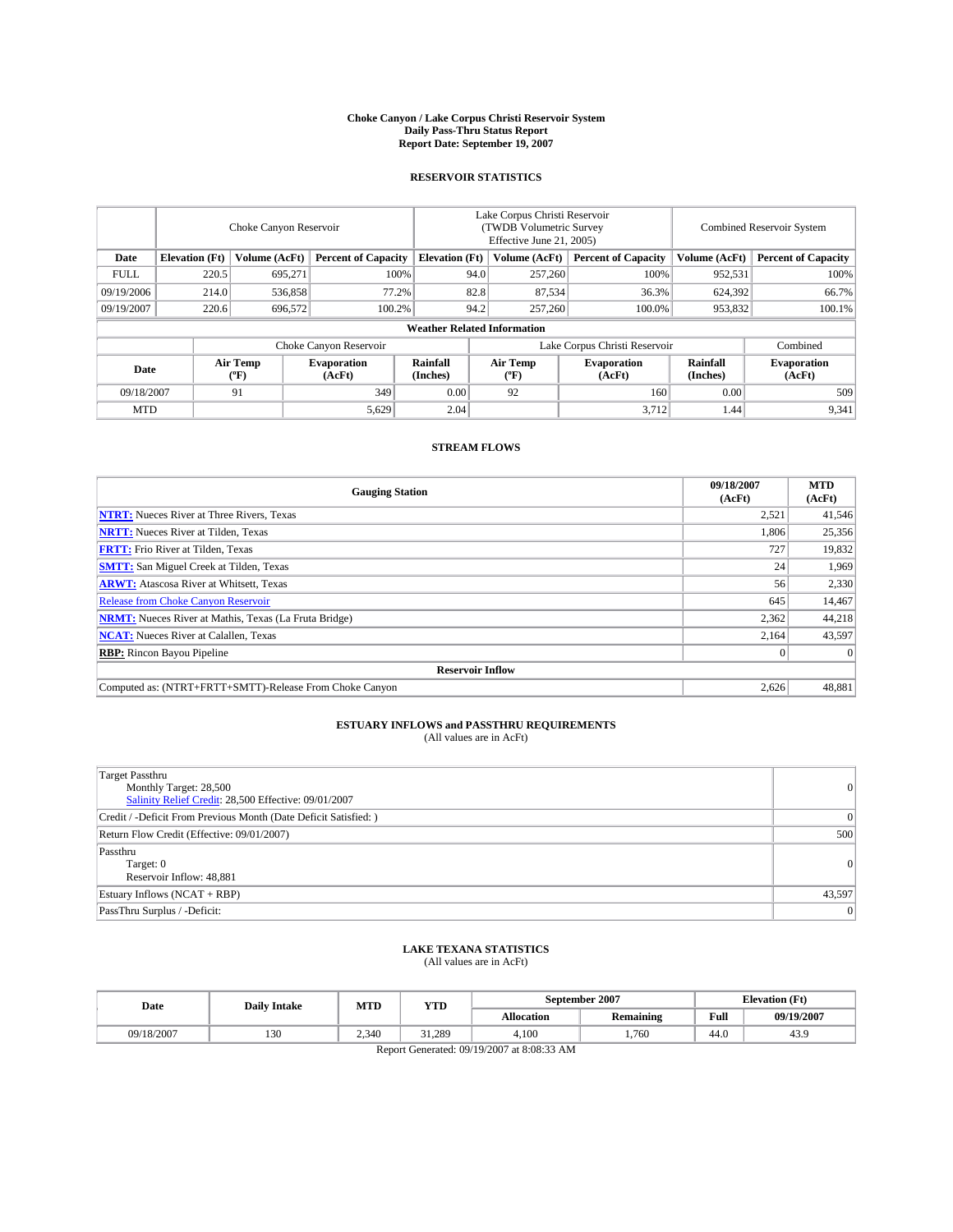#### **Choke Canyon / Lake Corpus Christi Reservoir System Daily Pass-Thru Status Report Report Date: September 20, 2007**

### **RESERVOIR STATISTICS**

|             | Choke Canyon Reservoir             |                  |                              |                       | Lake Corpus Christi Reservoir<br>(TWDB Volumetric Survey<br>Effective June 21, 2005) |                  |                               | <b>Combined Reservoir System</b> |                              |  |
|-------------|------------------------------------|------------------|------------------------------|-----------------------|--------------------------------------------------------------------------------------|------------------|-------------------------------|----------------------------------|------------------------------|--|
| Date        | <b>Elevation</b> (Ft)              | Volume (AcFt)    | <b>Percent of Capacity</b>   | <b>Elevation</b> (Ft) |                                                                                      | Volume (AcFt)    | <b>Percent of Capacity</b>    | Volume (AcFt)                    | <b>Percent of Capacity</b>   |  |
| <b>FULL</b> | 220.5                              | 695.271          |                              | 100%                  | 94.0                                                                                 | 257,260          | 100%                          | 952,531                          | 100%                         |  |
| 09/20/2006  | 213.9                              | 536,189          | 77.1%                        |                       | 83.2                                                                                 | 92,105           | 38.2%                         | 628,294                          | 67.1%                        |  |
| 09/20/2007  | 220.6                              | 696,572          | 100.2%                       |                       | 94.2                                                                                 | 257,260          | 100.0%                        | 953,832                          | $100.1\%$                    |  |
|             | <b>Weather Related Information</b> |                  |                              |                       |                                                                                      |                  |                               |                                  |                              |  |
|             |                                    |                  | Choke Canyon Reservoir       |                       |                                                                                      |                  | Lake Corpus Christi Reservoir |                                  | Combined                     |  |
| Date        |                                    | Air Temp<br>(°F) | <b>Evaporation</b><br>(AcFt) | Rainfall<br>(Inches)  |                                                                                      | Air Temp<br>("F) | <b>Evaporation</b><br>(AcFt)  | Rainfall<br>(Inches)             | <b>Evaporation</b><br>(AcFt) |  |
| 09/19/2007  |                                    | 85               | 136                          | 0.18                  |                                                                                      | 88               | 160                           | 0.48                             | 296                          |  |
| <b>MTD</b>  |                                    |                  | 5,765                        | 2.22                  |                                                                                      |                  | 3,872                         | 1.92                             | 9,637                        |  |

### **STREAM FLOWS**

| <b>Gauging Station</b>                                       | 09/19/2007<br>(AcFt) | <b>MTD</b><br>(AcFt) |
|--------------------------------------------------------------|----------------------|----------------------|
| <b>NTRT:</b> Nueces River at Three Rivers, Texas             | 2,561                | 44,107               |
| <b>NRTT:</b> Nueces River at Tilden, Texas                   | 1.792                | 27.149               |
| <b>FRTT:</b> Frio River at Tilden, Texas                     | 661                  | 20,493               |
| <b>SMTT:</b> San Miguel Creek at Tilden, Texas               | 18                   | 1,987                |
| <b>ARWT:</b> Atascosa River at Whitsett, Texas               | 56                   | 2,386                |
| <b>Release from Choke Canyon Reservoir</b>                   | 645                  | 15,112               |
| <b>NRMT:</b> Nueces River at Mathis, Texas (La Fruta Bridge) | 3,057                | 47,275               |
| <b>NCAT:</b> Nueces River at Calallen, Texas                 | 2,322                | 45,919               |
| <b>RBP:</b> Rincon Bayou Pipeline                            |                      | $\Omega$             |
| <b>Reservoir Inflow</b>                                      |                      |                      |
| Computed as: (NTRT+FRTT+SMTT)-Release From Choke Canyon      | 2,594                | 51.475               |

## **ESTUARY INFLOWS and PASSTHRU REQUIREMENTS**<br>(All values are in AcFt)

| <b>Target Passthru</b><br>Monthly Target: 28,500<br>Salinity Relief Credit: 28,500 Effective: 09/01/2007 | 0      |
|----------------------------------------------------------------------------------------------------------|--------|
| Credit / -Deficit From Previous Month (Date Deficit Satisfied: )                                         | 0      |
| Return Flow Credit (Effective: 09/01/2007)                                                               | 500    |
| Passthru<br>Target: 0<br>Reservoir Inflow: 51,475                                                        | 0      |
| Estuary Inflows (NCAT + RBP)                                                                             | 45,919 |
| PassThru Surplus / -Deficit:                                                                             | 0      |

## **LAKE TEXANA STATISTICS** (All values are in AcFt)

| Date       | <b>Daily Intake</b> | MTD   | <b>YTD</b>   |            | September 2007 | <b>Elevation</b> (Ft) |            |
|------------|---------------------|-------|--------------|------------|----------------|-----------------------|------------|
|            |                     |       |              | Allocation | Remaining      | Full                  | 09/20/2007 |
| 09/19/2007 | 130                 | 2.470 | 51.419<br>31 | 4.100      | .630           | 44.0                  | 43.8       |

Report Generated: 09/20/2007 at 8:08:17 AM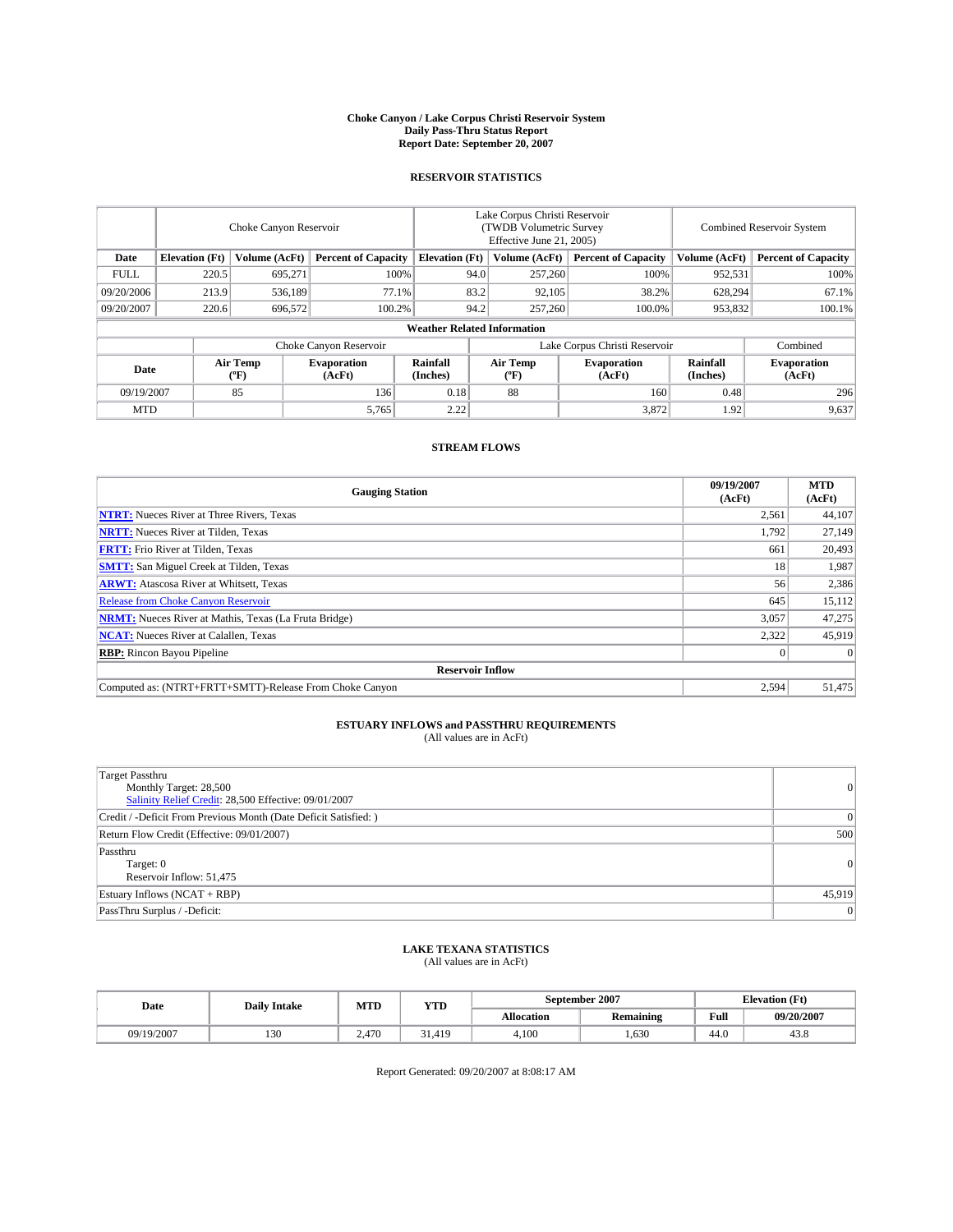#### **Choke Canyon / Lake Corpus Christi Reservoir System Daily Pass-Thru Status Report Report Date: September 21, 2007**

### **RESERVOIR STATISTICS**

|                        | Choke Canyon Reservoir             |                  |                              |                       | Lake Corpus Christi Reservoir<br>(TWDB Volumetric Survey<br>Effective June 21, 2005) |                  |                               | <b>Combined Reservoir System</b> |                              |  |
|------------------------|------------------------------------|------------------|------------------------------|-----------------------|--------------------------------------------------------------------------------------|------------------|-------------------------------|----------------------------------|------------------------------|--|
| Date                   | <b>Elevation</b> (Ft)              | Volume (AcFt)    | <b>Percent of Capacity</b>   | <b>Elevation</b> (Ft) |                                                                                      | Volume (AcFt)    | <b>Percent of Capacity</b>    | Volume (AcFt)                    | <b>Percent of Capacity</b>   |  |
| <b>FULL</b>            | 220.5                              | 695.271          |                              | 100%                  | 94.0                                                                                 | 257,260          | 100%                          | 952,531                          | 100%                         |  |
| 09/21/2006             | 213.9                              | 535,521          |                              | 77.0%                 | 83.4                                                                                 | 94,220           | 39.1%                         | 629,741                          | 67.2%                        |  |
| 09/21/2007             | 220.5                              | 696,052          | 100.1%                       |                       | 94.2                                                                                 | 257,260          | 100.0%                        | 953,312                          | $100.1\%$                    |  |
|                        | <b>Weather Related Information</b> |                  |                              |                       |                                                                                      |                  |                               |                                  |                              |  |
| Choke Canyon Reservoir |                                    |                  |                              |                       |                                                                                      |                  | Lake Corpus Christi Reservoir |                                  | Combined                     |  |
| Date                   |                                    | Air Temp<br>(°F) | <b>Evaporation</b><br>(AcFt) | Rainfall<br>(Inches)  |                                                                                      | Air Temp<br>("F) | <b>Evaporation</b><br>(AcFt)  | Rainfall<br>(Inches)             | <b>Evaporation</b><br>(AcFt) |  |
| 09/20/2007             |                                    | 90               | 333                          | 0.00                  |                                                                                      | 89               | 223                           | 0.00                             | 556                          |  |
| <b>MTD</b>             |                                    |                  | 6.098                        | 2.22                  |                                                                                      |                  | 4,095                         | 1.92                             | 10,193                       |  |

### **STREAM FLOWS**

| <b>Gauging Station</b>                                       | 09/20/2007<br>(AcFt) | <b>MTD</b><br>(AcFt) |
|--------------------------------------------------------------|----------------------|----------------------|
| <b>NTRT:</b> Nueces River at Three Rivers, Texas             | 2,561                | 46.667               |
| <b>NRTT:</b> Nueces River at Tilden, Texas                   | 1,630                | 28,779               |
| <b>FRTT:</b> Frio River at Tilden, Texas                     | 615                  | 21,108               |
| <b>SMTT:</b> San Miguel Creek at Tilden, Texas               | 16                   | 2,003                |
| <b>ARWT:</b> Atascosa River at Whitsett, Texas               | 56                   | 2,442                |
| <b>Release from Choke Canyon Reservoir</b>                   | 645                  | 15,757               |
| <b>NRMT:</b> Nueces River at Mathis, Texas (La Fruta Bridge) | 3,097                | 50,371               |
| <b>NCAT:</b> Nueces River at Calallen, Texas                 | 2,739                | 48,658               |
| <b>RBP:</b> Rincon Bayou Pipeline                            |                      | $\Omega$             |
| <b>Reservoir Inflow</b>                                      |                      |                      |
| Computed as: (NTRT+FRTT+SMTT)-Release From Choke Canyon      | 2,547                | 54,022               |

# **ESTUARY INFLOWS and PASSTHRU REQUIREMENTS**<br>(All values are in AcFt)

| <b>Target Passthru</b><br>Monthly Target: 28,500<br>Salinity Relief Credit: 28,500 Effective: 09/01/2007 | $\overline{0}$ |
|----------------------------------------------------------------------------------------------------------|----------------|
| Credit / -Deficit From Previous Month (Date Deficit Satisfied: )                                         | 0              |
| Return Flow Credit (Effective: 09/01/2007)                                                               | 500            |
| Passthru<br>Target: 0<br>Reservoir Inflow: 54,022                                                        | 0              |
| Estuary Inflows (NCAT + RBP)                                                                             | 48,658         |
| PassThru Surplus / -Deficit:                                                                             | 0              |

## **LAKE TEXANA STATISTICS** (All values are in AcFt)

| Date       | <b>Daily Intake</b> | MTD   | <b>YTD</b> |                   | September 2007   | <b>Elevation (Ft)</b> |            |
|------------|---------------------|-------|------------|-------------------|------------------|-----------------------|------------|
|            |                     |       |            | <b>Allocation</b> | <b>Remaining</b> | Full                  | 09/21/2007 |
| 09/20/2007 | 130                 | 2.599 | 51.549     | 4.100             | .501             | 44.0                  | 43.8       |

Report Generated: 09/21/2007 at 8:07:52 AM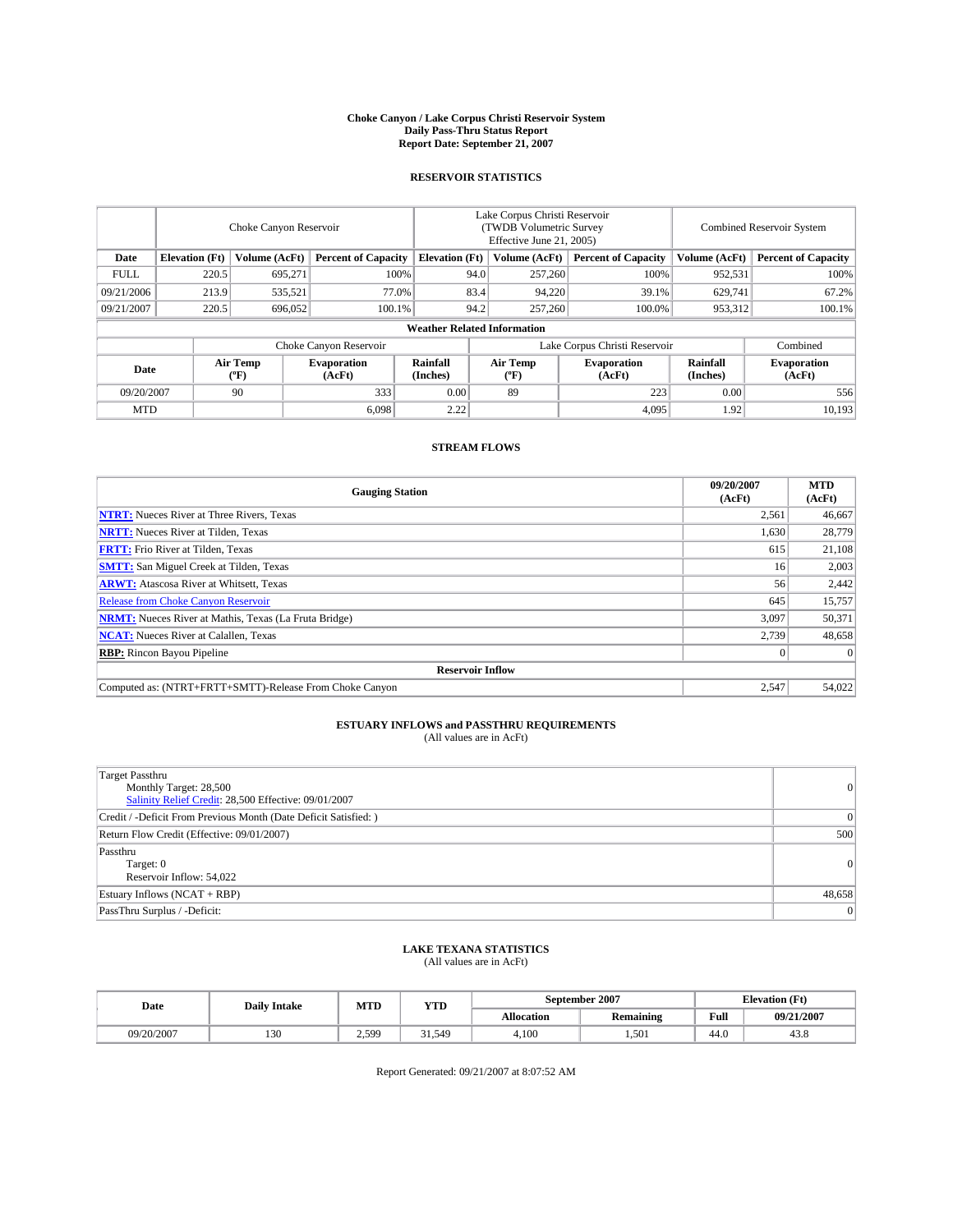#### **Choke Canyon / Lake Corpus Christi Reservoir System Daily Pass-Thru Status Report Report Date: September 22, 2007**

### **RESERVOIR STATISTICS**

|             | Choke Canyon Reservoir             |                  |                              |                       | Lake Corpus Christi Reservoir<br>(TWDB Volumetric Survey<br>Effective June 21, 2005) |                              |                              |                      | Combined Reservoir System    |  |  |
|-------------|------------------------------------|------------------|------------------------------|-----------------------|--------------------------------------------------------------------------------------|------------------------------|------------------------------|----------------------|------------------------------|--|--|
| Date        | <b>Elevation</b> (Ft)              | Volume (AcFt)    | <b>Percent of Capacity</b>   | <b>Elevation</b> (Ft) |                                                                                      | Volume (AcFt)                | <b>Percent of Capacity</b>   | Volume (AcFt)        | <b>Percent of Capacity</b>   |  |  |
| <b>FULL</b> | 220.5                              | 695.271          |                              | 100%                  | 94.0                                                                                 | 257,260                      | 100%                         | 952,531              | 100%                         |  |  |
| 09/22/2006  | 213.9                              | 535.744          |                              | 77.1%                 | 83.4                                                                                 | 94,333                       | 39.1%                        | 630,077              | 67.3%                        |  |  |
| 09/22/2007  | 220.5                              | 696,052          | 100.1%                       |                       | 94.2                                                                                 | 257,260                      | 100.0%                       | 953,312              | 100.1%                       |  |  |
|             | <b>Weather Related Information</b> |                  |                              |                       |                                                                                      |                              |                              |                      |                              |  |  |
|             |                                    |                  | Choke Canyon Reservoir       |                       | Lake Corpus Christi Reservoir                                                        |                              |                              |                      | Combined                     |  |  |
| Date        |                                    | Air Temp<br>(°F) | <b>Evaporation</b><br>(AcFt) | Rainfall<br>(Inches)  |                                                                                      | Air Temp<br>$(^{o}\text{F})$ | <b>Evaporation</b><br>(AcFt) | Rainfall<br>(Inches) | <b>Evaporation</b><br>(AcFt) |  |  |
| 09/21/2007  |                                    | 90               | 394                          | 0.00                  |                                                                                      | 90                           | 170                          | 0.00                 | 564                          |  |  |
| <b>MTD</b>  |                                    |                  | 6.492                        | 2.22                  |                                                                                      |                              | 4,265                        | 1.92                 | 10,757                       |  |  |

### **STREAM FLOWS**

| <b>Gauging Station</b>                                       | 09/21/2007<br>(AcFt) | <b>MTD</b><br>(AcFt) |
|--------------------------------------------------------------|----------------------|----------------------|
| <b>NTRT:</b> Nueces River at Three Rivers, Texas             | 2,402                | 49,069               |
| <b>NRTT:</b> Nueces River at Tilden, Texas                   | 1,364                | 30,142               |
| <b>FRTT:</b> Frio River at Tilden, Texas                     | 578                  | 21,686               |
| <b>SMTT:</b> San Miguel Creek at Tilden, Texas               | 12                   | 2,014                |
| <b>ARWT:</b> Atascosa River at Whitsett, Texas               | 60                   | 2,501                |
| <b>Release from Choke Canyon Reservoir</b>                   | 552                  | 16,309               |
| <b>NRMT:</b> Nueces River at Mathis, Texas (La Fruta Bridge) | 2,898                | 53,269               |
| <b>NCAT:</b> Nueces River at Calallen, Texas                 | 2,858                | 51,517               |
| <b>RBP:</b> Rincon Bayou Pipeline                            |                      | $\Omega$             |
| <b>Reservoir Inflow</b>                                      |                      |                      |
| Computed as: (NTRT+FRTT+SMTT)-Release From Choke Canyon      | 2,439                | 56.461               |

## **ESTUARY INFLOWS and PASSTHRU REQUIREMENTS**<br>(All values are in AcFt)

| <b>Target Passthru</b><br>Monthly Target: 28,500<br>Salinity Relief Credit: 28,500 Effective: 09/01/2007 | 0      |
|----------------------------------------------------------------------------------------------------------|--------|
| Credit / -Deficit From Previous Month (Date Deficit Satisfied: )                                         | 0      |
| Return Flow Credit (Effective: 09/01/2007)                                                               | 500    |
| Passthru<br>Target: 0<br>Reservoir Inflow: 56,461                                                        | 0      |
| Estuary Inflows (NCAT + RBP)                                                                             | 51,517 |
| PassThru Surplus / -Deficit:                                                                             | 0      |

## **LAKE TEXANA STATISTICS** (All values are in AcFt)

| Date       | <b>Daily Intake</b> | MTD      | <b>YTD</b>  |                   | September 2007   |      | <b>Elevation (Ft)</b> |
|------------|---------------------|----------|-------------|-------------------|------------------|------|-----------------------|
|            |                     |          |             | <b>Allocation</b> | <b>Remaining</b> | Full | 09/22/2007            |
| 09/21/2007 | 129                 | 720<br>. | 1.678<br>21 | 4.100             | 271<br>.         | 44.0 | 43.8                  |

Report Generated: 09/22/2007 at 8:04:07 AM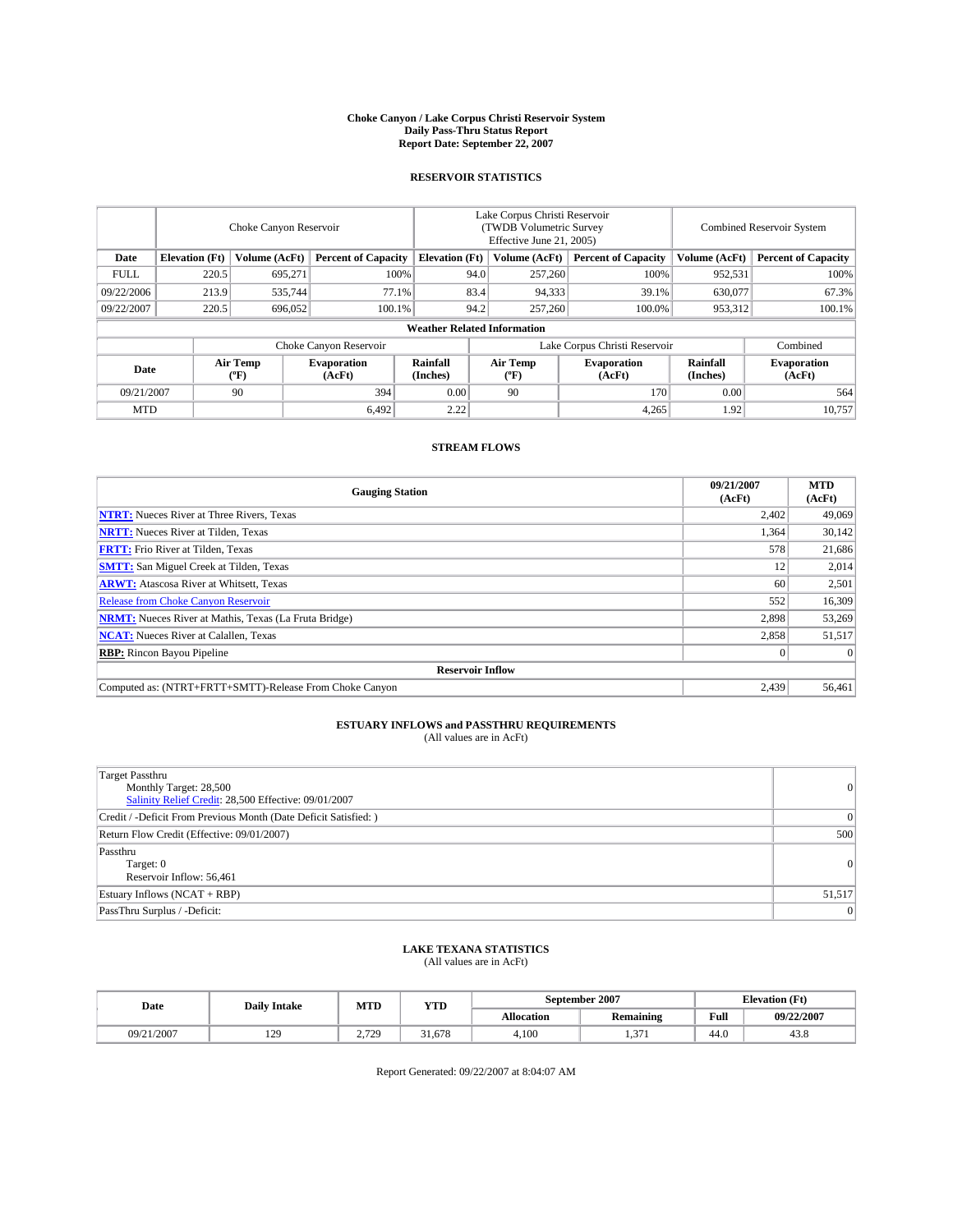#### **Choke Canyon / Lake Corpus Christi Reservoir System Daily Pass-Thru Status Report Report Date: September 23, 2007**

### **RESERVOIR STATISTICS**

|             | Choke Canyon Reservoir             |                  |                              |                               | Lake Corpus Christi Reservoir<br>(TWDB Volumetric Survey<br>Effective June 21, 2005) |                  |                              |                      | <b>Combined Reservoir System</b> |  |  |
|-------------|------------------------------------|------------------|------------------------------|-------------------------------|--------------------------------------------------------------------------------------|------------------|------------------------------|----------------------|----------------------------------|--|--|
| Date        | <b>Elevation</b> (Ft)              | Volume (AcFt)    | <b>Percent of Capacity</b>   | <b>Elevation</b> (Ft)         |                                                                                      | Volume (AcFt)    | <b>Percent of Capacity</b>   | Volume (AcFt)        | <b>Percent of Capacity</b>       |  |  |
| <b>FULL</b> | 220.5                              | 695.271          |                              | 100%                          | 94.0                                                                                 | 257,260          | 100%                         | 952,531              | 100%                             |  |  |
| 09/23/2006  | 213.9                              | 535,076          |                              | 77.0%                         | 83.4                                                                                 | 94,782           | 39.3%                        | 629,858              | 67.3%                            |  |  |
| 09/23/2007  | 220.5                              | 696,052          | 100.1%                       |                               | 94.1                                                                                 | 257,260          | 100.0%                       | 953,312              | $100.1\%$                        |  |  |
|             | <b>Weather Related Information</b> |                  |                              |                               |                                                                                      |                  |                              |                      |                                  |  |  |
|             |                                    |                  |                              | Lake Corpus Christi Reservoir |                                                                                      | Combined         |                              |                      |                                  |  |  |
| Date        |                                    | Air Temp<br>(°F) | <b>Evaporation</b><br>(AcFt) | Rainfall<br>(Inches)          |                                                                                      | Air Temp<br>("F) | <b>Evaporation</b><br>(AcFt) | Rainfall<br>(Inches) | <b>Evaporation</b><br>(AcFt)     |  |  |
| 09/22/2007  |                                    | 89               | 348                          | 0.00                          |                                                                                      | 89               | 181                          | 0.00                 | 529                              |  |  |
| <b>MTD</b>  |                                    |                  | 6.840                        | 2.22                          |                                                                                      |                  | 4,446                        | 1.92                 | 11,286                           |  |  |

### **STREAM FLOWS**

| <b>Gauging Station</b>                                       | 09/22/2007<br>(AcFt) | <b>MTD</b><br>(AcFt) |
|--------------------------------------------------------------|----------------------|----------------------|
| <b>NTRT:</b> Nueces River at Three Rivers, Texas             | 1,788                | 50,858               |
| <b>NRTT:</b> Nueces River at Tilden, Texas                   | 1.177                | 31,319               |
| <b>FRTT:</b> Frio River at Tilden, Texas                     | 548                  | 22,234               |
| <b>SMTT:</b> San Miguel Creek at Tilden, Texas               | 11                   | 2,025                |
| <b>ARWT:</b> Atascosa River at Whitsett, Texas               | 62                   | 2,563                |
| <b>Release from Choke Canyon Reservoir</b>                   | 397                  | 16,706               |
| <b>NRMT:</b> Nueces River at Mathis, Texas (La Fruta Bridge) | 2.223                | 55,493               |
| <b>NCAT:</b> Nueces River at Calallen, Texas                 | 2,779                | 54,296               |
| <b>RBP:</b> Rincon Bayou Pipeline                            |                      | $\Omega$             |
| <b>Reservoir Inflow</b>                                      |                      |                      |
| Computed as: (NTRT+FRTT+SMTT)-Release From Choke Canyon      | 1.950                | 58,411               |

## **ESTUARY INFLOWS and PASSTHRU REQUIREMENTS**<br>(All values are in AcFt)

| <b>Target Passthru</b><br>Monthly Target: 28,500<br>Salinity Relief Credit: 28,500 Effective: 09/01/2007 | 0      |
|----------------------------------------------------------------------------------------------------------|--------|
| Credit / -Deficit From Previous Month (Date Deficit Satisfied: )                                         | 0      |
| Return Flow Credit (Effective: 09/01/2007)                                                               | 500    |
| Passthru<br>Target: 0<br>Reservoir Inflow: 58,411                                                        | 0      |
| Estuary Inflows (NCAT + RBP)                                                                             | 54,296 |
| PassThru Surplus / -Deficit:                                                                             | 0      |

## **LAKE TEXANA STATISTICS** (All values are in AcFt)

| Date       | <b>Daily Intake</b> | MTD   | <b>YTD</b>   |                   | September 2007   |      | <b>Elevation (Ft)</b> |  |
|------------|---------------------|-------|--------------|-------------------|------------------|------|-----------------------|--|
|            |                     |       |              | <b>Allocation</b> | <b>Remaining</b> | Full | 09/23/2007            |  |
| 09/22/2007 | 129                 | 2.858 | 31.807<br>21 | 4.100             | .242             | 44.0 | 43.8                  |  |

Report Generated: 09/23/2007 at 7:50:46 AM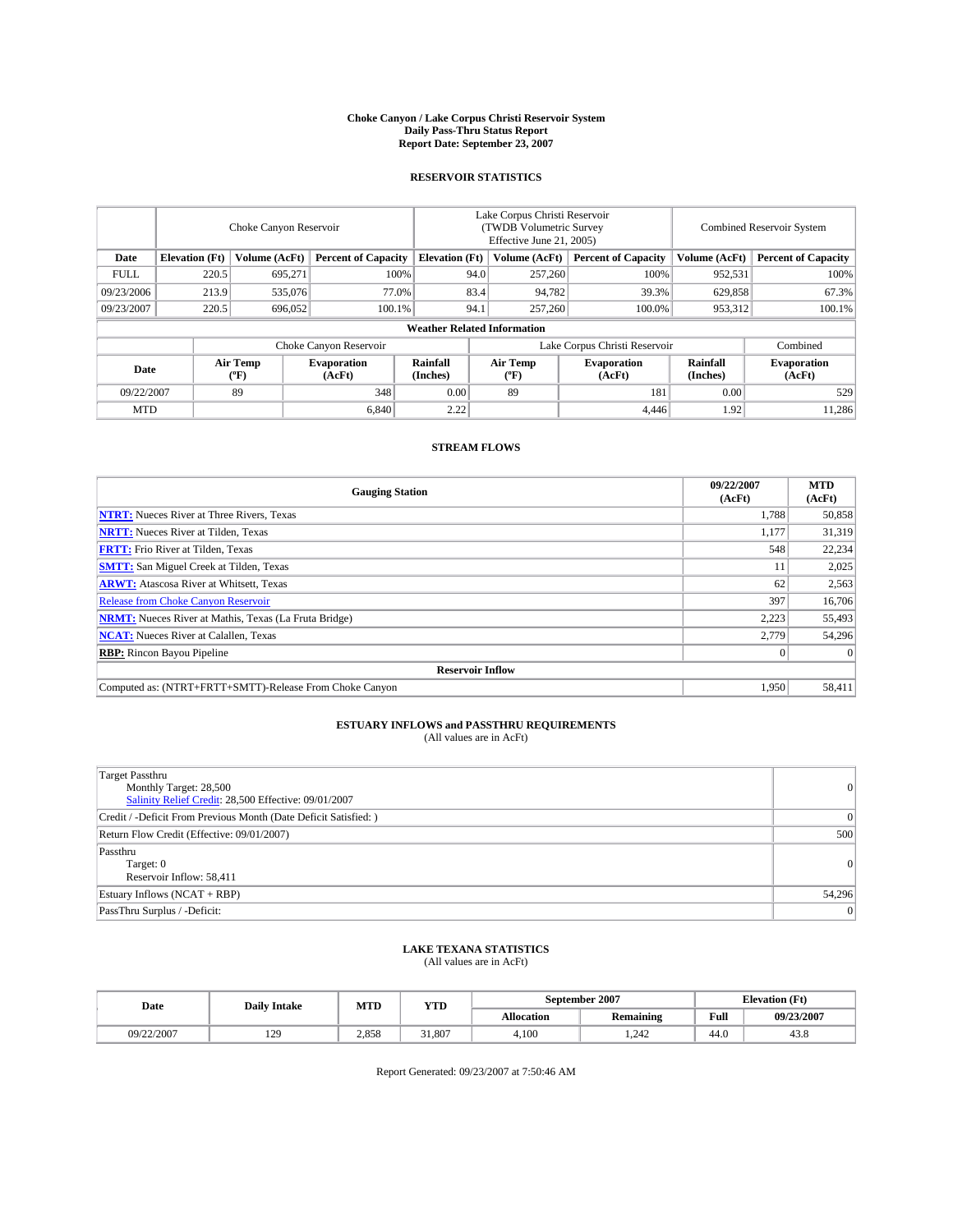#### **Choke Canyon / Lake Corpus Christi Reservoir System Daily Pass-Thru Status Report Report Date: September 24, 2007**

### **RESERVOIR STATISTICS**

|             | Choke Canyon Reservoir             |                  |                              |                                                     | Lake Corpus Christi Reservoir<br>(TWDB Volumetric Survey<br>Effective June 21, 2005) |                  |                              | Combined Reservoir System |                              |  |
|-------------|------------------------------------|------------------|------------------------------|-----------------------------------------------------|--------------------------------------------------------------------------------------|------------------|------------------------------|---------------------------|------------------------------|--|
| Date        | <b>Elevation</b> (Ft)              | Volume (AcFt)    |                              | <b>Percent of Capacity</b><br><b>Elevation</b> (Ft) |                                                                                      | Volume (AcFt)    | <b>Percent of Capacity</b>   | Volume (AcFt)             | <b>Percent of Capacity</b>   |  |
| <b>FULL</b> | 220.5                              | 695.271          |                              | 100%                                                | 94.0                                                                                 | 257,260          | 100%                         | 952,531                   | 100%                         |  |
| 09/24/2006  | 214.2                              | 542,222          | 78.0%                        |                                                     | 83.6                                                                                 | 96,593           | 40.0%                        | 638,815                   | 68.2%                        |  |
| 09/24/2007  | 220.5                              | 695,271          | 100.0%                       |                                                     | 94.1                                                                                 | 257,260          | 100.0%                       | 952,531                   | 100.0%                       |  |
|             | <b>Weather Related Information</b> |                  |                              |                                                     |                                                                                      |                  |                              |                           |                              |  |
|             |                                    |                  |                              | Lake Corpus Christi Reservoir                       |                                                                                      | Combined         |                              |                           |                              |  |
| Date        |                                    | Air Temp<br>(°F) | <b>Evaporation</b><br>(AcFt) | Rainfall<br>(Inches)                                |                                                                                      | Air Temp<br>("F) | <b>Evaporation</b><br>(AcFt) | Rainfall<br>(Inches)      | <b>Evaporation</b><br>(AcFt) |  |
| 09/23/2007  |                                    | 88               | 363                          | 0.00                                                |                                                                                      | 89               | 383                          | 0.00                      | 746                          |  |
| <b>MTD</b>  |                                    |                  | 7,203                        | 2.22                                                |                                                                                      |                  | 4,829                        | 1.92                      | 12,032                       |  |

### **STREAM FLOWS**

| <b>Gauging Station</b>                                       | 09/23/2007<br>(AcFt) | <b>MTD</b><br>(AcFt) |
|--------------------------------------------------------------|----------------------|----------------------|
| <b>NTRT:</b> Nueces River at Three Rivers, Texas             | 1,491                | 52,348               |
| <b>NRTT:</b> Nueces River at Tilden, Texas                   | 1,058                | 32,377               |
| <b>FRTT:</b> Frio River at Tilden, Texas                     | 524                  | 22,758               |
| <b>SMTT:</b> San Miguel Creek at Tilden, Texas               | 12                   | 2,037                |
| <b>ARWT:</b> Atascosa River at Whitsett, Texas               | 54                   | 2,616                |
| <b>Release from Choke Canyon Reservoir</b>                   | 397                  | 17,103               |
| <b>NRMT:</b> Nueces River at Mathis, Texas (La Fruta Bridge) | 1,612                | 57,104               |
| <b>NCAT:</b> Nueces River at Calallen, Texas                 | 2,402                | 56,698               |
| <b>RBP:</b> Rincon Bayou Pipeline                            |                      | $\Omega$             |
| <b>Reservoir Inflow</b>                                      |                      |                      |
| Computed as: (NTRT+FRTT+SMTT)-Release From Choke Canyon      | 1,630                | 60.041               |

## **ESTUARY INFLOWS and PASSTHRU REQUIREMENTS**<br>(All values are in AcFt)

| <b>Target Passthru</b><br>Monthly Target: 28,500<br>Salinity Relief Credit: 28,500 Effective: 09/01/2007 | $\Omega$ |
|----------------------------------------------------------------------------------------------------------|----------|
| Credit / -Deficit From Previous Month (Date Deficit Satisfied: )                                         | $\Omega$ |
| Return Flow Credit (Effective: 09/01/2007)                                                               | 500      |
| Passthru<br>Target: 0<br>Reservoir Inflow: 60,041                                                        | $\Omega$ |
| Estuary Inflows (NCAT + RBP)                                                                             | 56,698   |
| PassThru Surplus / -Deficit:                                                                             | 0        |

## **LAKE TEXANA STATISTICS** (All values are in AcFt)

| Date       | <b>Daily Intake</b> | MTD   | <b>YTD</b>      |            | September 2007 |      | <b>Elevation</b> (Ft) |
|------------|---------------------|-------|-----------------|------------|----------------|------|-----------------------|
|            |                     |       |                 | Allocation | Remaining      | Full | 09/24/2007            |
| 09/23/2007 | 129                 | 2.988 | 31 937<br>J1.7J | 4.100      | 110<br>.       | 44.0 | 43.8                  |

Report Generated: 09/24/2007 at 8:03:22 AM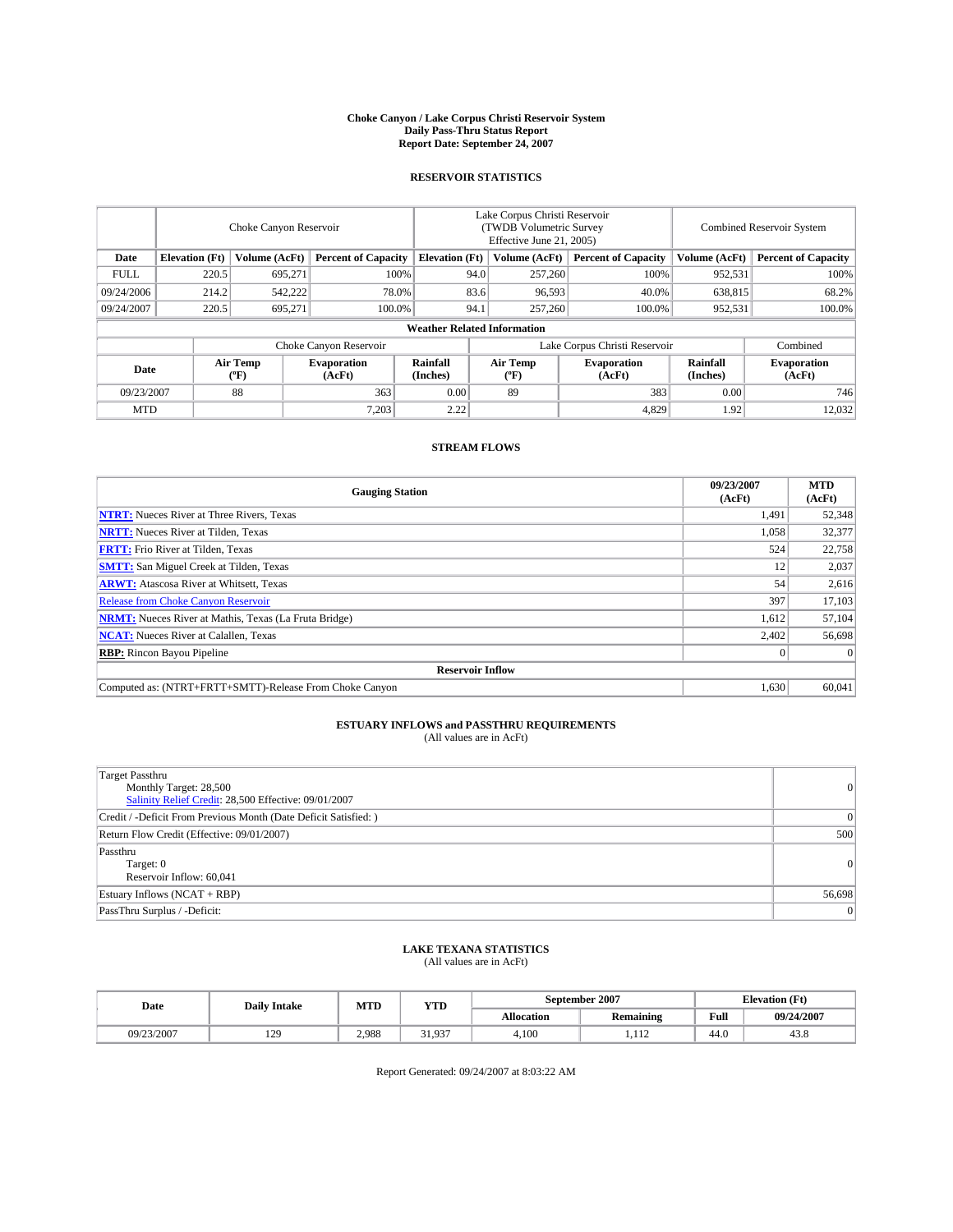#### **Choke Canyon / Lake Corpus Christi Reservoir System Daily Pass-Thru Status Report Report Date: September 25, 2007**

### **RESERVOIR STATISTICS**

|             | Choke Canyon Reservoir |                  |                              |                                    | Lake Corpus Christi Reservoir<br>(TWDB Volumetric Survey<br>Effective June 21, 2005) |                           |                               | Combined Reservoir System |                              |  |
|-------------|------------------------|------------------|------------------------------|------------------------------------|--------------------------------------------------------------------------------------|---------------------------|-------------------------------|---------------------------|------------------------------|--|
| Date        | <b>Elevation</b> (Ft)  | Volume (AcFt)    | <b>Percent of Capacity</b>   | <b>Elevation</b> (Ft)              |                                                                                      | Volume (AcFt)             | <b>Percent of Capacity</b>    | Volume (AcFt)             | <b>Percent of Capacity</b>   |  |
| <b>FULL</b> | 220.5                  | 695.271          |                              | 100%                               | 94.0                                                                                 | 257,260                   | 100%                          | 952,531                   | 100%                         |  |
| 09/25/2006  | 214.2                  | 542,222          | 78.0%                        |                                    | 83.7                                                                                 | 97,278                    | 40.3%                         | 639,500                   | 68.3%                        |  |
| 09/25/2007  | 220.5                  | 694,493          | 99.9%                        |                                    | 94.2                                                                                 | 257,260                   | 100.0%                        | 951,753                   | 99.9%                        |  |
|             |                        |                  |                              | <b>Weather Related Information</b> |                                                                                      |                           |                               |                           |                              |  |
|             |                        |                  | Choke Canyon Reservoir       |                                    |                                                                                      |                           | Lake Corpus Christi Reservoir |                           | Combined                     |  |
| Date        |                        | Air Temp<br>(°F) | <b>Evaporation</b><br>(AcFt) | Rainfall<br>(Inches)               |                                                                                      | Air Temp<br>$^{\circ}$ F) | <b>Evaporation</b><br>(AcFt)  | Rainfall<br>(Inches)      | <b>Evaporation</b><br>(AcFt) |  |
| 09/24/2007  |                        | 90               | 424                          | 0.00                               |                                                                                      | 91                        | 362                           | 0.00                      | 786                          |  |
| <b>MTD</b>  |                        |                  | 7,627                        | 2.22                               |                                                                                      |                           | 5,191                         | 1.92                      | 12,818                       |  |

### **STREAM FLOWS**

| <b>Gauging Station</b>                                       | 09/24/2007<br>(AcFt) | <b>MTD</b><br>(AcFt) |
|--------------------------------------------------------------|----------------------|----------------------|
| <b>NTRT:</b> Nueces River at Three Rivers, Texas             | 1,358                | 53,706               |
| <b>NRTT:</b> Nueces River at Tilden, Texas                   | 979                  | 33,356               |
| <b>FRTT:</b> Frio River at Tilden, Texas                     | 506                  | 23,264               |
| <b>SMTT:</b> San Miguel Creek at Tilden, Texas               | 11                   | 2,048                |
| <b>ARWT:</b> Atascosa River at Whitsett, Texas               | 52                   | 2,668                |
| <b>Release from Choke Canyon Reservoir</b>                   | 397                  | 17,500               |
| <b>NRMT:</b> Nueces River at Mathis, Texas (La Fruta Bridge) | 792                  | 57,896               |
| <b>NCAT:</b> Nueces River at Calallen, Texas                 | 1,628                | 58,325               |
| <b>RBP:</b> Rincon Bayou Pipeline                            |                      | $\Omega$             |
| <b>Reservoir Inflow</b>                                      |                      |                      |
| Computed as: (NTRT+FRTT+SMTT)-Release From Choke Canyon      | 1.478                | 61.519               |

## **ESTUARY INFLOWS and PASSTHRU REQUIREMENTS**<br>(All values are in AcFt)

| <b>Target Passthru</b><br>Monthly Target: 28,500<br>Salinity Relief Credit: 28,500 Effective: 09/01/2007 | $\vert 0 \vert$ |
|----------------------------------------------------------------------------------------------------------|-----------------|
| Credit / -Deficit From Previous Month (Date Deficit Satisfied: )                                         | $\Omega$        |
| Return Flow Credit (Effective: 09/01/2007)                                                               | 500             |
| Passthru<br>Target: 0<br>Reservoir Inflow: 61,519                                                        | $\vert 0 \vert$ |
| Estuary Inflows (NCAT + RBP)                                                                             | 58,325          |
| PassThru Surplus / -Deficit:                                                                             | $\Omega$        |

### **LAKE TEXANA STATISTICS** (All values are in AcFt)

| Date       | <b>Daily Intake</b> | MTD           | <b>YTD</b> |            | September 2007   | <b>Elevation</b> (Ft) |            |
|------------|---------------------|---------------|------------|------------|------------------|-----------------------|------------|
|            |                     |               |            | Allocation | <b>Remaining</b> | Full                  | 09/25/2007 |
| 09/24/2007 | 129                 | 117<br>$-111$ | 32,066     | 4.100      | 983              | 44.0                  | ٠.         |

Report Generated: 09/25/2007 at 9:04:58 AM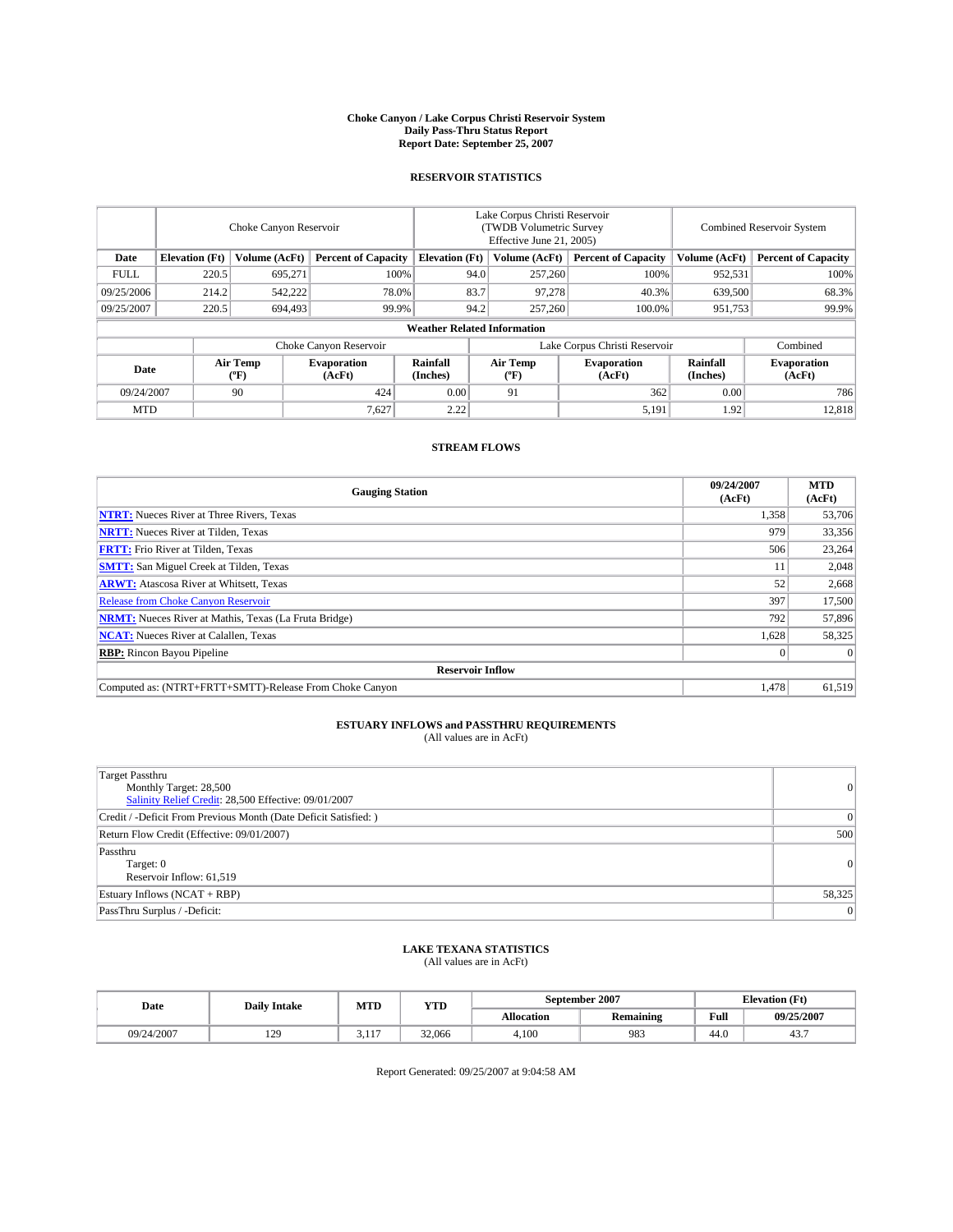#### **Choke Canyon / Lake Corpus Christi Reservoir System Daily Pass-Thru Status Report Report Date: September 26, 2007**

### **RESERVOIR STATISTICS**

|             | Choke Canyon Reservoir             |                  |                              |                       | Lake Corpus Christi Reservoir<br>(TWDB Volumetric Survey<br>Effective June 21, 2005) |                           |                               |                      | Combined Reservoir System    |  |  |
|-------------|------------------------------------|------------------|------------------------------|-----------------------|--------------------------------------------------------------------------------------|---------------------------|-------------------------------|----------------------|------------------------------|--|--|
| Date        | <b>Elevation</b> (Ft)              | Volume (AcFt)    | <b>Percent of Capacity</b>   | <b>Elevation</b> (Ft) |                                                                                      | Volume (AcFt)             | <b>Percent of Capacity</b>    | Volume (AcFt)        | <b>Percent of Capacity</b>   |  |  |
| <b>FULL</b> | 220.5                              | 695.271          |                              | 100%                  | 94.0                                                                                 | 257,260                   | 100%                          | 952,531              | 100%                         |  |  |
| 09/26/2006  | 214.2                              | 541,772          | 77.9%                        |                       | 83.9                                                                                 | 100,280                   | 41.6%                         | 642,052              | 68.6%                        |  |  |
| 09/26/2007  | 220.5                              | 694,752          | 99.9%                        |                       | 94.2                                                                                 | 257,260                   | 100.0%                        | 952,012              | 99.9%                        |  |  |
|             | <b>Weather Related Information</b> |                  |                              |                       |                                                                                      |                           |                               |                      |                              |  |  |
|             |                                    |                  | Choke Canyon Reservoir       |                       |                                                                                      |                           | Lake Corpus Christi Reservoir |                      | Combined                     |  |  |
| Date        |                                    | Air Temp<br>(°F) | <b>Evaporation</b><br>(AcFt) | Rainfall<br>(Inches)  |                                                                                      | Air Temp<br>$^{\circ}$ F) | <b>Evaporation</b><br>(AcFt)  | Rainfall<br>(Inches) | <b>Evaporation</b><br>(AcFt) |  |  |
| 09/25/2007  |                                    | 91               | 333                          | 0.00                  |                                                                                      | 93                        | 223                           | 0.00                 | 556                          |  |  |
| <b>MTD</b>  |                                    |                  | 7.960                        | 2.22                  |                                                                                      |                           | 5,414                         | 1.92                 | 13,374                       |  |  |

### **STREAM FLOWS**

| <b>Gauging Station</b>                                       | 09/25/2007<br>(AcFt) | <b>MTD</b><br>(AcFt) |
|--------------------------------------------------------------|----------------------|----------------------|
| <b>NTRT:</b> Nueces River at Three Rivers, Texas             | 1,237                | 54,943               |
| <b>NRTT:</b> Nueces River at Tilden, Texas                   | 921                  | 34,277               |
| <b>FRTT:</b> Frio River at Tilden, Texas                     | 488                  | 23,753               |
| <b>SMTT:</b> San Miguel Creek at Tilden, Texas               |                      | 2,057                |
| <b>ARWT:</b> Atascosa River at Whitsett, Texas               | 50                   | 2,717                |
| <b>Release from Choke Canyon Reservoir</b>                   | 185                  | 17,684               |
| <b>NRMT:</b> Nueces River at Mathis, Texas (La Fruta Bridge) | 788                  | 58,685               |
| <b>NCAT:</b> Nueces River at Calallen, Texas                 | 836                  | 59,161               |
| <b>RBP:</b> Rincon Bayou Pipeline                            |                      | $\Omega$             |
| <b>Reservoir Inflow</b>                                      |                      |                      |
| Computed as: (NTRT+FRTT+SMTT)-Release From Choke Canyon      | 1.549                | 63,068               |

## **ESTUARY INFLOWS and PASSTHRU REQUIREMENTS**<br>(All values are in AcFt)

| <b>Target Passthru</b><br>Monthly Target: 28,500<br>Salinity Relief Credit: 28,500 Effective: 09/01/2007 | 0      |
|----------------------------------------------------------------------------------------------------------|--------|
| Credit / -Deficit From Previous Month (Date Deficit Satisfied: )                                         | 0      |
| Return Flow Credit (Effective: 09/01/2007)                                                               | 500    |
| Passthru<br>Target: 0<br>Reservoir Inflow: 63,068                                                        | 0      |
| Estuary Inflows (NCAT + RBP)                                                                             | 59,161 |
| PassThru Surplus / -Deficit:                                                                             | 0      |

# **LAKE TEXANA STATISTICS** (All values are in AcFt)

| Date       | <b>Daily Intake</b> | MTD   | <b>YTD</b>                |                   | September 2007   | <b>Elevation (Ft)</b> |            |
|------------|---------------------|-------|---------------------------|-------------------|------------------|-----------------------|------------|
|            |                     |       |                           | <b>Allocation</b> | <b>Remaining</b> | Full                  | 09/26/2007 |
| 09/25/2007 | 129                 | 3.246 | 32.195<br>J <i>L</i> .17J | 4.100             | 854              | 44.0                  | ٠.         |

Report Generated: 09/26/2007 at 8:28:51 AM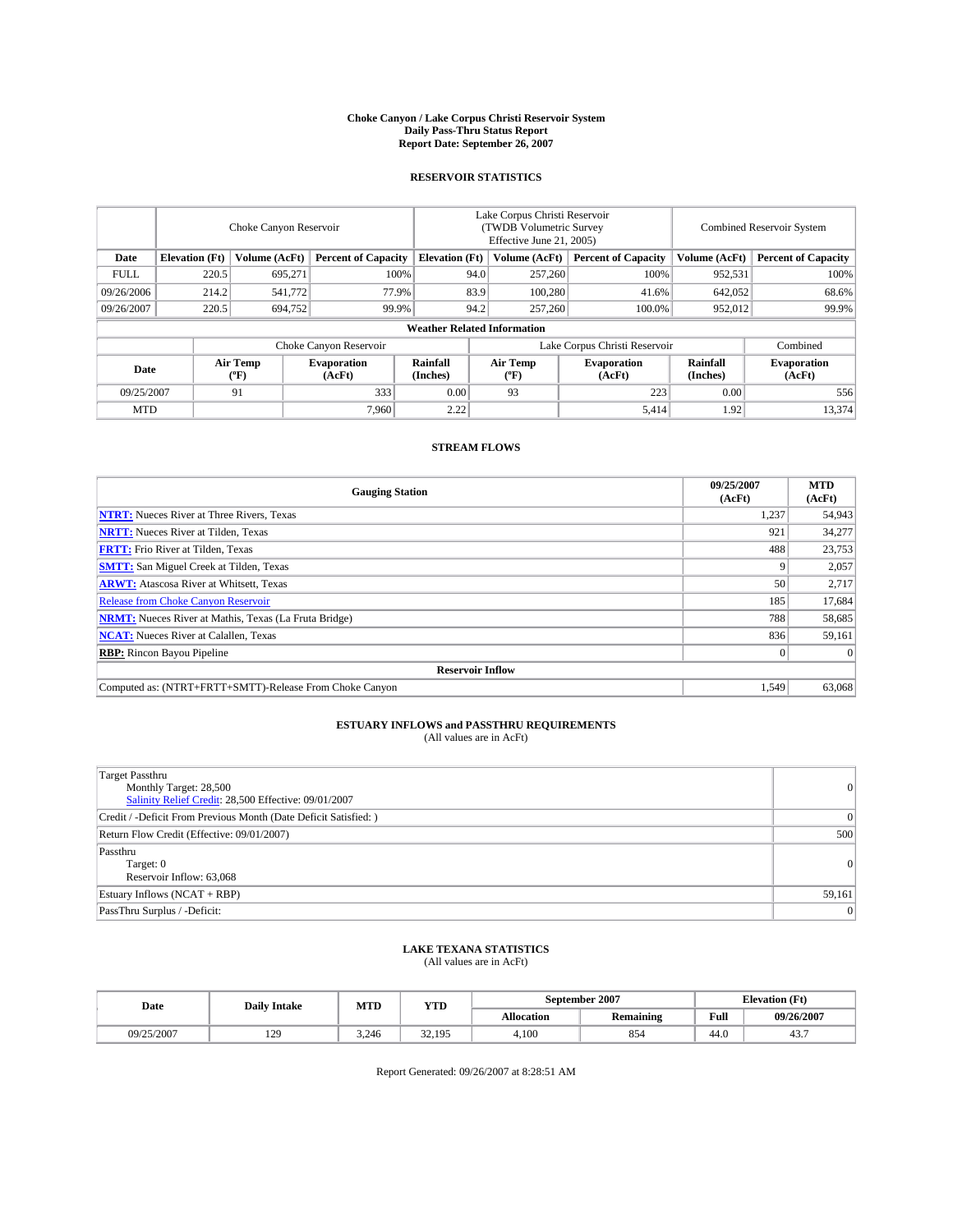#### **Choke Canyon / Lake Corpus Christi Reservoir System Daily Pass-Thru Status Report Report Date: September 27, 2007**

### **RESERVOIR STATISTICS**

|             | Choke Canyon Reservoir             |                  |                              |                       | Lake Corpus Christi Reservoir<br>(TWDB Volumetric Survey<br>Effective June 21, 2005) |                           |                               | Combined Reservoir System |                              |  |
|-------------|------------------------------------|------------------|------------------------------|-----------------------|--------------------------------------------------------------------------------------|---------------------------|-------------------------------|---------------------------|------------------------------|--|
| Date        | <b>Elevation</b> (Ft)              | Volume (AcFt)    | <b>Percent of Capacity</b>   | <b>Elevation</b> (Ft) |                                                                                      | Volume (AcFt)             | <b>Percent of Capacity</b>    | Volume (AcFt)             | <b>Percent of Capacity</b>   |  |
| <b>FULL</b> | 220.5                              | 695.271          | 100%                         |                       | 94.0                                                                                 | 257,260                   | 100%                          | 952,531                   | 100%                         |  |
| 09/27/2006  | 214.2                              | 541,322          | 77.9%                        |                       | 84.1                                                                                 | 102,509                   | 42.5%                         | 643,831                   | 68.7%                        |  |
| 09/27/2007  | 220.5                              | 694,493          | 99.9%                        |                       | 94.2                                                                                 | 257,260                   | 100.0%                        | 951,753                   | 99.9%                        |  |
|             | <b>Weather Related Information</b> |                  |                              |                       |                                                                                      |                           |                               |                           |                              |  |
|             |                                    |                  | Choke Canyon Reservoir       |                       |                                                                                      |                           | Lake Corpus Christi Reservoir |                           | Combined                     |  |
| Date        |                                    | Air Temp<br>(°F) | <b>Evaporation</b><br>(AcFt) | Rainfall<br>(Inches)  |                                                                                      | Air Temp<br>$^{\circ}$ F) | <b>Evaporation</b><br>(AcFt)  | Rainfall<br>(Inches)      | <b>Evaporation</b><br>(AcFt) |  |
| 09/26/2007  |                                    | 93               | 303                          | 0.00                  |                                                                                      | 93                        | 277                           | 0.06                      | 580                          |  |
| <b>MTD</b>  |                                    |                  | 8,263                        | 2.22                  |                                                                                      |                           | 5,691                         | 1.98                      | 13,954                       |  |

### **STREAM FLOWS**

| <b>Gauging Station</b>                                       | 09/26/2007<br>(AcFt) | <b>MTD</b><br>(AcFt) |
|--------------------------------------------------------------|----------------------|----------------------|
| <b>NTRT:</b> Nueces River at Three Rivers, Texas             | 971                  | 55,913               |
| <b>NRTT:</b> Nueces River at Tilden, Texas                   | 869                  | 35,146               |
| <b>FRTT:</b> Frio River at Tilden, Texas                     | 468                  | 24,221               |
| <b>SMTT:</b> San Miguel Creek at Tilden, Texas               |                      | 2,064                |
| <b>ARWT:</b> Atascosa River at Whitsett, Texas               | 48                   | 2,765                |
| <b>Release from Choke Canyon Reservoir</b>                   | 58                   | 17,742               |
| <b>NRMT:</b> Nueces River at Mathis, Texas (La Fruta Bridge) | 798                  | 59,483               |
| <b>NCAT:</b> Nueces River at Calallen, Texas                 | 663                  | 59,824               |
| <b>RBP:</b> Rincon Bayou Pipeline                            |                      | $\Omega$             |
| <b>Reservoir Inflow</b>                                      |                      |                      |
| Computed as: (NTRT+FRTT+SMTT)-Release From Choke Canyon      | 1,389                | 64,457               |

## **ESTUARY INFLOWS and PASSTHRU REQUIREMENTS**<br>(All values are in AcFt)

| <b>Target Passthru</b><br>Monthly Target: 28,500<br>Salinity Relief Credit: 28,500 Effective: 09/01/2007 | 0      |
|----------------------------------------------------------------------------------------------------------|--------|
| Credit / -Deficit From Previous Month (Date Deficit Satisfied: )                                         | 0      |
| Return Flow Credit (Effective: 09/01/2007)                                                               | 500    |
| Passthru<br>Target: 0<br>Reservoir Inflow: 64,457                                                        | 0      |
| Estuary Inflows (NCAT + RBP)                                                                             | 59,824 |
| PassThru Surplus / -Deficit:                                                                             | 0      |

## **LAKE TEXANA STATISTICS** (All values are in AcFt)

| Date       | <b>Daily Intake</b> | MTD   | <b>YTD</b> |                   | September 2007   | <b>Elevation (Ft)</b> |            |
|------------|---------------------|-------|------------|-------------------|------------------|-----------------------|------------|
|            |                     |       |            | <b>Allocation</b> | <b>Remaining</b> | Full                  | 09/27/2007 |
| 09/26/2007 | 129                 | 3.375 | 32.324     | 4.100             | 725<br>ب سے ا    | 44.0                  | 43.0       |

Report Generated: 09/27/2007 at 8:27:52 AM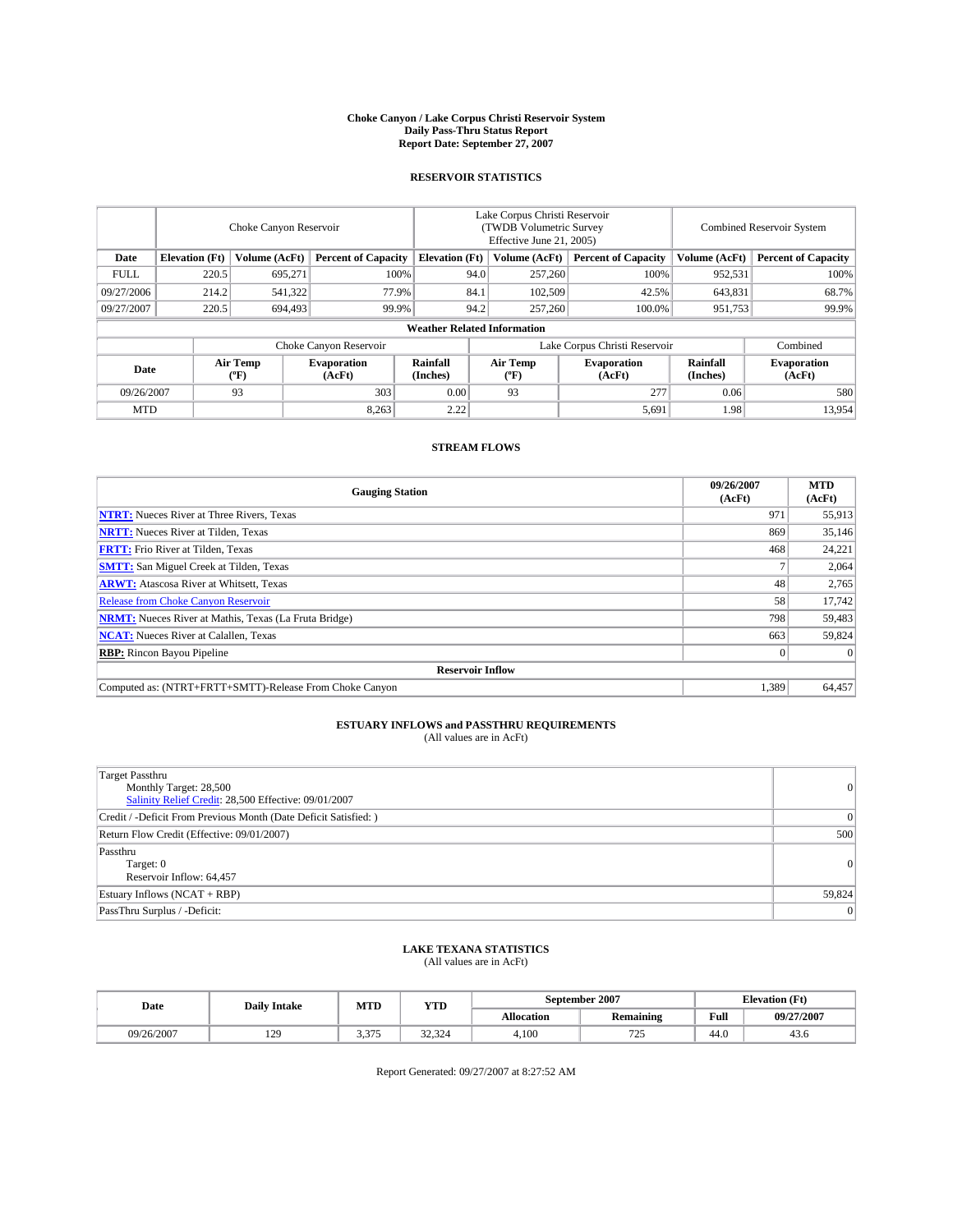#### **Choke Canyon / Lake Corpus Christi Reservoir System Daily Pass-Thru Status Report Report Date: September 28, 2007**

### **RESERVOIR STATISTICS**

|             | Choke Canyon Reservoir |                  |                              |                                    | Lake Corpus Christi Reservoir<br>(TWDB Volumetric Survey<br>Effective June 21, 2005) |                           |                               | Combined Reservoir System |                              |  |
|-------------|------------------------|------------------|------------------------------|------------------------------------|--------------------------------------------------------------------------------------|---------------------------|-------------------------------|---------------------------|------------------------------|--|
| Date        | <b>Elevation</b> (Ft)  | Volume (AcFt)    | <b>Percent of Capacity</b>   | <b>Elevation</b> (Ft)              |                                                                                      | Volume (AcFt)             | <b>Percent of Capacity</b>    | Volume (AcFt)             | <b>Percent of Capacity</b>   |  |
| <b>FULL</b> | 220.5                  | 695.271          | 100%                         |                                    | 94.0                                                                                 | 257,260                   | 100%                          | 952,531                   | 100%                         |  |
| 09/28/2006  | 214.2                  | 541,322          | 77.9%                        |                                    | 84.3                                                                                 | 104,409                   | 43.3%                         | 645,731                   | 69.0%                        |  |
| 09/28/2007  | 220.5                  | 694,493          | 99.9%                        |                                    | 94.2                                                                                 | 257,260                   | 100.0%                        | 951,753                   | 99.9%                        |  |
|             |                        |                  |                              | <b>Weather Related Information</b> |                                                                                      |                           |                               |                           |                              |  |
|             |                        |                  | Choke Canyon Reservoir       |                                    |                                                                                      |                           | Lake Corpus Christi Reservoir |                           | Combined                     |  |
| Date        |                        | Air Temp<br>(°F) | <b>Evaporation</b><br>(AcFt) | Rainfall<br>(Inches)               |                                                                                      | Air Temp<br>$^{\circ}$ F) | <b>Evaporation</b><br>(AcFt)  | Rainfall<br>(Inches)      | <b>Evaporation</b><br>(AcFt) |  |
| 09/27/2007  |                        | 93               | 363                          | 0.00                               |                                                                                      | 93                        | 298                           | 0.00                      | 661                          |  |
| <b>MTD</b>  |                        |                  | 8,626                        | 2.22                               |                                                                                      |                           | 5,989                         | 1.98                      | 14,615                       |  |

### **STREAM FLOWS**

| <b>Gauging Station</b>                                       | 09/27/2007<br>(AcFt) | <b>MTD</b><br>(AcFt) |
|--------------------------------------------------------------|----------------------|----------------------|
| <b>NTRT:</b> Nueces River at Three Rivers, Texas             | 905                  | 56,819               |
| <b>NRTT:</b> Nueces River at Tilden, Texas                   | 830                  | 35,976               |
| <b>FRTT:</b> Frio River at Tilden, Texas                     | 449                  | 24,670               |
| <b>SMTT:</b> San Miguel Creek at Tilden, Texas               |                      | 2,070                |
| <b>ARWT:</b> Atascosa River at Whitsett, Texas               | 44                   | 2,809                |
| <b>Release from Choke Canyon Reservoir</b>                   | 58                   | 17,799               |
| <b>NRMT:</b> Nueces River at Mathis, Texas (La Fruta Bridge) | 709                  | 60,191               |
| <b>NCAT:</b> Nueces River at Calallen, Texas                 | 637                  | 60,461               |
| <b>RBP:</b> Rincon Bayou Pipeline                            |                      | $\Omega$             |
| <b>Reservoir Inflow</b>                                      |                      |                      |
| Computed as: (NTRT+FRTT+SMTT)-Release From Choke Canyon      | 1,302                | 65,759               |

## **ESTUARY INFLOWS and PASSTHRU REQUIREMENTS**<br>(All values are in AcFt)

| <b>Target Passthru</b><br>Monthly Target: 28,500<br>Salinity Relief Credit: 28,500 Effective: 09/01/2007 | 0      |
|----------------------------------------------------------------------------------------------------------|--------|
| Credit / -Deficit From Previous Month (Date Deficit Satisfied: )                                         | 0      |
| Return Flow Credit (Effective: 09/01/2007)                                                               | 500    |
| Passthru<br>Target: 0<br>Reservoir Inflow: 65,759                                                        | 0      |
| Estuary Inflows (NCAT + RBP)                                                                             | 60,461 |
| PassThru Surplus / -Deficit:                                                                             | 0      |

### **LAKE TEXANA STATISTICS** (All values are in AcFt)

| Date       | <b>Daily Intake</b> | MTD   | YTD    |                   | September 2007   | $\sqrt{10}$<br><b>Elevation</b><br>u u |            |
|------------|---------------------|-------|--------|-------------------|------------------|----------------------------------------|------------|
|            |                     |       |        | <b>Allocation</b> | <b>Remaining</b> | Full                                   | 09/28/2007 |
| 09/27/2007 | 120<br>1/2          | 3.503 | 32.453 | 4.100             | $59^{-}$         | 44.0                                   | 45.0       |

Report Generated: 09/28/2007 at 8:30:03 AM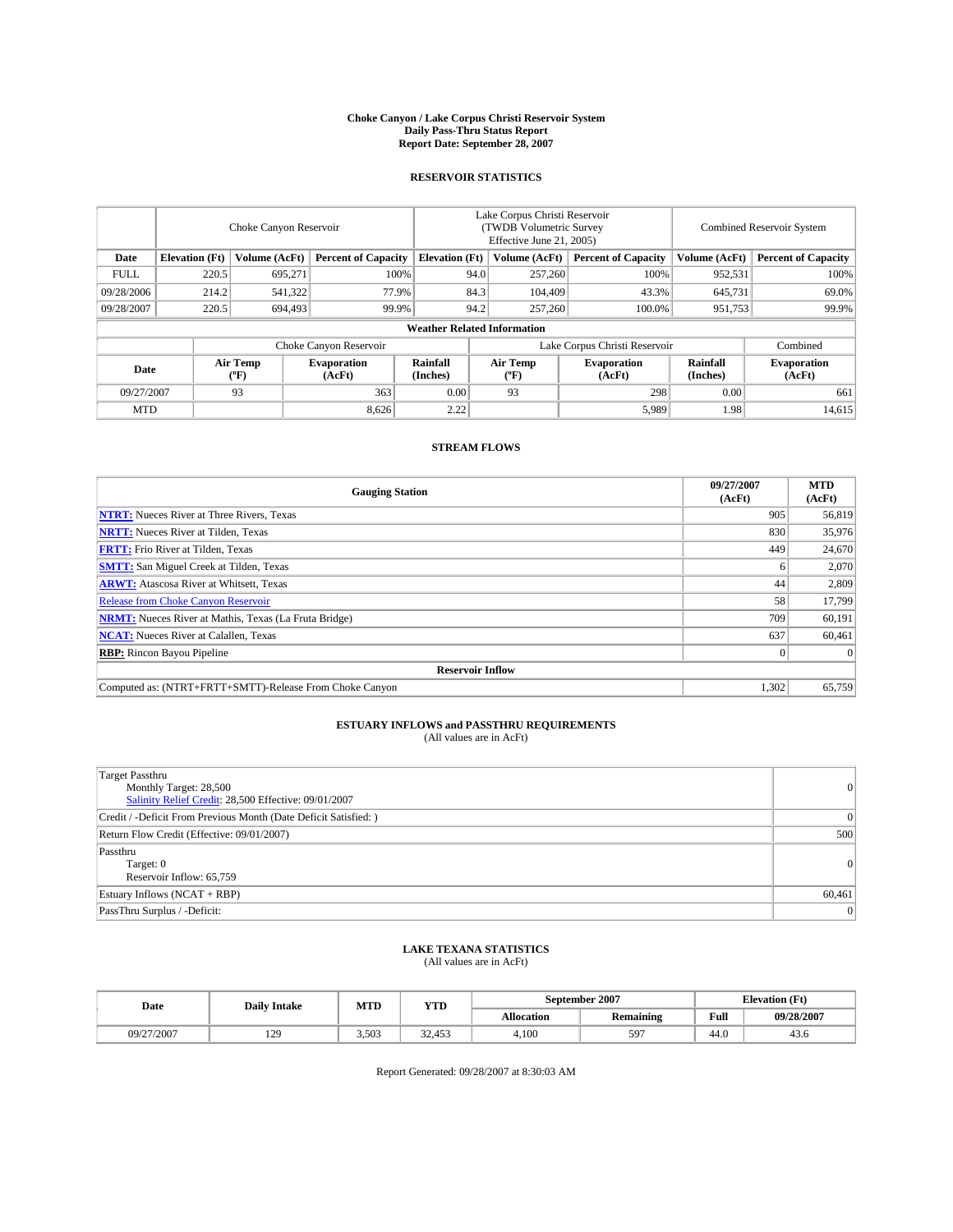#### **Choke Canyon / Lake Corpus Christi Reservoir System Daily Pass-Thru Status Report Report Date: September 29, 2007**

### **RESERVOIR STATISTICS**

|             | Choke Canyon Reservoir |                  |                              |                                    | Lake Corpus Christi Reservoir<br>(TWDB Volumetric Survey<br>Effective June 21, 2005) |                                           |                               | <b>Combined Reservoir System</b> |                              |  |
|-------------|------------------------|------------------|------------------------------|------------------------------------|--------------------------------------------------------------------------------------|-------------------------------------------|-------------------------------|----------------------------------|------------------------------|--|
| Date        | <b>Elevation</b> (Ft)  | Volume (AcFt)    | <b>Percent of Capacity</b>   | <b>Elevation</b> (Ft)              |                                                                                      | Volume (AcFt)                             | <b>Percent of Capacity</b>    | Volume (AcFt)                    | <b>Percent of Capacity</b>   |  |
| <b>FULL</b> | 220.5                  | 695.271          |                              | 100%                               | 94.0                                                                                 | 257,260                                   | 100%                          | 952,531                          | 100%                         |  |
| 09/29/2006  | 214.2                  | 541,772          | 77.9%                        |                                    | 84.4                                                                                 | 105,488                                   | 43.7%                         | 647,260                          | 69.1%                        |  |
| 09/29/2007  | 220.5                  | 694,493          | 99.9%                        |                                    | 94.2                                                                                 | 257,260                                   | 100.0%                        | 951,753                          | 99.9%                        |  |
|             |                        |                  |                              | <b>Weather Related Information</b> |                                                                                      |                                           |                               |                                  |                              |  |
|             |                        |                  | Choke Canyon Reservoir       |                                    |                                                                                      |                                           | Lake Corpus Christi Reservoir |                                  | Combined                     |  |
| Date        |                        | Air Temp<br>(°F) | <b>Evaporation</b><br>(AcFt) | Rainfall<br>(Inches)               |                                                                                      | Air Temp<br>$({}^{\mathrm{o}}\mathrm{F})$ | <b>Evaporation</b><br>(AcFt)  | Rainfall<br>(Inches)             | <b>Evaporation</b><br>(AcFt) |  |
| 09/28/2007  |                        | 89               | 318                          | 0.00                               |                                                                                      | 90                                        | 223                           | 0.45                             | 541                          |  |
| <b>MTD</b>  |                        |                  | 8.944                        | 2.22                               |                                                                                      |                                           | 6,212                         | 2.43                             | 15,156                       |  |

### **STREAM FLOWS**

| <b>Gauging Station</b>                                       | 09/28/2007<br>(AcFt) | <b>MTD</b><br>(AcFt) |
|--------------------------------------------------------------|----------------------|----------------------|
| <b>NTRT:</b> Nueces River at Three Rivers, Texas             | 858                  | 57,676               |
| <b>NRTT:</b> Nueces River at Tilden, Texas                   | 804                  | 36,780               |
| <b>FRTT:</b> Frio River at Tilden, Texas                     | 431                  | 25,100               |
| <b>SMTT:</b> San Miguel Creek at Tilden, Texas               |                      | 2,075                |
| <b>ARWT:</b> Atascosa River at Whitsett, Texas               | 44                   | 2,852                |
| <b>Release from Choke Canyon Reservoir</b>                   | 58                   | 17,857               |
| <b>NRMT:</b> Nueces River at Mathis, Texas (La Fruta Bridge) | 669                  | 60,860               |
| <b>NCAT:</b> Nueces River at Calallen, Texas                 | 538                  | 60,999               |
| <b>RBP:</b> Rincon Bayou Pipeline                            |                      | $\Omega$             |
| <b>Reservoir Inflow</b>                                      |                      |                      |
| Computed as: (NTRT+FRTT+SMTT)-Release From Choke Canyon      | 1.236                | 66,995               |

## **ESTUARY INFLOWS and PASSTHRU REQUIREMENTS**<br>(All values are in AcFt)

| <b>Target Passthru</b><br>Monthly Target: 28,500<br>Salinity Relief Credit: 28,500 Effective: 09/01/2007 | 0      |
|----------------------------------------------------------------------------------------------------------|--------|
| Credit / -Deficit From Previous Month (Date Deficit Satisfied: )                                         | 0      |
| Return Flow Credit (Effective: 09/01/2007)                                                               | 500    |
| Passthru<br>Target: 0<br>Reservoir Inflow: 66,995                                                        | 0      |
| Estuary Inflows (NCAT + RBP)                                                                             | 60,999 |
| PassThru Surplus / -Deficit:                                                                             | 0      |

## **LAKE TEXANA STATISTICS** (All values are in AcFt)

| Date       | <b>Daily Intake</b> | MTD   | <b>YTD</b> |                   | September 2007   | <b>Elevation (Ft)</b> |            |
|------------|---------------------|-------|------------|-------------------|------------------|-----------------------|------------|
|            |                     |       |            | <b>Allocation</b> | <b>Remaining</b> | Full                  | 09/29/2007 |
| 09/28/2007 | 100<br>14e          | 3.632 | 32.581     | 4.100             | 468              | 44.0                  | ر+         |

Report Generated: 09/29/2007 at 8:09:52 AM